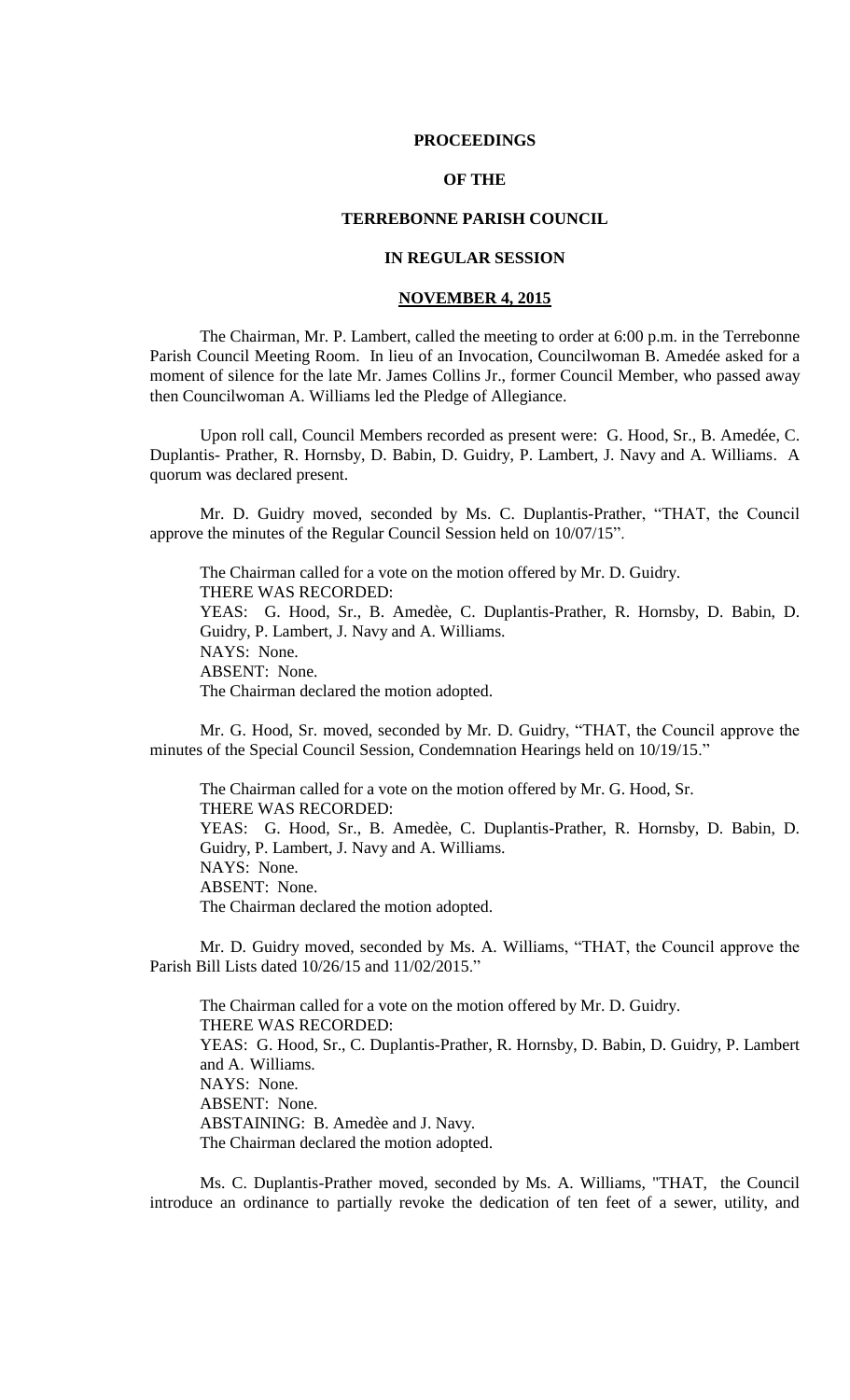drainage servitude located in the Colonial Acres Shopping Center and call a public hearing on November 18, 2015 at 6:30 p.m."

The Chairman called for a vote on the motion offered by Ms. C. Duplantis-Prather. THERE WAS RECORDED: YEAS: G. Hood, Sr., B. Amedèe, C. Duplantis-Prather, R. Hornsby, D. Babin, D. Guidry, P. Lambert, J. Navy and A. Williams. NAYS: None. ABSENT: None. The Chairman declared the motion adopted.

The Chairman introduced Dr. Jeff Wickliffe, an Environmental Health Specialist and a Tulane Professor, accompanied by members of Bisco in Lafourche Parish, who gave a brief PowerPoint presentation regarding the impact from the Deep Water Horizon Spill. Dr. Wickliffe thanked the Council and President Claudet for allowing him to share their findings and explained that air quality in and outside on over 100 homes and an array of local and imported seafood was sampled for several types compounds that are found in oil. Dr. Wickliffe stated that to their surprise they found elevated levels of chloroform and benzene in a variety of homes with no general pattern; he noted that this was not related to the Deep Water Horizon Spill but what they believe is from household cleaning products. He explained that they are in the process of getting more funding to be able to research exactly what is producing these elevated levels in homes. Dr. Wickliffe continued and stated that among the variety of local and imported seafood that was tested, all levels are far below any of those that would cause health effects. He noted that local seafood is safe to harvest and to consume.

Upon questioning from Councilwoman B. Amedée, Dr. Wickliffe stated that the few samples that were analyzed, prior to the Deep Water Horizon Spill, show similar results and that studies on seafood and fish done in Florida and Texas are consistent with the results found in Louisiana.

Parish President Claudet thanked Dr. Wickliffe for the great presentation, and noted that it is great to say with complete accuracy and honesty that there are no residual effects from the Deep Water Horizon Spill.

Councilman D. Babin thanked Dr. Wickliffe for his presentation; stated that our local seafood is highly tested; and that he wishes imported seafood would be tested like our local seafood.

Upon questioning from Councilman P. Lambert, Dr. Wickliffe stated that the homes that were tested were a variety of homes which varied from apartments to single family dwellings located in Orleans, Plaquemines, Lafourche and Terrebonne Parishes.

The Chairman acknowledged School Board member and President Roosevelt Thomas who was in the audience at tonight's proceedings.

OFFERED BY: Mr. R. Hornsby SECONDED BY: Ms. C. Duplantis-Prather

# RESOLUTION NO. 15-537

A resolution rescinding Resolution No. 15-529 for Parish Project No. 14-EOC-03, Terrebonne Parish Emergency Operations Center, Terrebonne Parish Consolidated Government, Terrebonne Parish, Louisiana.

WHEREAS, the Terrebonne Parish Consolidated Government is desirous of moving forward with the construction of the Emergency Operations Center Project, and,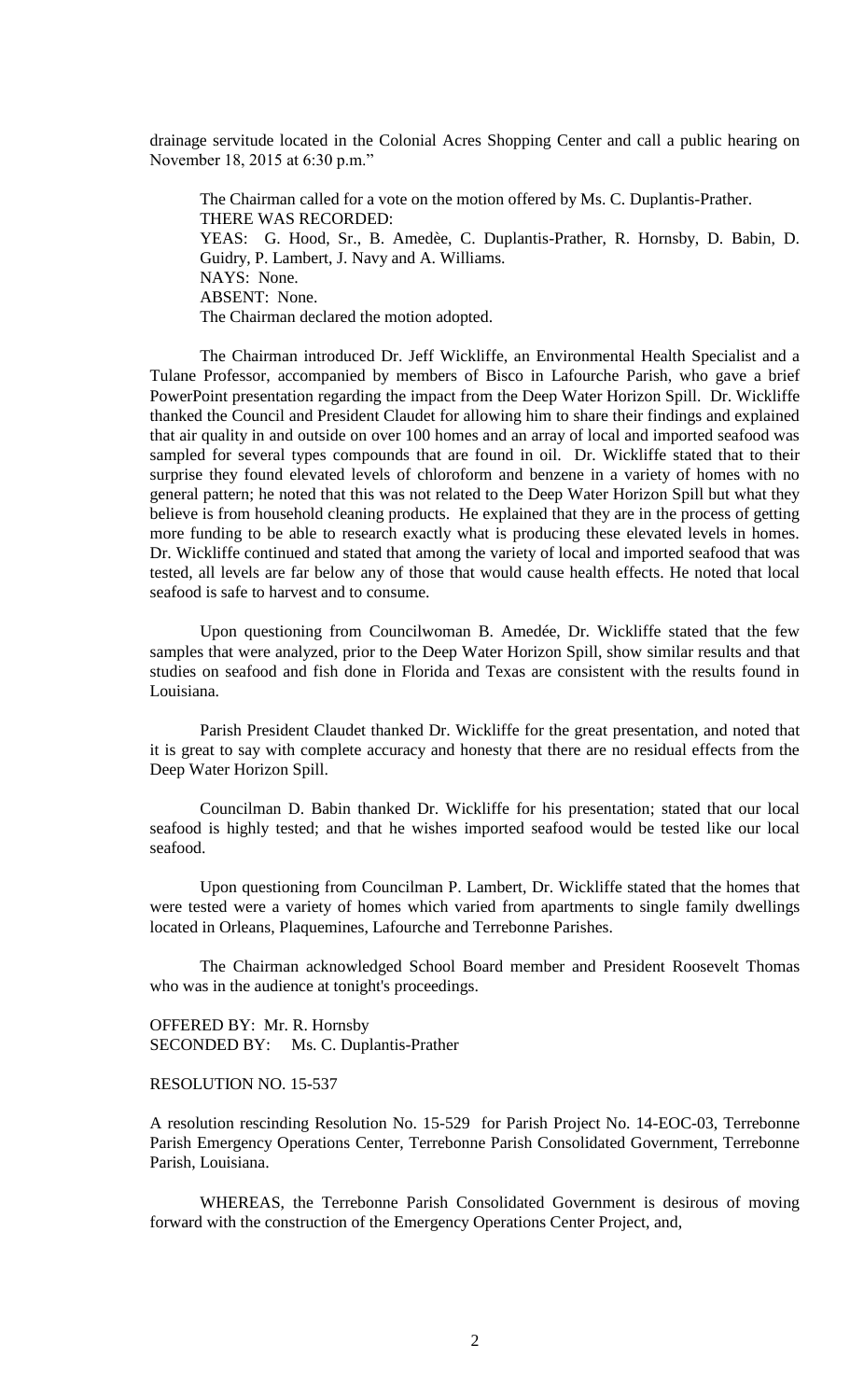WHEREAS, TPCG did receive construction bids on Parish Project No. 14-EOC-03, Terrebonne Parish Emergency Operations Center, and

WHEREAS, the construction contract was awarded to Lamar Contractors, LLC in the amount of \$5,966,000.00 for the Base Bid and \$271,000.00 for Alternate No. 1, for a total cost of \$6,237,000.00, and

WHEREAS, this resolution will rescind Resolution No. 15-529 that awarded the base bid and alternate bid, and

WHEREAS, this resolution is necessary due to budget constraints, and

NOW, THEREFORE, BE IT RESOLVED that the Terrebonne Parish Council, on the behalf of the Terrebonne Parish Consolidated Government does hereby rescind Resolution No. 15-529 for Parish Project No. 14-EOC-03, Emergency Operations Center, and

BE IT FURTHER RESOLVED, that a certified copy of the resolution be forwarded to Architect, Houston J. Lirette, Jr., Architect, APC.

THERE WAS RECORDED: YEAS: G Hood, Sr., B. Amedée, C. Duplantis-Prather, R. Hornsby, D. Babin, D. Guidry, P. Lambert, J. Navy and A. Williams NAYS: None. ABSTAINING: None. ABSENT: None. The Chairman declared the resolution adopted on this, the 4th day of November 2015.

OFFERED BY: Mr. D. Babin SECONDED BY: Ms. A. Williams

RESOLUTION NO. 15-538

A resolution awarding and authorizing the signing of the construction Contract for Parish Project No. 14-EOC-03, Terrebonne Parish Emergency Operations Center, Terrebonne Parish Consolidated Government, Terrebonne Parish, Louisiana, and authorizing the issuance of the Notice to Proceed.

WHEREAS, Resolution No.15-529 rescinded the award of the base bid and the alternate bid, and

WHEREAS, the Terrebonne Parish Consolidated Government did receive construction bids on Parish Project No. 14-EOC-03, Terrebonne Parish Emergency Operations Center, Terrebonne Parish, Louisiana, and,

WHEREAS, the lowest base bid was submitted by Lamar Contractors, LLC in the amount of \$5,966,000.00, and

WHEREAS, the Parish is desirous of moving forward with the construction of the Terrebonne Parish Emergency Operations Center, and

WHEREAS, the construction award is contingent upon a budget amendment, and

WHEREAS, the construction award is also contingent upon Facility Planning and Control (FP&C) concurrence to award, and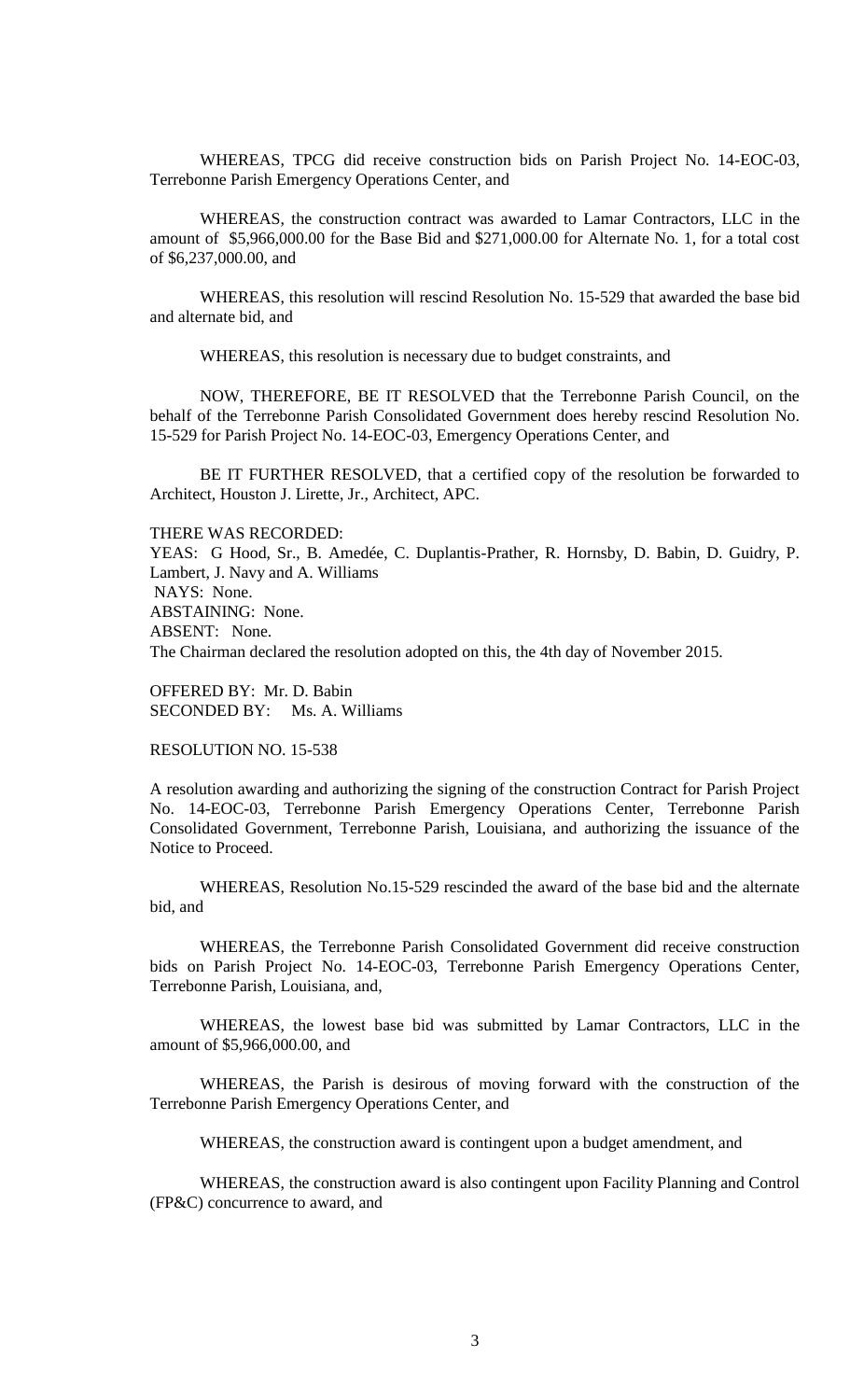NOW, THEREFORE, BE IT RESOLVED that the Terrebonne Parish Consolidated Government award the construction contract to Lamar Contractors, LLC, in the base bid amount of \$5,966,000.00, and

BE IT FURTHER RESOLVED, that the President of Terrebonne Parish Consolidated Government, be and he is hereby authorized and empowered to sign a construction contract for and on behalf of the Terrebonne Parish Consolidated Government with Lamar Contractors, LLC upon receipt of the performance bond in the amount of the contract price and contingent upon a budget amendment & FP&C approval to award, and

BE IT FURTHER RESOLVED, that upon receipt of required certificates of insurance evidencing coverage as provided in the project specifications and upon execution and recordation of all contract documents, that the Engineer is hereby authorized to issue the Notice to Proceed to the Contractor to commence construction of the project.

THERE WAS RECORDED:

YEAS: G Hood, Sr., B. Amedée, C. Duplantis-Prather, R. Hornsby, D. Babin, D. Guidry, P. Lambert, J. Navy and A. Williams NAYS: None. ABSTAINING: None. ABSENT: None. The Chairman declared the resolution adopted on this, the 4th day of November 2015.

The Chairman called for comments from Mr. Kevin Faulk, who had submitted a speaker card to address the Council relative to "Variance on "On Premise" sign", but Mr. Faulk was not present.

The Chairman acknowledged Mr. Roger Bourgeois, a Houma resident, who addressed the Council relative to school and highway safety and obstruction of public streets at school pick-up times. Mr. Bourgeois explained that during school pick-up times vehicles are lined up along heavy traffic roads causing drivers, that are utilizing roads during that time, to make unsafe driving decisions. He suggested that schools align vehicles picking up children on less traveled roadways or to utilize their parking lots to line up vehicles. Mr. Bourgeois asked the Council to talk to schools to help find a viable solution to this matter.

Several Council members concurred with Mr. Bourgeois and thanked him for bringing this matter to the attention of the public and the school board; stating that this problem is widespread throughout the Parish and something must be done before an accident happens.

Mr. D. Babin moved, seconded Ms. C. Duplantis-Prather, "THAT, it now being 6:31 p.m., the Council open public hearings."

The Chairman called for a vote on the motion offered by Mr. D. Babin. THERE WAS RECORDED: YEAS: G. Hood, Sr., B. Amedèe, C. Duplantis-Prather, R. Hornsby, D. Babin, D. Guidry, P. Lambert, J. Navy and A. Williams. NAYS: None. ABSENT: None. The Chairman declared the motion adopted.

The Chairman recognized the public for comments on the following:

A. The proposed 2016 Operations and Maintenance Budget of the TPCG and the Five-Year Capital Outlay Budget, as presented by the Parish President.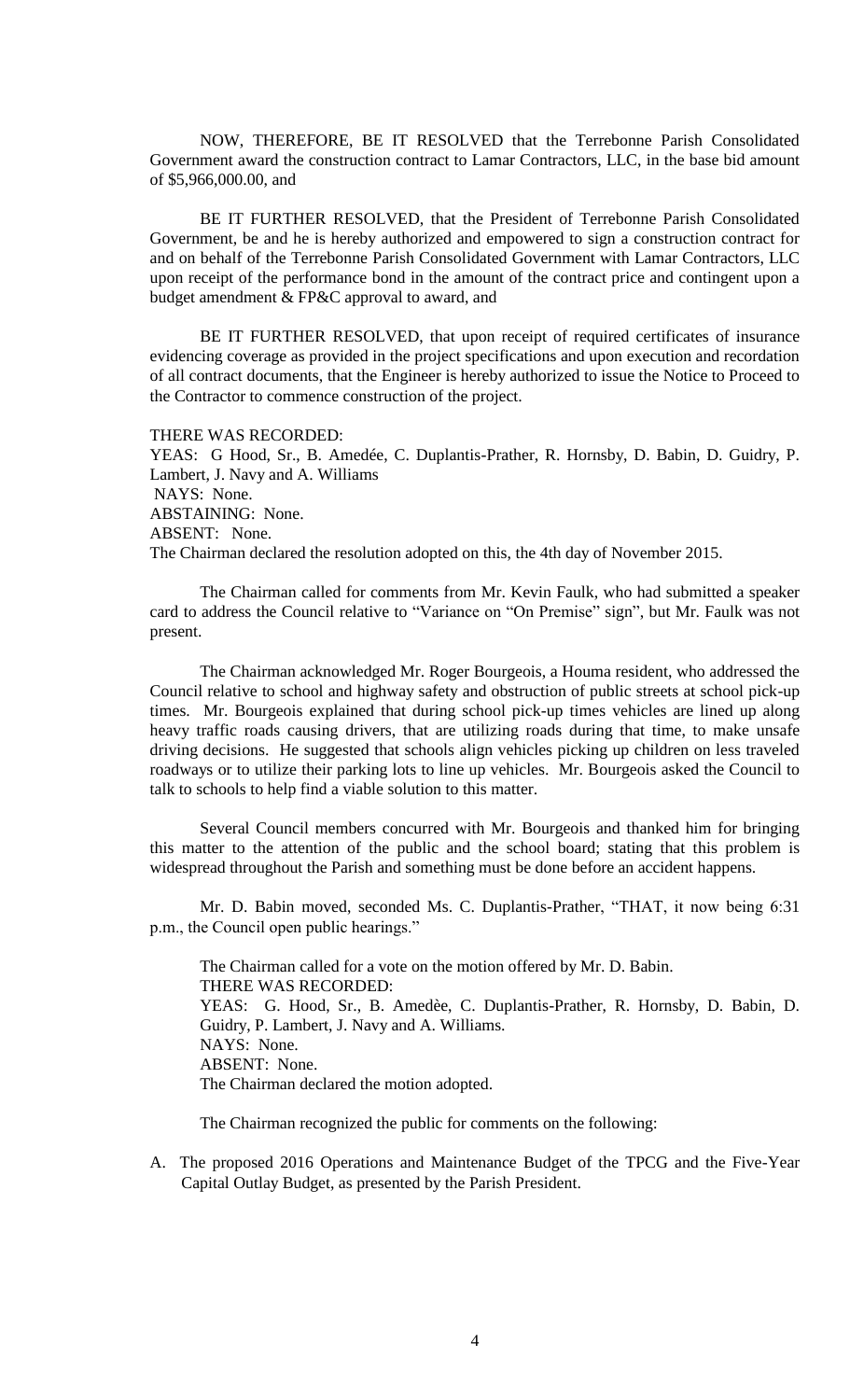Ms. A. Williams moved, seconded by Ms. C. Duplantis-Prather, "THAT, the Council continue the aforementioned public hearing."

The Chairman called for a vote on the motion offered by Ms. A. Williams. THERE WAS RECORDED: YEAS: G. Hood, Sr., B. Amedèe, C. Duplantis-Prather, R. Hornsby, D. Babin, D. Guidry, P. Lambert, J. Navy and A. Williams. NAYS: None. ABSENT: None. The Chairman declared the motion adopted.

The Chairman recognized the public for comments on the following:

B. A proposed ordinance that will amend the City of Houma Fire Prevention Bureau that certifies the Bureau as a Certified Fire Prevention Agency and defines the intent, purpose and organization of said Bureau.

The Chairman acknowledged Mr. Roger Bourgeois, a Houma resident, who stated that he is in favor of the proposed ordinance.

Mr. R. Hornsby moved, seconded by Mr. D. Guidry, "THAT, the Council close the aforementioned public hearing."

The Chairman called for a vote on the motion offered by Mr. R. Hornsby. THERE WAS RECORDED: YEAS: G. Hood, Sr., B. Amedèe, C. Duplantis-Prather, R. Hornsby, D. Babin, D. Guidry, P. Lambert, J. Navy and A. Williams. NAYS: None. ABSENT: None. The Chairman declared the motion adopted.

OFFERED BY: Mr. D. Babin SECONDED BY: Mr. R. Hornsby

### ORDINANCE NO. 8651

# **AN ORDINANCE CREATING THE CITY OF HOUMA FIRE PREVENTION BUREAU AS A CERTIFIED FIRE PREVENTION AGENCY AND DEFINING THE INTENT, PURPOSE AND ORGANIZATION OF SAID BUREAU AND PROVIDING FOR RELATED MATTERS.**

**WHEREAS**, Chapter 8, Article III, Section 8-44, *et seq.* of the Terrebonne Parish Code of Ordinances provides for the creation and authority of a bureau of fire prevention within the City of Houma in accordance with La. R.S. 40:1563(C); and

**WHEREAS**, the Terrebonne Parish Council on behalf of the TPCG and the City of Houma Fire Department both believe it is in the best interest of the citizens in the City of Houma that Section 8-41, *et seq.* of the Terrebonne Parish Code of Ordinance be amended to update the provisions which established the City of Houma Fire Prevention Bureau as a State Fire Marshal Certified Fire Prevention Bureau to allow local fire prevention service responsibilities to be delegated by the Office of the State Fire Marshal;

**WHEREAS**, La. R.S. 40:1578.7,(C) states, where a fire prevention code is adopted by any political subdivision of the state, it must adopt the State Uniform Fire Prevention Code (NFPA 1) as from time to time amended and otherwise enforced by the Office of the State Fire Marshal: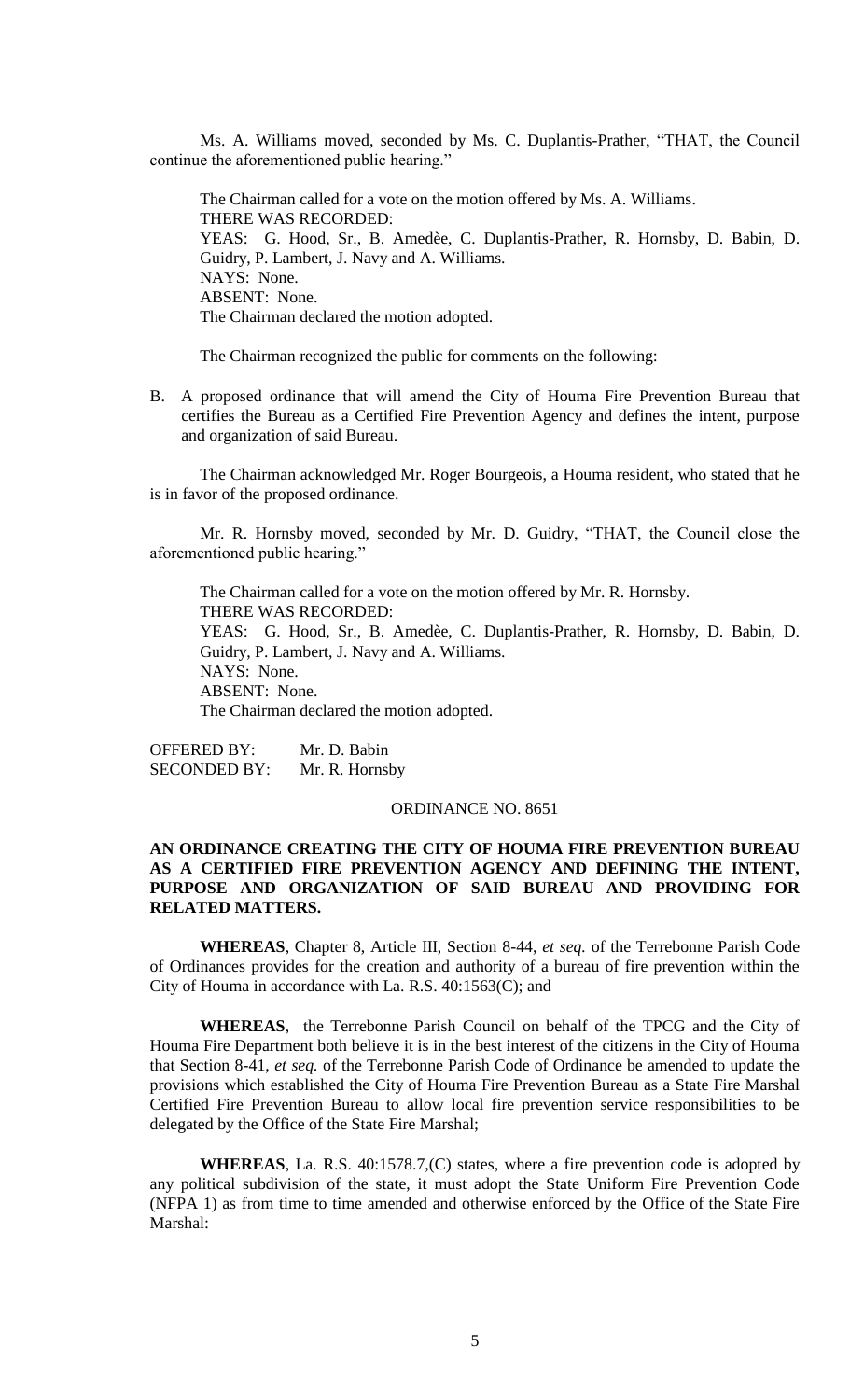**NOW, THEREFORE BE IT ORDAINED**, by the Terrebonne Parish Council, on behalf of the Terrebonne Parish Consolidated Government that the Parish Code, Chapter 8 "Fire Protection & Prevention" be and hereby is amended and updated as follows:

# **TERREBONNE PARISH CODE CHAPTER 8 – FIRE PROTECTION AND PREVENTION ARTICLE III – CITY GENERALLY**

# **Sec. 8-41. Definitions.**

As used in the codes adopted in this article:

City means the City of Houma, in accordance with Section 1-3 of the Terrebonne Parish Code of Ordinances.

Municipal court means the thirty-second judicial district court in and for the Parish of Terrebonne, State of Louisiana.

#### **Sec. 8-42. Violations, penalties.**

The procedure and penalties for violations of this Article III shall follow the procedures adopted in Appendix A, Section 114 of the *Terrebonne Parish Consolidated Building Code* with "*Code Official"* substituted for the words *"Building Official"* wherever they appear.

Any person who violates a provision of this article or the codes adopted hereby or fails to comply therewith or with any of the requirements thereof, or who shall erect, construct, alter or repair, or have erected, constructed, altered, or repaired a building or structure, in violation of a detailed statement or plan submitted and approved thereunder, or of a permit or certificate issued thereunder, shall be guilty of a misdemeanor and shall be punished as provided by section 1-6 of this Code. Each violation shall be deemed a separate offense and shall be tried and punished as such. The imposition of one (1) penalty for any violation shall not excuse the violation or permit it to continue, and all such violations or defects shall be corrected or remedied within a reasonable time; and when not otherwise specified, each ten (10) days that prohibited conditions are maintained shall constitute a separate offense and shall be punishable as such. The application of any penalty or penalties shall not be held to prevent the enforced removal of prohibited conditions.

### **Sec. 8-43. Codes adopted.**

The State Uniform Fire Prevention Code as adopted by La. Revised Statute 40:1578.7 and Louisiana Administrative Code Title 55: V: 103 and the most current edition of the La. State Fire Marshal's Act and the editions of NFPA 1 Fire Code and NFPA 101 Life Safety Code most recently adopted by the Office of the State Fire Marshal, all as may from time to time be amended by the State Legislature, are hereby adopted and incorporated as if set out in their entirety, herein.

Not less than one copy of the most current adopted issue of the Uniform Fire Prevention Code, life safety code, and the adopted standards and codes adopted herein shall be filed in the office of the Bureau and the provisions thereof shall be enforced within the limits of the Bureau.

For the purpose of better protecting the residents and property located within the Urban Services District, the 2012 edition of NFPA1 Fire Prevention Code shall hereby be adopted in its entirety and shall remain in effect, with all subsequent changes prepared by the National Fire Protection Association, until such time that it is repealed by the parish governing authority.

**Sec. 8-44. Bureau of fire prevention—Established; membership, duties.**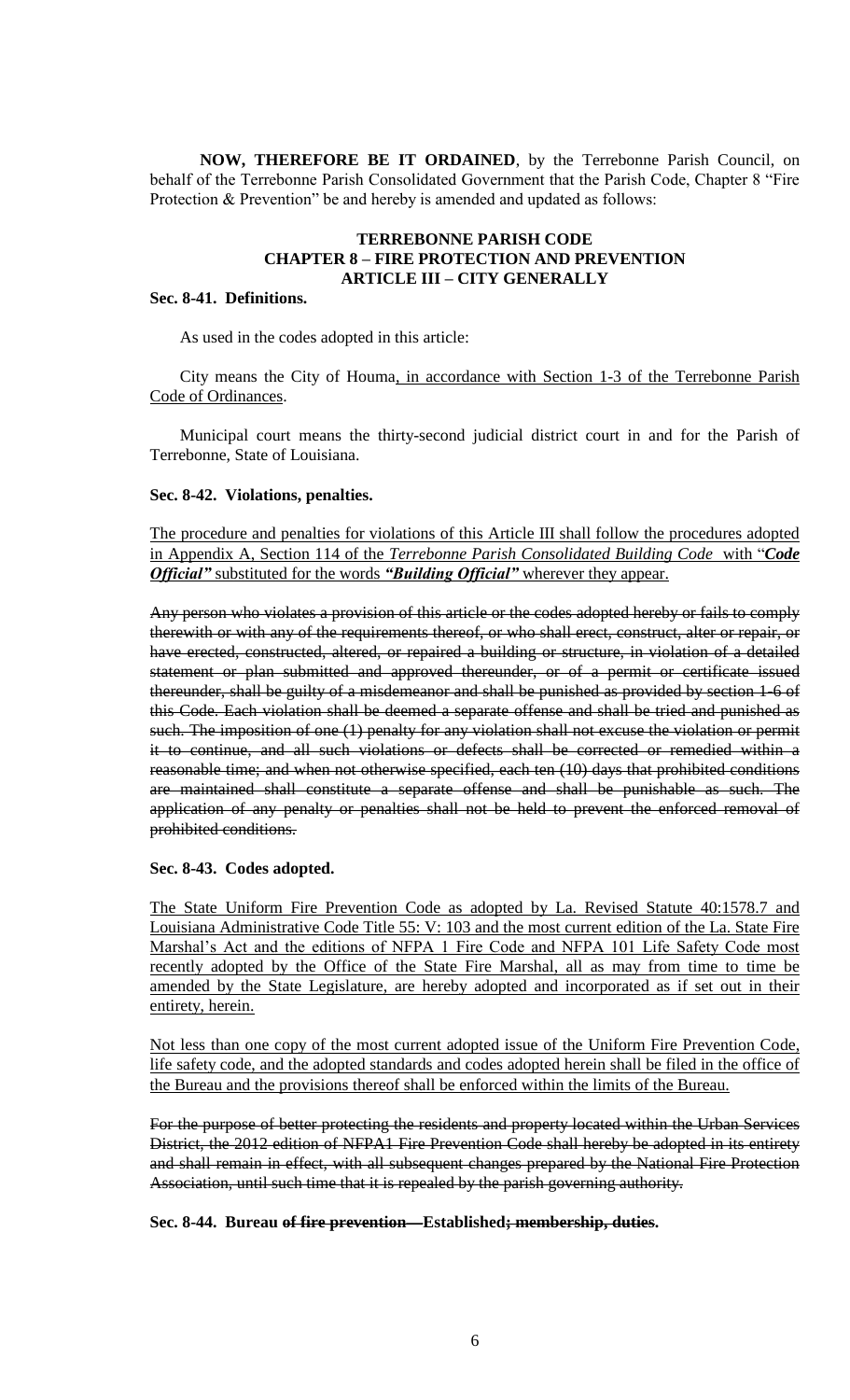The City of Houma Fire Prevention Bureau is hereby established to operate under the control and within the jurisdiction of the City of Houma to protect citizens and property through the local provision of guidance and enforcement services set out in state law and delegated to the Bureau, upon certification, by the State Fire Marshal, in which endeavor it shall uphold and administer all relevant and duly adopted laws, codes and regulations of the State of Louisiana and the Parish of Terrebonne.

- (a) A bureau of fire prevention of the city is hereby created and established which shall be operated under the supervision of the parish council. This bureau shall be composed of the members appointed by the parish council as follows: The parish president, an architect, an electrical or mechanical engineer, a civil engineer, the fire chief, the fire inspector, a representative of the insurance industry, and two (2) citizens of the city.
- (b) This bureau shall form its own rules and regulations and shall meet on call in accordance with the regulations covering call meetings of the parish council. All necessary fire preventive measures shall be adopted and administered by the bureau of fire prevention. A record of the bureau meetings shall be maintained and filed with the parish council clerk. Any five (5) members shall constitute a quorum.

# **Sec. 8-45. City of Houma Fire Prevention BureauSame—Authority.**

The City of Houma Prevention Bureau (hereinafter within Chapter 8 Article III referred to as the "Bureau") shall be headed by the City of Houma Fire Department Fire Chief (hereinafter, within Chapter 8 Article III, referred to as the "Chief"). State Fire Marshal commissioned Fire Inspectors of City of Houma Fire Department (hereinafter after, within Chapter 8 Article III, referred to as "Fire Inspector") and Bureau shall have delegated responsibility and authority, by the Fire Chief and State Fire Marshal, for proper discharge of the Bureau's functions.

The bureau of fire prevention shall be vested with the authority to inspect, examine, report, recommend, and take any actions it deems necessary, proper and expedient to implement the authority vested in the parish government by the law as stated in R.S. 33:4760—33:4767.

### **Sec. 8-46. Same—Duties and ResponsibilitiesReports.**

- A. The code official responsible for the administration of the codes adopted herein shall be the Chief who shall hold such authority for the jurisdiction.
- B. The Bureau, Chief and Fire Inspectors, acting in accordance with state law and local codes, shall ensure:
	- (1) The prevention of fires through fire and life safety code enforcement;
	- (2) The proper and safe storage and use of explosives and flammables;
	- (3) The safe installation and maintenance of automatic and other fire alarm systems, and fire extinguishing equipment;
	- (4) The provision of proper water supply through the placement and regulation of fire hydrants and fire department connections;
	- (5) The means and adequacy of ingress and egress by fire department personnel, in case of fire or emergency, to and from buildings and all other places in which numbers of persons work, live, or assemble from time to time for any purpose;
	- (6) Investigation of the origin, cause, and circumstances of every fire occurring within the City of Houma Fire Department to determine if the fire was a result of carelessness, design or an intentional act. Any fire that is or could possibly be due to an intentional or malicious act shall be treated as a crime scene and the department retains the authority contained in RS 40:1563.1, to further investigate the circumstances and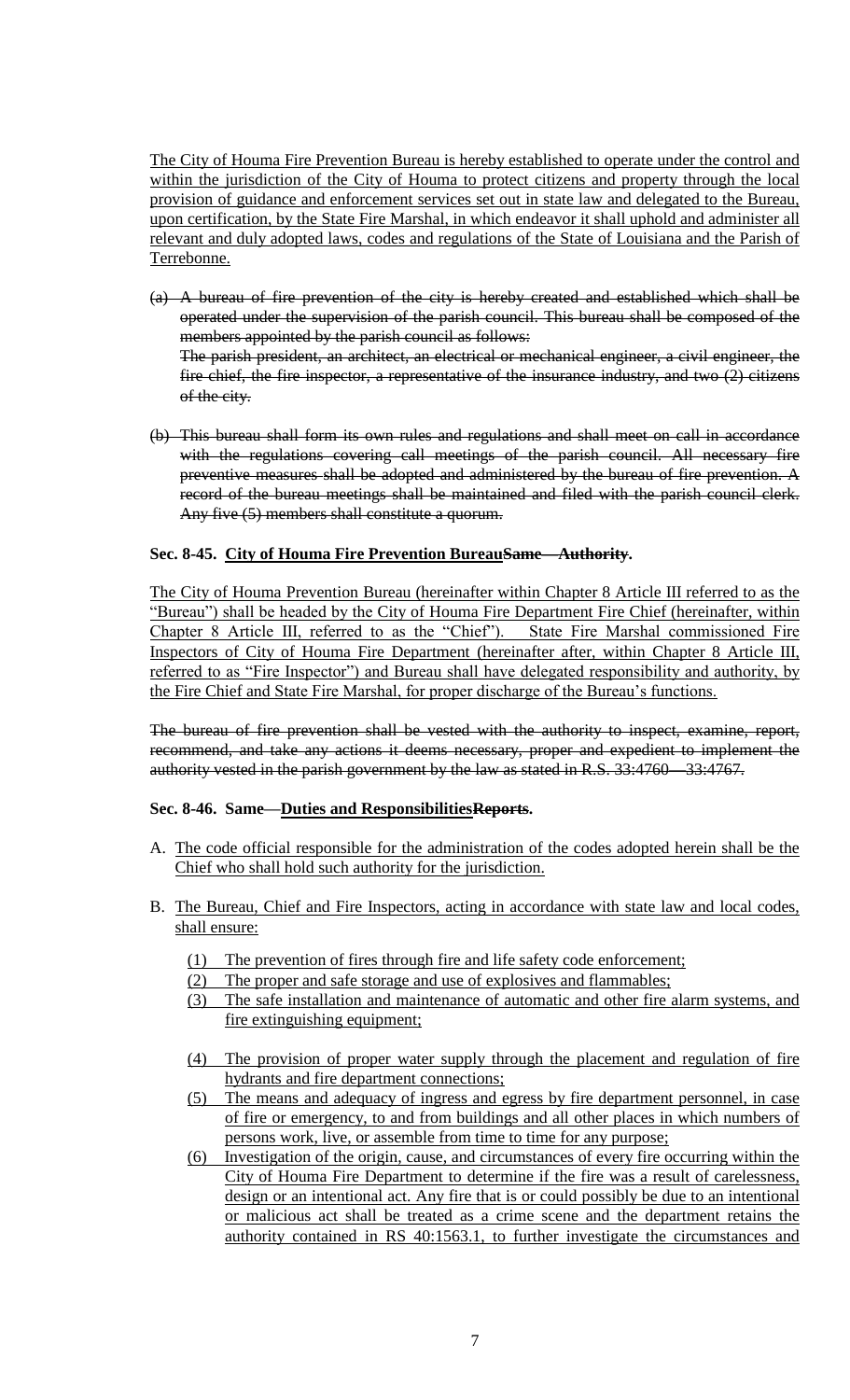determine the person or persons responsible. The Houma Police Department shall, upon request, assist the fire department in the investigation of suspicious fires.

- (7) The maintenance of fire cause and loss records;
- (8) Information and outreach education on matters of fire safety to citizens located within its area;
- (9) Inspect, or cause to be inspected, all structures, except one and two family dwellings and movables, for the purpose of reducing or eliminating fire hazards. Such inspection shall not include initial final inspections which shall continue to be handled by the Office of State Fire Marshal.
- (10) Copies of inspection reports in proper format shall be filed with the State Fire Marshal's office.
- (11) Continued education as necessary to maintain Bureau standing through a training program recognized by the Office of State Fire Marshal.
- (12) Perform such other duties set forth in other sections of this Code of Ordinances, and as imposed from time to time by law or by the Louisiana State Fire Marshal acting in the lawful discharge of his office.

The annual report of the bureau of fire prevention shall be made on or before the second Wednesday of the month of July of each year and transmitted to the parish council. It shall contain all proceedings under Articles III and IV of this chapter, with such statistics as the chief of the fire department may wish to include therein. The chief of the fire department shall also recommend any amendments to the ordinances which, in his judgment, shall be desirable.

# **Sec. 8-47. Cooperation with state in investigating fires.**

The chief of the fire department, or any member of the fire department designated by him as an inspector, shall cooperate with the state fire marshal in the investigation of the cause, origin and circumstances of fire occurring in the city. It shall be the duty of the chief of the fire department to request the state fire marshal to cooperate with him in the investigation of the cause, origin and circumstances of any fire occurring in the city which pursuant to R.S. 40:1566, warrants investigation.

### **Secs. 8-48.—8-65. - Reserved. Appeals from decision of the Fire Chief.**

Appeals of orders, decisions, or determinations made by the Chief, relative to the application and interpretation of this Article III, shall be heard by the *Board of Appeals* established in Appendix A, Section 113 of the *Terrebonne Parish Consolidated Building Code*, under the terms and provisions as therein adopted for the hearing of appeals of orders, decisions, or determinations made by the building official.

### **Section 8-49. Enforcement.**

The codes adopted in Article III. **Section 8-43**, shall be enforced by the Chief.

### SECTION II

If any word, clause, phrase, section or other portion of this ordinance shall be declared null, void, invalid, illegal, or unconstitutional, the remaining words, clauses, phrases, sections and other portions of this ordinance shall remain in full force and effect, the provisions of this ordinance hereby being declared to be severable.

## **SECTION III**

This ordinance shall become effective upon approval by the Parish President or as otherwise provided in Section 2-13(b) of the Home Rule Charter for a Consolidated Government for Terrebonne Parish, whichever occurs sooner.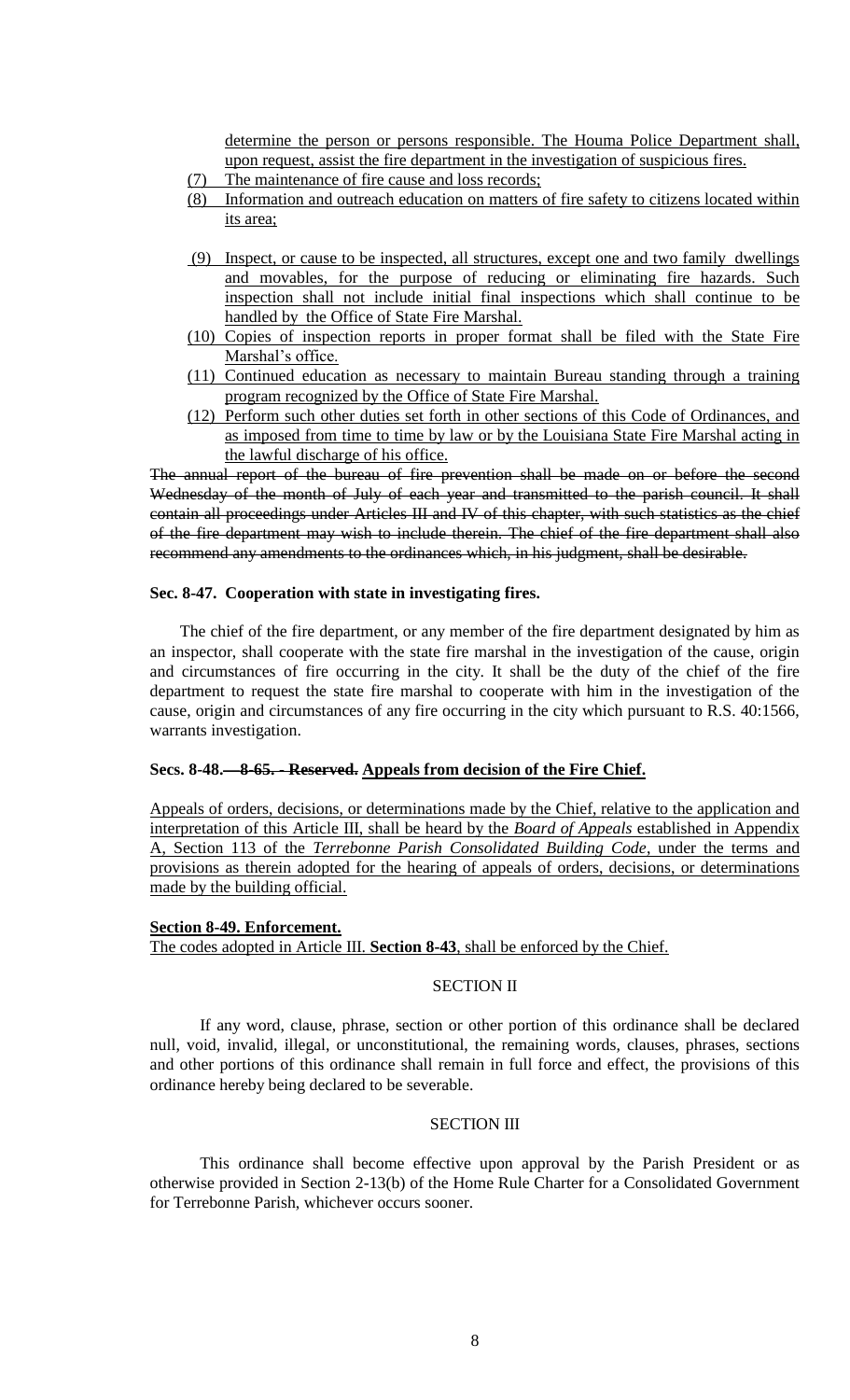This ordinance, having been introduced and laid on the table for at least two weeks, was voted upon as follows:

THERE WAS RECORDED: YEAS: G. Hood, Sr., B. Amedée, C. Duplantis-Prather, R. Hornsby, D. Babin, D. Guidry, P. Lambert, J. Navy and A. Williams. NAYS: None. NOT VOTING: None. ABSTAINING: None. ABSENT: None. The Chairman declared the ordinance adopted on this, the 4th day of November 2015.

The Chairman recognized the public for comments on the following:

C. A proposed ordinance that will establish a "3-Way Stop" at the intersection of Maple Avenue and Cedar Street.

There were no comments from the public on the proposed ordinance.

Ms. C. Duplantis-Prather moved, seconded by Ms. A. Williams, "THAT, the Council close the aforementioned public hearing."

The Chairman called for a vote on the motion offered by Ms. C. Duplantis-Prather. THERE WAS RECORDED: YEAS: G. Hood, Sr., B. Amedèe, C. Duplantis-Prather, R. Hornsby, D. Babin, D. Guidry, P. Lambert, J. Navy and A. Williams. NAYS: None. ABSENT: None. The Chairman declared the motion adopted.

OFFERED BY: Ms. C. Duplantis-Prather SECONDED BY: Mr. D. Guidry

## ORDINANCE NO. 8652

AN ORDINANCE AMENDING THE PARISH CODE OF TERREBONNE PARISH, CHAPTER 18, ARTICLE IV. OPERATION OF VEHICLES, DIVISION 2. PARISH, SECTION 18-88 TO ESTABLISH A "3-WAY STOP" AT THE INTERSECTION OF MAPLE AVENUE AND CEDAR STREET, AND TO AUTHORIZE THE INSTALLATION OF THE APPROPRIATE SIGNS; AND TO ADDRESS OTHER MATTERS RELATIVE THERETO.

#### SECTION I

BE IT ORDAINED by the Terrebonne Parish Council, in regular session convened, acting pursuant to the authority invested in it by the Constitution and laws of the State of Louisiana, the Home Rule Charter for a Consolidated Government for Terrebonne Parish, and including, but not limited to, LSA R.S. 33:1368 and other statutes of the State of Louisiana, to amend the Parish Code of Terrebonne Parish, Chapter 18, Article IV, Section 18-88 to create a "3 Way Stop" at the intersection of Maple Avenue and Cedar Street, as follows:

CHAPTER 18, Motor Vehicles and Traffic ARTICLE IV, Operation of Vehicles DIVISION 2. Parish SECTION 18-88. Three-way stop intersections.

(ADD TO LIST) Maple Avenue and Cedar Street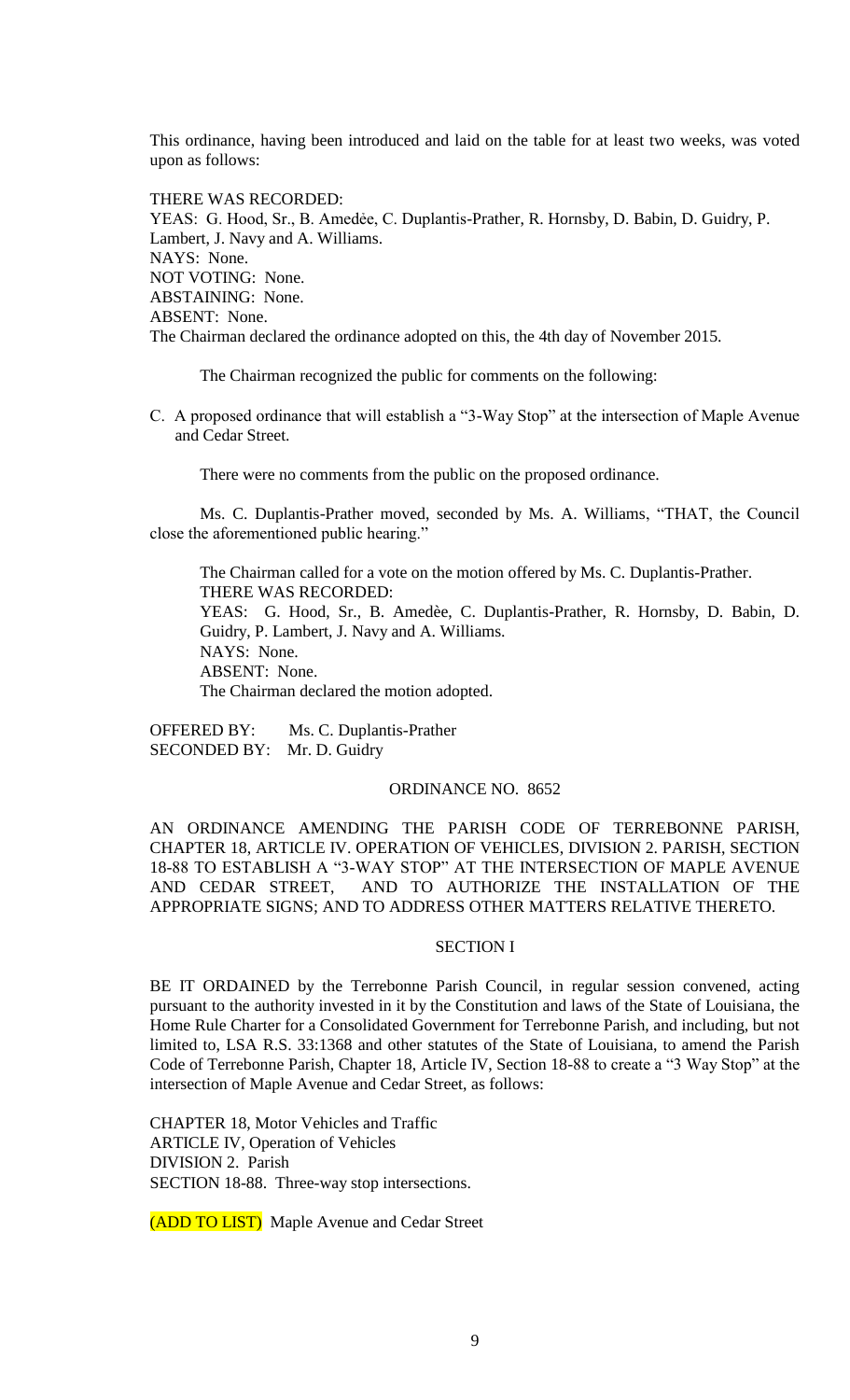The intersection of Maple Avenue and Cedar Street shall be declared as a "3 Way Stop" intersection, and appropriate "3 Way Stop" signs shall be erected and maintained along said roadways. Any vehicle traveling on Maple Avenue and Cedar Street shall adhere to the provisions of this ordinance.

# SECTION II

If any word, clause, phrase, section or other portion of this ordinance shall be declared null, void, invalid, illegal, or unconstitutional, the remaining words, clauses, phrases, sections or other portions of this ordinance shall remain in full force and effect, the provisions of this section hereby being declared to be severable.

#### SECTION III

Any ordinance or part thereof in conflict herewith is hereby repealed.

#### SECTION IV

This ordinance shall become effective upon approval by the Parish President or as otherwise provided in Section 2-13 (b) of the Home Rule Charter for Consolidated Government for Terrebonne Parish, whichever occurs sooner.

This ordinance, having been introduced and laid on the table for at least two weeks, was voted upon as follows:

### THERE WAS RECORDED:

YEAS: G. Hood, Sr., B. Amedẻe, C. Duplantis-Prather, R. Hornsby, D. Babin, D. Guidry, P. Lambert, J. Navy and A. Williams. NAYS: None. NOT VOTING: None. ABSTAINING: None. ABSENT: None. The Chairman declared the ordinance adopted on this, the 4th day of November 2015.

The Chairman recognized the public for comments on the following:

D. A proposed ordinance to accept the dedication and assume operation and maintenance of sewer facilities with the sewer servitudes for "CitiPlace", as constructed by CitiPlace, L.L.C. at 1826 Martin Luther King Boulevard in Sections 32 & 33, T17S-R17E, Terrebonne Parish, Louisiana.

There were no comments from the public on the proposed ordinance.

Mr. G. Hood, Sr. moved, seconded by Ms. C. Duplantis-Prather and Ms. A. Williams, "THAT, the Council close the aforementioned public hearing."

The Chairman called for a vote on the motion offered by Mr. G. Hood, Sr. THERE WAS RECORDED: YEAS: G. Hood, Sr., B. Amedèe, C. Duplantis-Prather, R. Hornsby, D. Babin, D. Guidry, P. Lambert, J. Navy and A. Williams. NAYS: None. ABSENT: None. The Chairman declared the motion adopted.

OFFERED BY: Mr. G. Hood, Sr.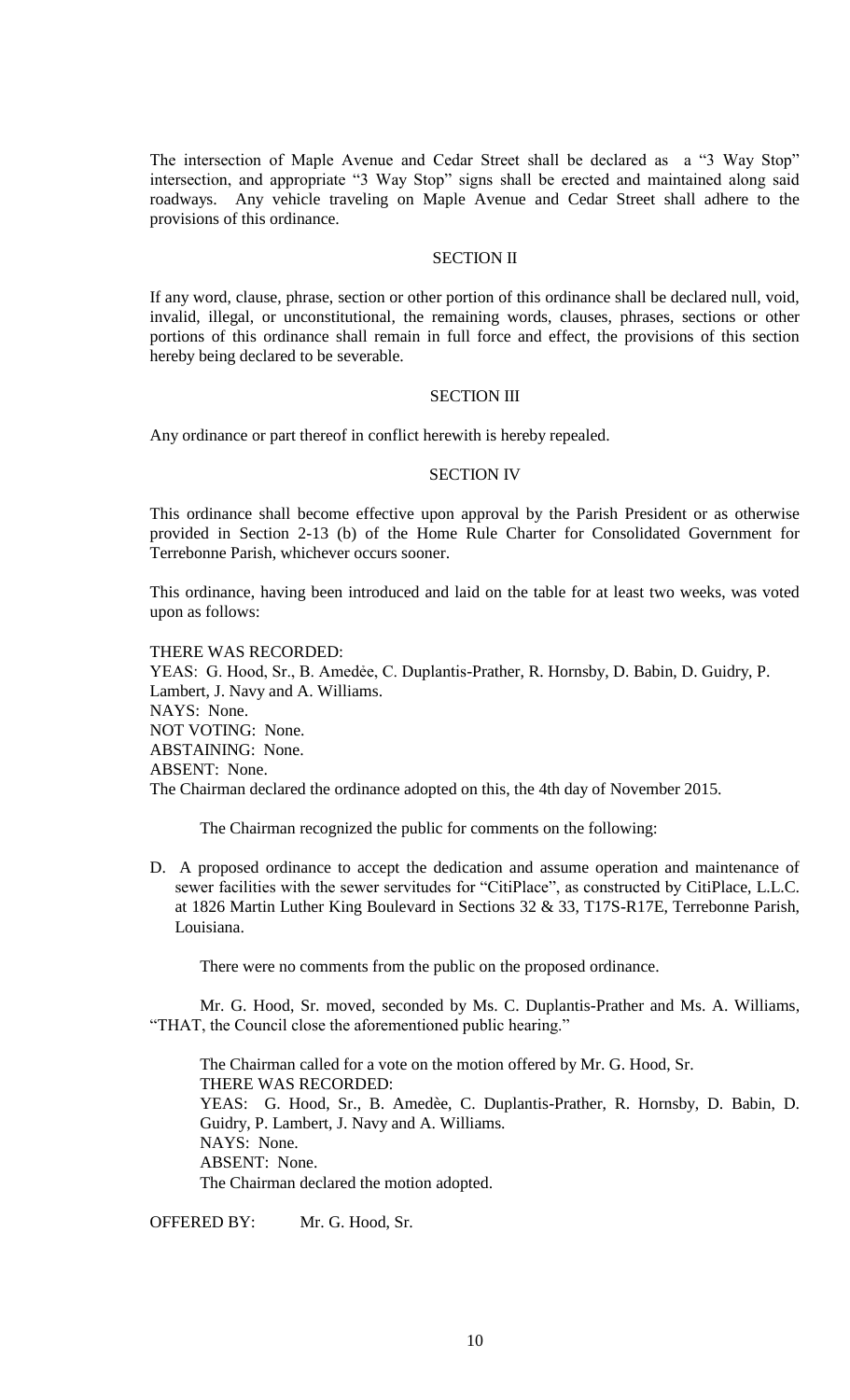# ORDINANCE NO. 8653

AN ORDINANCE ACCEPTING THE DEDICATION AND ASSUMING OPERATION AND MAINTENANCE OF SEWER FACILITIES WITHIN THE SEWER SERVITUDES, FOR "CITIPLACE", AS CONSTRUCTED BY CITIPLACE, L.L.C. AT 1826 MARTIN LUTHER KING BOULEVARD IN SECTIONS 32 AND 33, T17S-R17E, TERREBONNE PARISH, LOUISIANA.

# SECTION I

BE IT ORDAINED, that the Terrebonne Parish Council, on behalf of the Terrebonne Parish Consolidated Government, hereby accepts the dedication and assumes operation and maintenance of sewer facilities located within the sewer servitudes as depicted on the Sewer Plan prepared by Milford & Associates, Inc., dated January 9, 2013 and titled "CitiPlace", CitiPlace, L.L.C. Tracts 3 & 4, Sections 32 & 33, T17S-R17E, Terrebonne Parish, Louisiana, a copy of which is attached hereto and made a part hereof.

#### SECTION II

If any word, clause, phrase, section or other portion of this ordinance shall be declared null, void, invalid, illegal, or unconstitutional, the remaining words, clauses, phrases, sections and other portions of this ordinance shall remain in full force and effect, the provisions of this ordinance hereby being declared to be severable.

## SECTION III

This ordinance shall become effective upon approval by the Parish President or as otherwise provided in Section 2-13(b) of the Home Rule Charter for a Consolidated Government for Terrebonne Parish, whichever occurs sooner.

This ordinance, having been introduced and laid on the table for at least two weeks, was voted upon as follows:

## THERE WAS RECORDED:

YEAS: G. Hood, Sr., B. Amedée, C. Duplantis-Prather, R. Hornsby, D. Babin, D. Guidry, P. Lambert, J. Navy and A. Williams. NAYS: None. NOT VOTING: None. ABSTAINING: None. ABSENT: None. The Chairman declared the ordinance adopted on this, the 4th day of November 2015.

The Chairman recognized the public for comments on the following:

- E. A proposed ordinance to amend the 2015 Adopted Operating Budget and the 5 Year Capital Outlay of the Terrebonne Parish Consolidated Government for the following items:
	- I. GIS Mapping Imagery, \$30,000
	- II. Public Works Complex North Campus, \$85,000
	- III. Emergency Operations Center Planning and Construction, (5-Year Capital Outlay Only).
		- 2015 -0-,

2016 \$1,950,000

IV. Suzie Canal & Suzie Canal Extension, \$275,000.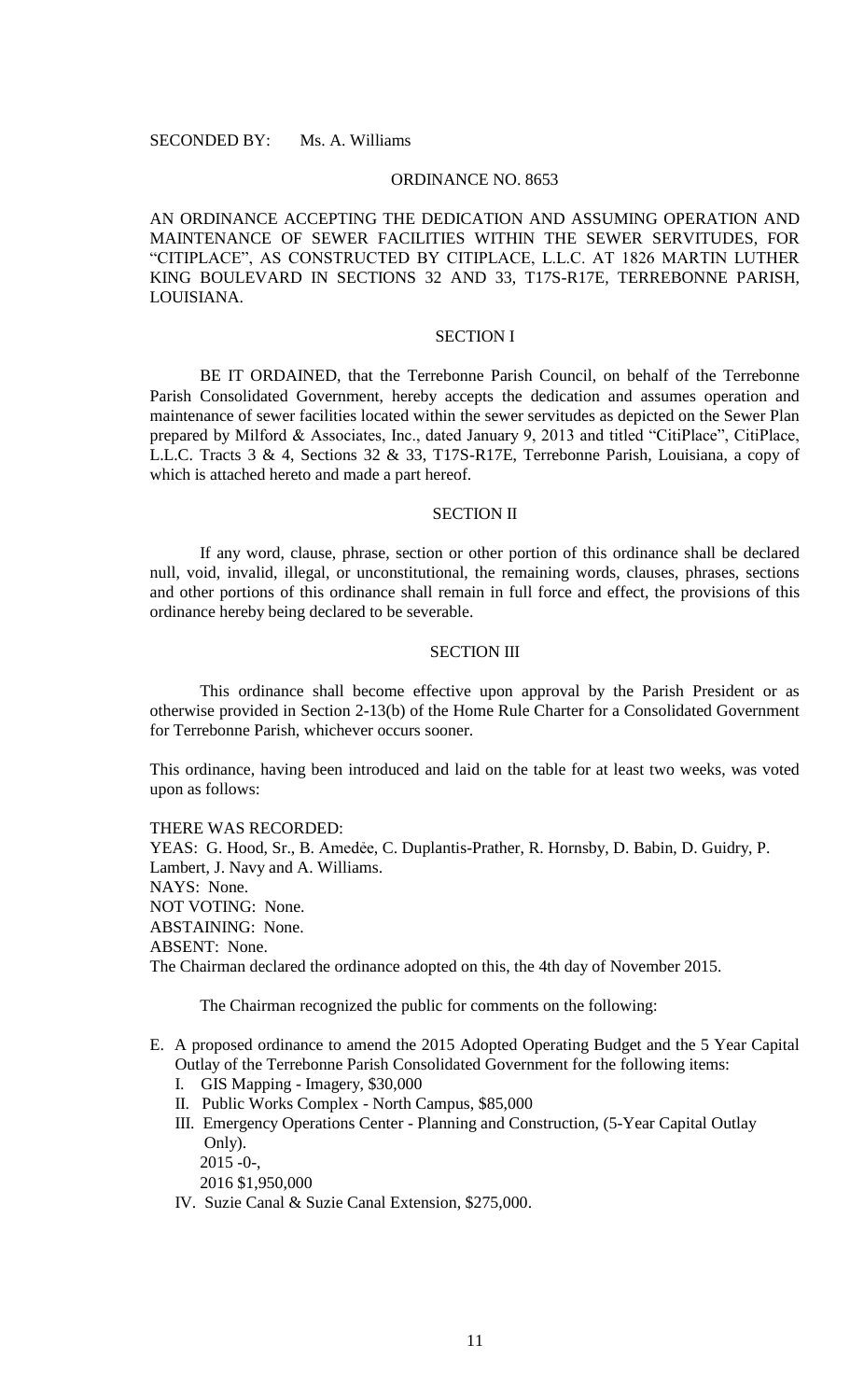There were no comments from the public on the proposed ordinance.

Mr. D. Babin moved, seconded by Ms. A. Williams, "THAT, the Council close the aforementioned public hearing."

The Chairman called for a vote on the motion offered by Mr. D. Babin. THERE WAS RECORDED: YEAS: G. Hood, Sr., B. Amedèe, C. Duplantis-Prather, R. Hornsby, D. Babin, D. Guidry, P. Lambert, J. Navy and A. Williams. NAYS: None. ABSENT: None. The Chairman declared the motion adopted.

OFFERED BY: Mr. D. Babin SECONDED BY: Ms. A. Williams

# ORDINANCE NO. 8654

AN ORDINANCE TO AMEND THE 2015 ADOPTED OPERATING BUDGET AND THE 5-YEAR CAPITAL OUTLAY OF THE TERREBONNE PARISH CONSOLIDATED GOVERNMENT FOR THE FOLLOWING ITEMS AND TO PROVIDE FOR RELATED MATTERS.

- I. GIS MAPPING IMAGERY, \$30,000
- II. PUBLIC WORKS COMPLEX NORTH CAMPUS, \$85,000
- III. EMERGENCY OPERATIONS CENTER PLANNING AND CONSTRUCTION, (5-YEAR CAPITAL OUTLAY ONLY)
	- $\bullet$  2015 -0-
	- 2016 \$1,950,000
- IV. SUZIE CANAL & SUZIE CANAL EXTENSION, \$275,000

### SECTION I

WHEREAS, the Imagery will be used by all GIS users in the Parish, as well as through our web maps both public and intranet, which amounts to tens of thousands views per month; and

WHEREAS, the funding source is from the net position of the GIS Mapping Fund in the amount of \$30,000.

NOW, THEREFORE BE IT ORDAINED, by the Terrebonne Parish Council, on behalf of the Terrebonne Parish Consolidated Government, that the 2015 Adopted Operating Budget be amended to reflect the funding of GIS Mapping-Imagery. (Attachment A)

### SECTION II

WHEREAS, Intelligent Transportation Systems shall provide a fiber communication distribution design for the North Campus facility, and

WHEREAS, the design will include Animal Control, Department of Public Works Administration, Drainage, Classroom, and Fleet Maintenance, Juvenile Detention Safe Office and Safe Room, future Emergency Preparedness, and open tracks for future buildings, and

WHEREAS, the funding source is from the fund balance of the Capital Projects Control Fund in the amount of \$85,000.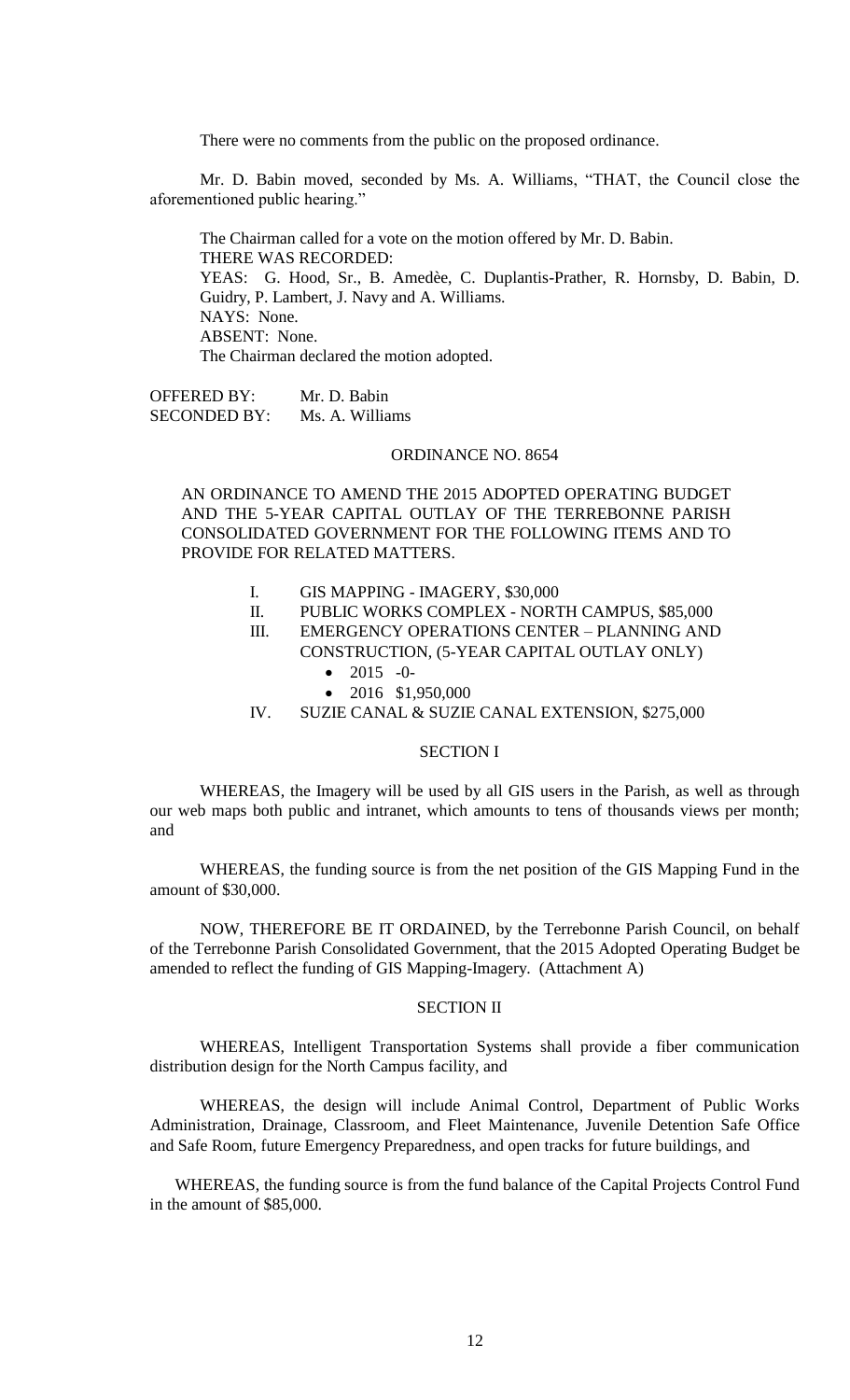NOW, THEREFORE BE IT FURTHER ORDAINED, by the Terrebonne Parish Council, on behalf of the Terrebonne Parish Consolidated Government, that the 2015 Adopted Operating Budget and the 5-Year Capital Outlay Budget be amended to recognize the funding of the Intelligent Transportation Systems for the North Campus. (Attachment B)

# **SECTION III**

WHEREAS, the State of Louisiana, Division of Administration Facility Planning and Control concurs in the award of the contract to Lamar Contractors, LLC in the amount of \$6,237,000, and

WHEREAS, the original Cooperative Endeavor Agreement with Facility Planning provided State Funds of \$2,390,000, which is 38.319% of the base construction contract, and

WHEREAS, an amended Cooperative Endeavor Agreement, awards additional funding from the State of \$1,950,000 for a cash line of credit which will be available July, 2016.

NOW, THEREFORE BE IT FURTHER ORDAINED, by the Terrebonne Parish Council, on behalf of the Terrebonne Parish Consolidated Government that the 5-Year Capital Outlay Budget (year 2016) be amended to recognize \$1,950,000 from the State of Louisiana for the Emergency Operations Center. (Attachment C)

#### SECTION IV

WHEREAS, Terrebonne Levee and Conservation District acquired, and subsequently transferred to TPCG the permanent and temporary levee servitudes acquired for the improvement, construction and/or maintaining flood protection along Suzie Canal Levee, and

WHEREAS, additional "just compensation" for the acquired property in the amount of \$275,000 is required, and

WHEREAS, funding is available from the High Ridge Levee Improvement Project.

NOW, THEREFORE BE IT FURTHER ORDAINED, by the Terrebonne Parish Council, on behalf of the Terrebonne Parish Consolidated Government that the 5-Year Capital Outlay Budget be amended to add funding to the Suzie Canal Levee Project from the High Ridge Levee Improvement Project. (Attachment D)

#### SECTION V

If any word, clause, phrase, section or other portion of this ordinance shall be declared null, void, invalid, illegal, or unconstitutional, the remaining words, clauses, phrases, sections and other portions of this ordinance shall remain in full force and effect, the provisions of this ordinance hereby being declared to be severable.

### SECTION VI

This ordinance shall become effective upon approval by the Parish President or as otherwise provided in Section 2-13(b) of the Home Rule Charter for a Consolidated Government for Terrebonne Parish, whichever occurs sooner.

This ordinance, having been introduced and laid on the table for at least two weeks, was voted upon as follows:

# THERE WAS RECORDED: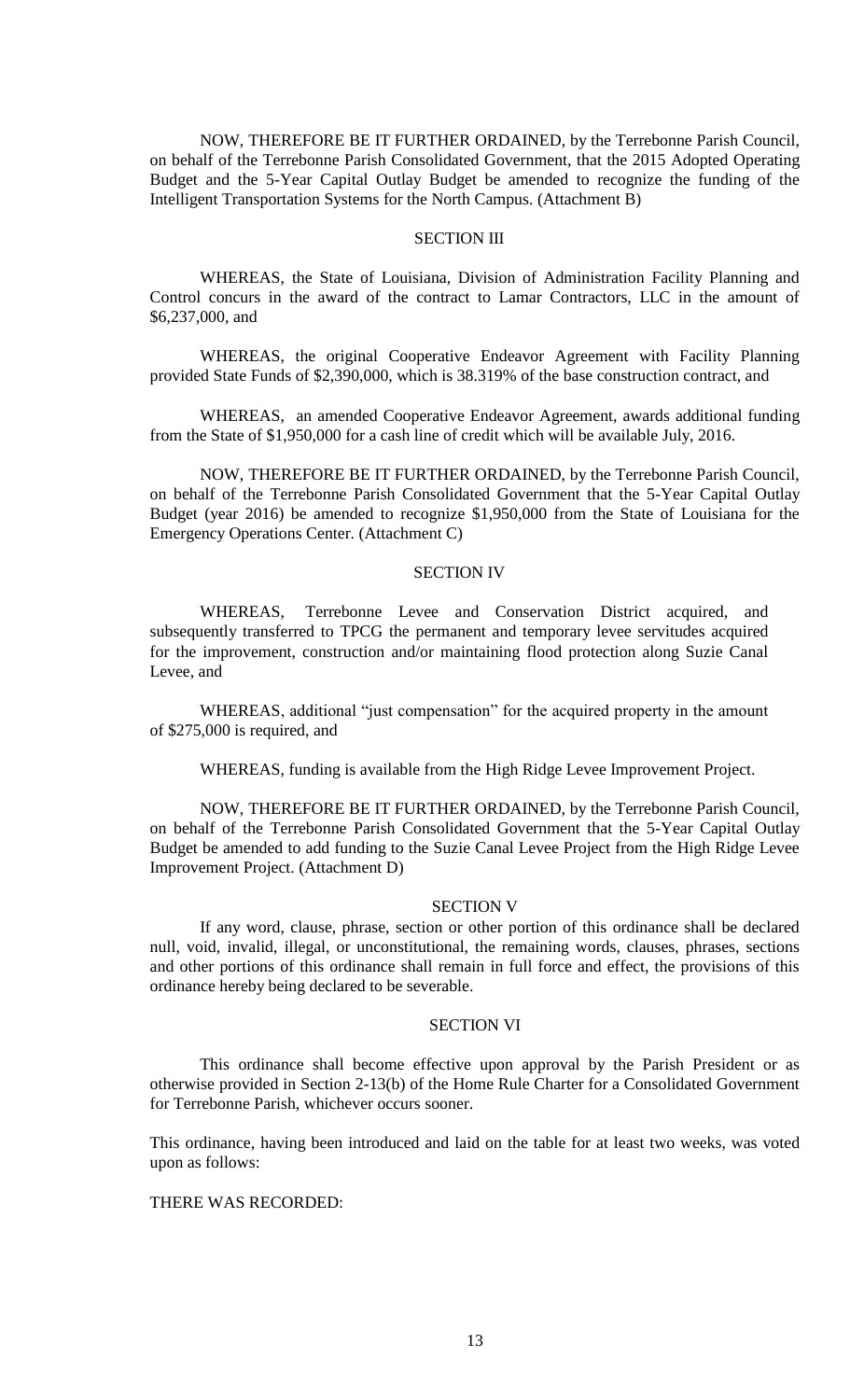YEAS: G. Hood, Sr., B. Amedẻe, C. Duplantis-Prather, R. Hornsby, D. Babin, D. Guidry, P. Lambert, J. Navy and A. Williams. NAYS: None. NOT VOTING: None. ABSTAINING: None. ABSENT: None. The Chairman declared the ordinance adopted on this, the 4th day of November 2015.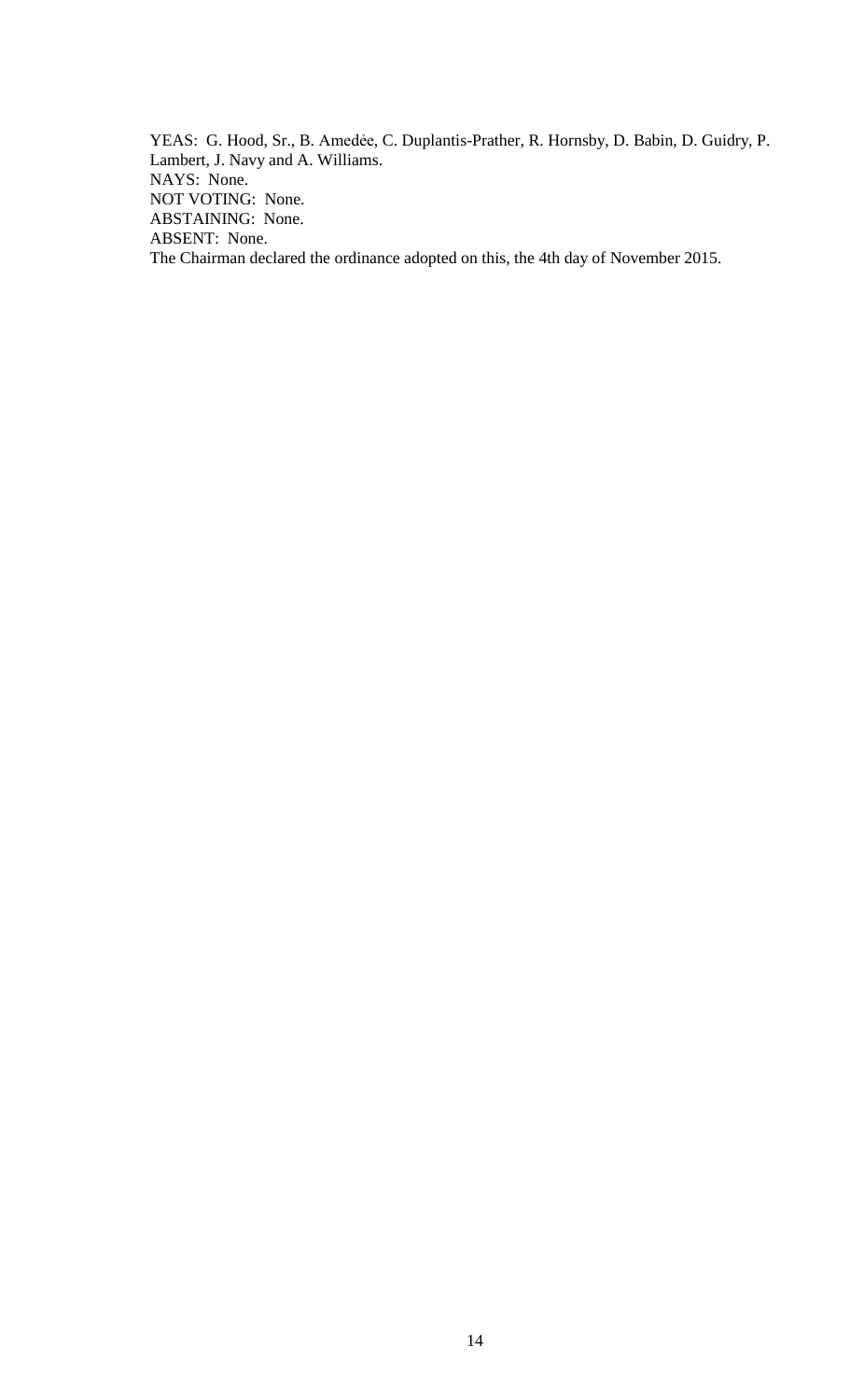| <b>ATTACHMENT A - GIS Mapping-Imagery</b>                                     |                |                      |                    |
|-------------------------------------------------------------------------------|----------------|----------------------|--------------------|
|                                                                               | 2015           |                      |                    |
|                                                                               | <b>Adopted</b> | <b>Change</b>        | Amended            |
| <b>Other Fees</b>                                                             | 50,000         | 30,000               | 80,000             |
| Fund Balance (Decrease)                                                       | N/A            | (30,000)             | N/A                |
|                                                                               |                |                      |                    |
| <b>ATTACHMENT B - Public Works Complex - North Campus</b>                     |                |                      |                    |
|                                                                               | 2015           |                      |                    |
|                                                                               | <b>Adopted</b> | <b>Change</b>        | Amended            |
| <b>Public Works Complex</b>                                                   | 3,098          | 85,000               | 88,098             |
| Fund Balance (Decrease)                                                       | N/A            | (85,000)             | N/A                |
|                                                                               |                |                      |                    |
| <b>ATTACHMENT C - Emergency Operations Center - Planning and Construction</b> |                |                      |                    |
|                                                                               |                | 2016                 |                    |
|                                                                               | <b>Adopted</b> | <b>Change</b>        | Amended            |
| <b>Emergency Operations Center</b>                                            | 4,926,044      | 1,950,000            | 6,876,044          |
| FP&C Emergency Operations Center                                              | (2,390,000)    | (1,950,000)          | (4,340,000)        |
| <b>ATTACHMENT D - Suzie Canal &amp; Suzie Canal Extension</b>                 |                |                      |                    |
|                                                                               |                |                      |                    |
|                                                                               |                | 2015                 |                    |
|                                                                               | <b>Adopted</b> | <b>Change</b>        | Amended            |
|                                                                               | 68             |                      |                    |
| Suzie Canal & Suzie Canal Extension<br>High Ridge Levee                       | 670,553        | 275,000<br>(275,000) | 275,068<br>395,553 |
|                                                                               |                |                      |                    |
|                                                                               |                |                      |                    |
|                                                                               |                |                      |                    |
|                                                                               |                |                      |                    |
|                                                                               |                |                      |                    |
|                                                                               |                |                      |                    |
|                                                                               |                |                      |                    |
|                                                                               |                |                      |                    |
|                                                                               |                |                      |                    |
|                                                                               |                |                      |                    |
|                                                                               |                |                      |                    |
|                                                                               |                |                      |                    |
|                                                                               |                |                      |                    |
|                                                                               |                |                      |                    |
|                                                                               |                |                      |                    |
|                                                                               |                |                      |                    |
|                                                                               |                |                      |                    |
|                                                                               |                |                      |                    |
|                                                                               |                |                      |                    |
|                                                                               |                |                      |                    |
|                                                                               |                |                      |                    |
|                                                                               |                |                      |                    |
|                                                                               |                |                      |                    |
|                                                                               |                |                      |                    |
|                                                                               |                |                      |                    |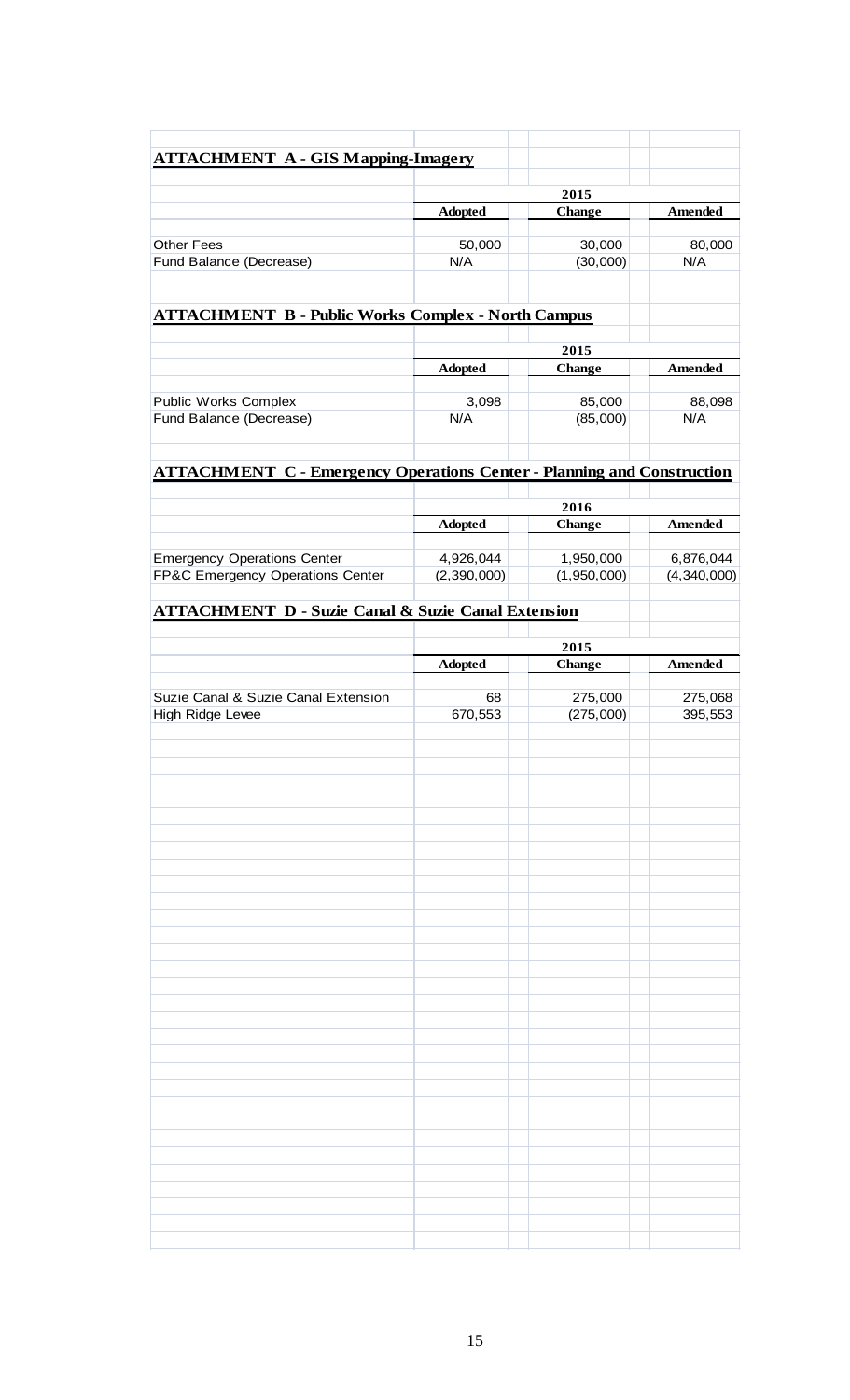The Chairman recognized the public for comments on the following:

F. A proposed ordinance to amend the 2015 Adopted Operating Budget and the 5 Year Capital Outlay of the Terrebonne Parish Consolidated Government for the following item: I. Thompson Road Extension Phase II, \$2,220,000.

There were no comments from the public on the proposed ordinance.

Mr. D. Babin moved, seconded by Mr. D. Guidry, "THAT, the Council close the aforementioned public hearing."

The Chairman called for a vote on the motion offered by Mr. D. Babin. THERE WAS RECORDED: YEAS: G. Hood, Sr., B. Amedèe, C. Duplantis-Prather, R. Hornsby, D. Babin, D. Guidry, P. Lambert, J. Navy and A. Williams. NAYS: None. ABSENT: None. The Chairman declared the motion adopted.

OFFERED BY: Mr. D. Guidry SECONDED BY: Mr. D. Babin

#### ORDINANCE NO. 8655

# AN ORDINANCE TO AMEND THE 2015 ADOPTED OPERATING BUDGET AND THE 5 YEAR CAPITAL OUTLAY OF THE TERREBONNE PARISH CONSOLIDATED GOVERNMENT FOR THE FOLLOWING ITEM:

#### I. THOMPSON ROAD EXTENSION PHASE II, \$2,220,000

## SECTION I

WHEREAS, the State of Louisiana, Division of Administration Facility Planning and Control concurs in the award of the contract to Barriere Construction LLC in the amount of \$7,285,856, and

WHEREAS, the State Bond Commission of July 16, 2015, granted additional Priority 1 Cash Lines of Credit for the Thompson Road Extension in the amount of \$2,220,000, and

WHEREAS, the Cooperative Endeavor Agreement with Facility Planning and Control has been amended, awarding additional funding for \$2,220,000 for a total of \$5,430,000.

NOW, THEREFORE BE IT ORDAINED, by the Terrebonne Parish Council, on behalf of the Terrebonne Parish Consolidated Government, that the 2015 Adopted Budget and the 5 Year Capital Outlay of the Terrebonne Parish Consolidated Government be amended for the Thompson Road Extension Phase II. (Attachment A)

## SECTION II

If any word, clause, phrase, section or other portion of this ordinance shall be declared null, void, invalid, illegal, or unconstitutional, the remaining words, clauses, phrases, sections and other portions of this ordinance shall remain in full force and effect, the provisions of this ordinance hereby being declared to be severable.

## SECTION III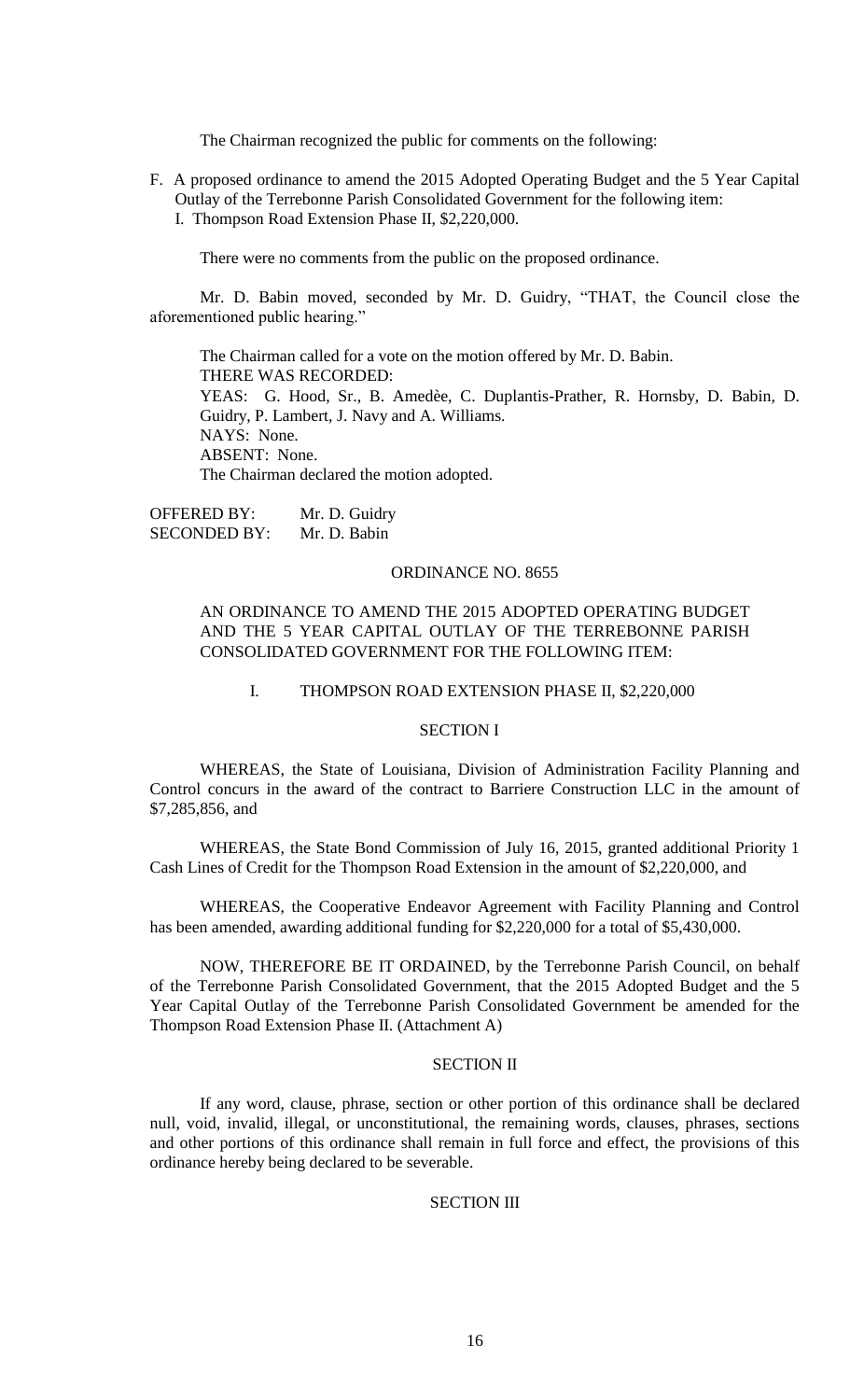This ordinance shall become effective upon approval by the Parish President or as otherwise provided in Section 2-13(b) of the Home Rule Charter for a Consolidated Government for Terrebonne Parish, whichever occurs sooner.

This ordinance, having been introduced and laid on the table for at least two weeks, was voted upon as follows:

# THERE WAS RECORDED:

YEAS: G. Hood, Sr., B. Amedée, C. Duplantis-Prather, R. Hornsby, D. Babin, D. Guidry, P. Lambert, J. Navy and A. Williams. NAYS: None. NOT VOTING: None. ABSTAINING: None. ABSENT: None. The Chairman declared the ordinance adopted on this, the 4th day of November 2015.

Prepared By: Finance Department PC File: 2015-Thompson Rd Ext Ph II Date Prepared: 10/14/2015 BA #31

| <b>ATTACHMENT A - Thompson Road Extension Phase II</b> |                |               |             |
|--------------------------------------------------------|----------------|---------------|-------------|
|                                                        |                |               |             |
|                                                        | 2015           |               |             |
|                                                        | <b>Adopted</b> | <b>Change</b> | Amended     |
|                                                        |                |               |             |
| Thompson Rd Levee/Drainage                             | 6,066,736      | 2,220,000     | 8,286,736   |
| Thompson Rd Facility Planning & Control                | (3,205,000)    | (2, 220, 000) | (5,425,000) |
|                                                        |                |               |             |
|                                                        |                |               |             |
|                                                        |                |               |             |

Mr. D. Babin moved, seconded by Ms. A. Williams, "THAT, the Council continue with the regular order of business."

The Chairman called for a vote on the motion offered by Mr. D. Babin. THERE WAS RECORDED: YEAS: G. Hood, Sr., B. Amedèe, C. Duplantis-Prather, R. Hornsby, D. Babin, D. Guidry, P. Lambert, J. Navy and A. Williams. NAYS: None. ABSENT: None. The Chairman declared the motion adopted.

The Chairman called for a report on the Policy, Procedure and Legal Committee meeting held on 11/02/15, whereupon the Committee Chairman rendered the following:

# POLICY, PROCEDURE, & LEGAL COMMITTEE

### NOVEMBER 2, 2015

The Chairman, Greg Hood, Sr., called the Policy, Procedure, & Legal Committee meeting to order at 5:30 p. m. in the Terrebonne Parish Council Meeting Room with an Invocation offered by Committee member B. Amedèe and the Pledge of Allegiance led by Committee member J. Navy. Upon roll call, Committee Members recorded as present were: Capt. Greg Hood, Sr., HPD Ret., B. Amedèe, C. Duplantis-Prather, D. Babin, D. Guidry, P. Lambert, J. Navy and A. Williams. Committee member R. Hornsby was recorded as absent. A quorum was declared present.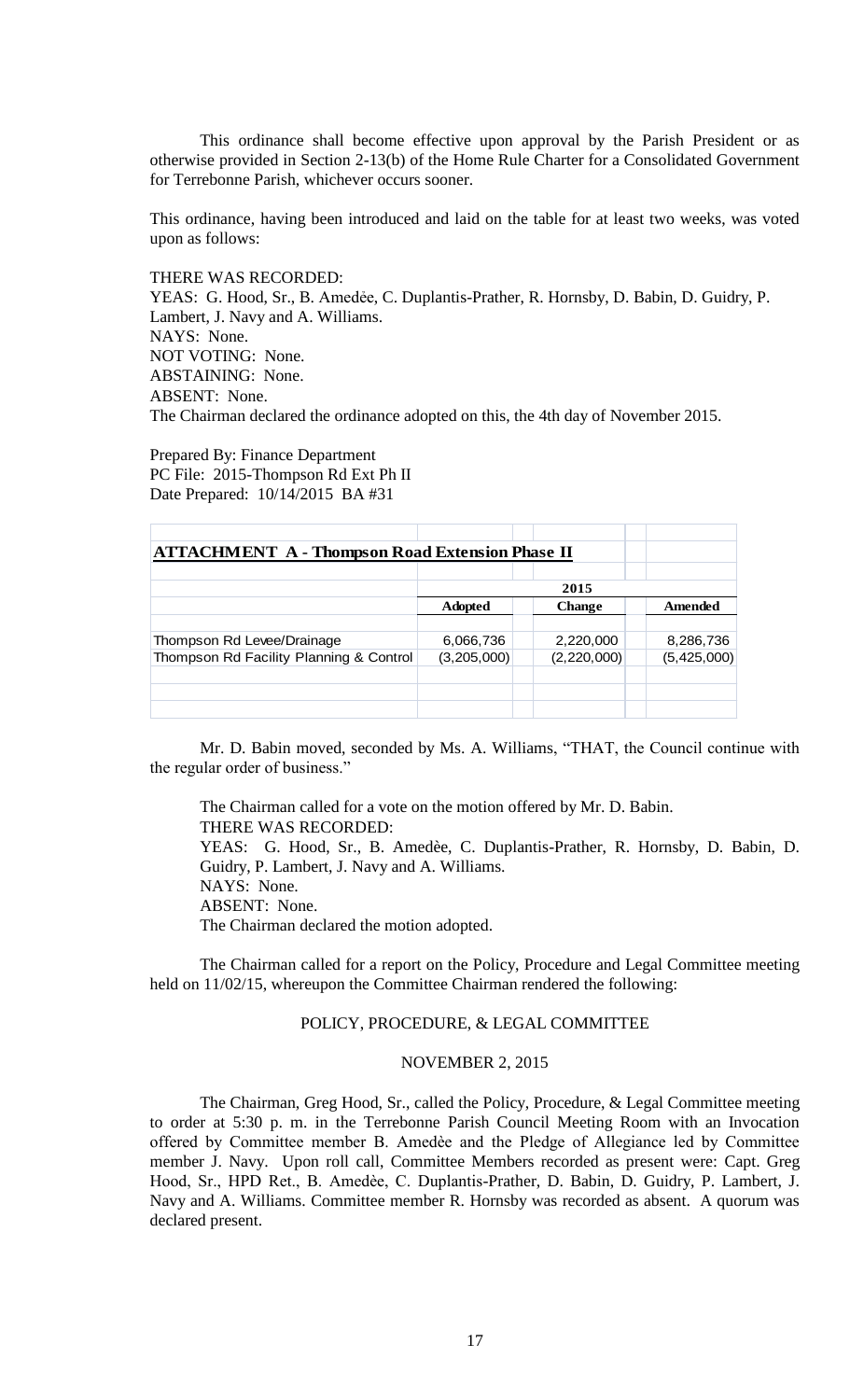Committee Chairman G. Hood, Sr. read aloud a memo from Committee member R. Hornsby explaining that his absence from tonight's proceedings is due to an out-of-town work related training.

Ms. C. Duplantis-Prather moved, seconded by Mr. D. Babin, "THAT, the Policy, Procedure, & Legal Committee authorize TPCG to cosponsor the 19<sup>th</sup> Annual United Houma Nation Awards Banquet (waiver of fees) at the Houma Municipal Auditorium on Saturday, December 19, 2015."

The Chairman called for the vote on the motion offered by Ms. C. Duplantis-Prather. THERE WAS RECORDED: YEAS: G. Hood, Sr., B. Amedẻe, C. Duplantis-Prather, D. Babin D. Guidry, P. Lambert, J. Navy and A. Williams. NAYS: None. ABSENT: R. Hornsby. The Chairman declared the motion adopted.

 Mr. D. Babin moved, seconded by Mr. D. Guidry, "THAT, the Policy, Procedure, & Legal Committee authorize TPCG to co-sponsor the Down Da Bayou Community Thanksgiving Dinner hosted by the Terrebonne Fellowship Lodge #481 F. & A.M. on Saturday, November 21, 2015 at the Grand Caillou Recreation Center from 6:00 p.m. to 10:30 p.m."

The Chairman called for the vote on the motion offered by Mr. D. Babin. THERE WAS RECORDED: YEAS: G. Hood, Sr., B. Amedée, C. Duplantis-Prather, D. Babin D. Guidry, P. Lambert, J. Navy and A. Williams. NAYS: None. ABSENT: R. Hornsby. The Chairman declared the motion adopted.

Ms. C. Duplantis-Prather moved, seconded by Ms. B. Amedѐe, "THAT, the Policy, Procedure and Legal Committee approve the co-sponsorship of the 2015 Heart & Soles Half Marathon 5K Race at the Houma Civic Center on Saturday, November 14, 2015."

The Chairman called for the vote on the motion offered by Ms. C. Duplantis-Prather. THERE WAS RECORDED: YEAS: G. Hood, Sr., B. Amedée, C. Duplantis-Prather, D. Babin D. Guidry, P. Lambert, J. Navy and A. Williams. NAYS: None. ABSENT: R. Hornsby. The Chairman declared the motion adopted.

Mr. D. Guidry moved, seconded by Mr. J. Navy, "THAT, the Policy, Procedure and Legal Committee approve the co-sponsorship of the 2015 Bayou Beer Festival to be held on November 14, 2015 at Southdown Plantation."

The Chairman called for the vote on the motion offered by Mr. D. Guidry. THERE WAS RECORDED: YEAS: G. Hood, Sr., B. Amedée, C. Duplantis-Prather, D. Babin D. Guidry, P. Lambert, J. Navy and A. Williams. NAYS: None. ABSENT: R. Hornsby. The Chairman declared the motion adopted.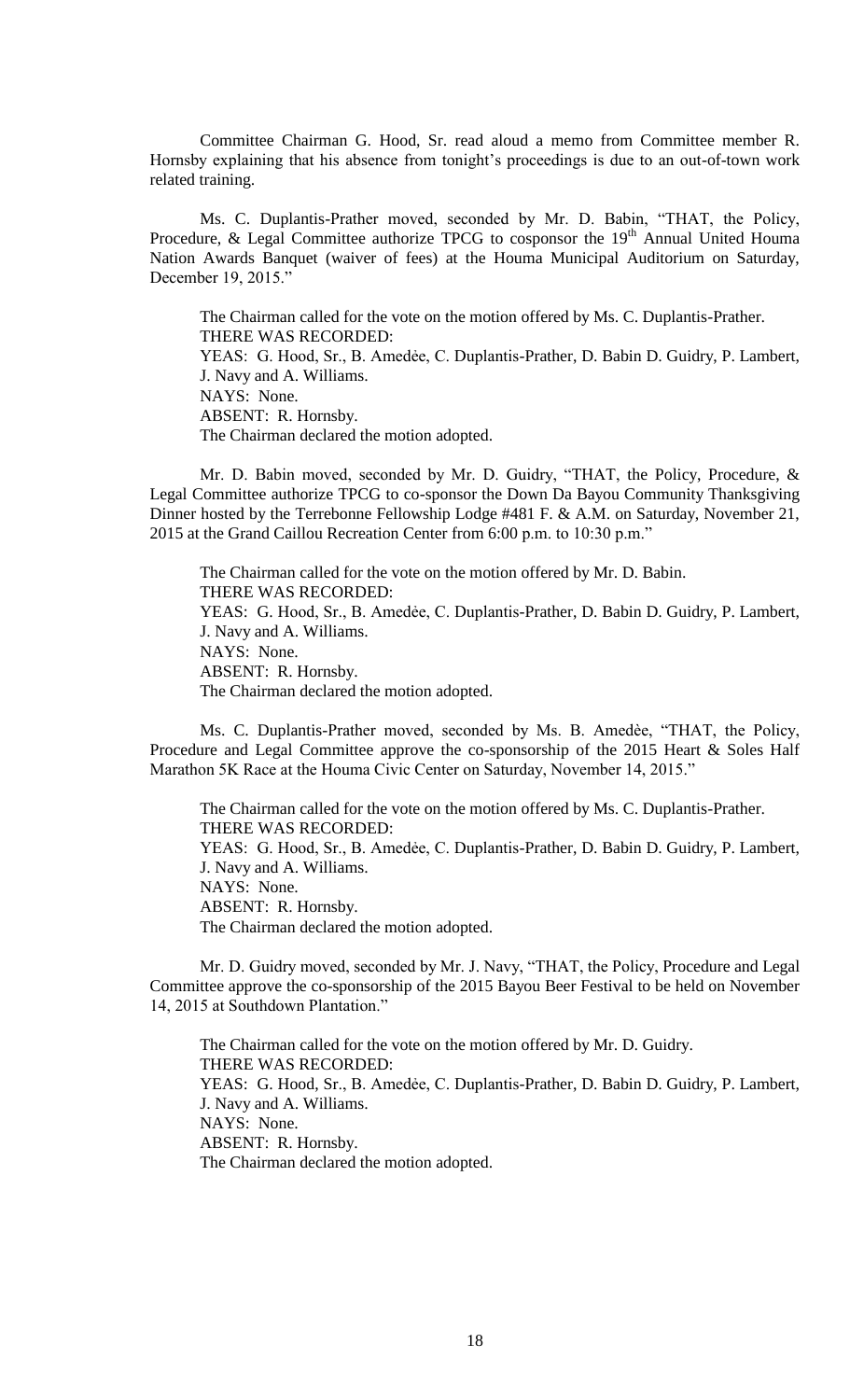Committee member D. Babin announced to the public that in the upcoming 2016 Budget, there will be no co-sponsorships available and noted that this will be a cost saving to Terrebonne Parish.

Committee member G. Hood, Sr. announced to the public that if you are going to attend the Bayou Beer Festival, *please* don't drink and drive.

Mr. D. Babin moved, seconded by Ms. C. Duplantis-Prather, "THAT, there being no further business to come before the Policy, Procedure, & Legal Committee, the meeting be adjourned."

The Chairman called for the vote on the motion offered by Mr. D. Babin. THERE WAS RECORDED:

YEAS: G. Hood, Sr., B. Amedẻe, C. Duplantis-Prather, D. Babin D. Guidry, P. Lambert, J. Navy and A. Williams.

NAYS: None.

ABSENT: R. Hornsby.

The Chairman declared the motion adopted and the meeting was adjourned at 5:33 p. m.

#### Greg Hood, Sr., Chairman

### Tammy E. Triggs, Minute Clerk

Mr. G. Hood, Sr. moved, seconded by Mr. D. Guidry, "THAT, the Council accept and ratify the minutes of the Policy, Procedure & Legal Committee meeting held on 11/02/15."

The Chairman called for a vote on the motion offered by Mr. G. Hood, Sr. THERE WAS RECORDED: YEAS: G. Hood, Sr., B. Amedèe, C. Duplantis-Prather, R. Hornsby, D. Babin, D. Guidry, P. Lambert, J. Navy and A. Williams. NAYS: None. ABSENT: None. The Chairman declared the motion adopted.

The Chairman called for a report on the Public Services Committee meeting held on 11/02/15, whereupon the Committee Chairwoman noting ratification of minutes calls public hearings on November 18, 2015 at 6:30 p.m., rendered the following:

# PUBLIC SERVICES COMMITTEE

#### NOVEMBER 2, 2015

The Chairwoman, A. Williams, called the Public Services Committee meeting to order at 5:40 p. m. in the Terrebonne Parish Council Meeting Room with an Invocation led by Committee member J. Navy and the Pledge of Allegiance by Committee member D. Guidry. Upon roll call, Committee Members recorded as present were: Capt. Greg Hood, Sr., HPD Ret., B. Amedѐe, C. Duplantis-Prather, D. Babin, D. Guidry, P. Lambert, J. Navy, and A. Williams. Committee member R. Hornsby was recorded as absent. A quorum was declared present.

Committee Chairwoman A. Williams read aloud a memo from Committee member R. Hornsby explaining that his absence from tonight's proceedings is due to an out-of-town work related training.

Mr. D. Babin moved, seconded by G. Hood, Sr., "THAT, the Public Services Committee introduce an ordinance that will amend the Parish Code of Terrebonne Parish, Chapter 22: Roads, Bridges, Watercourses and Drainage, Article I. In General, Section 22-8. Weight Limits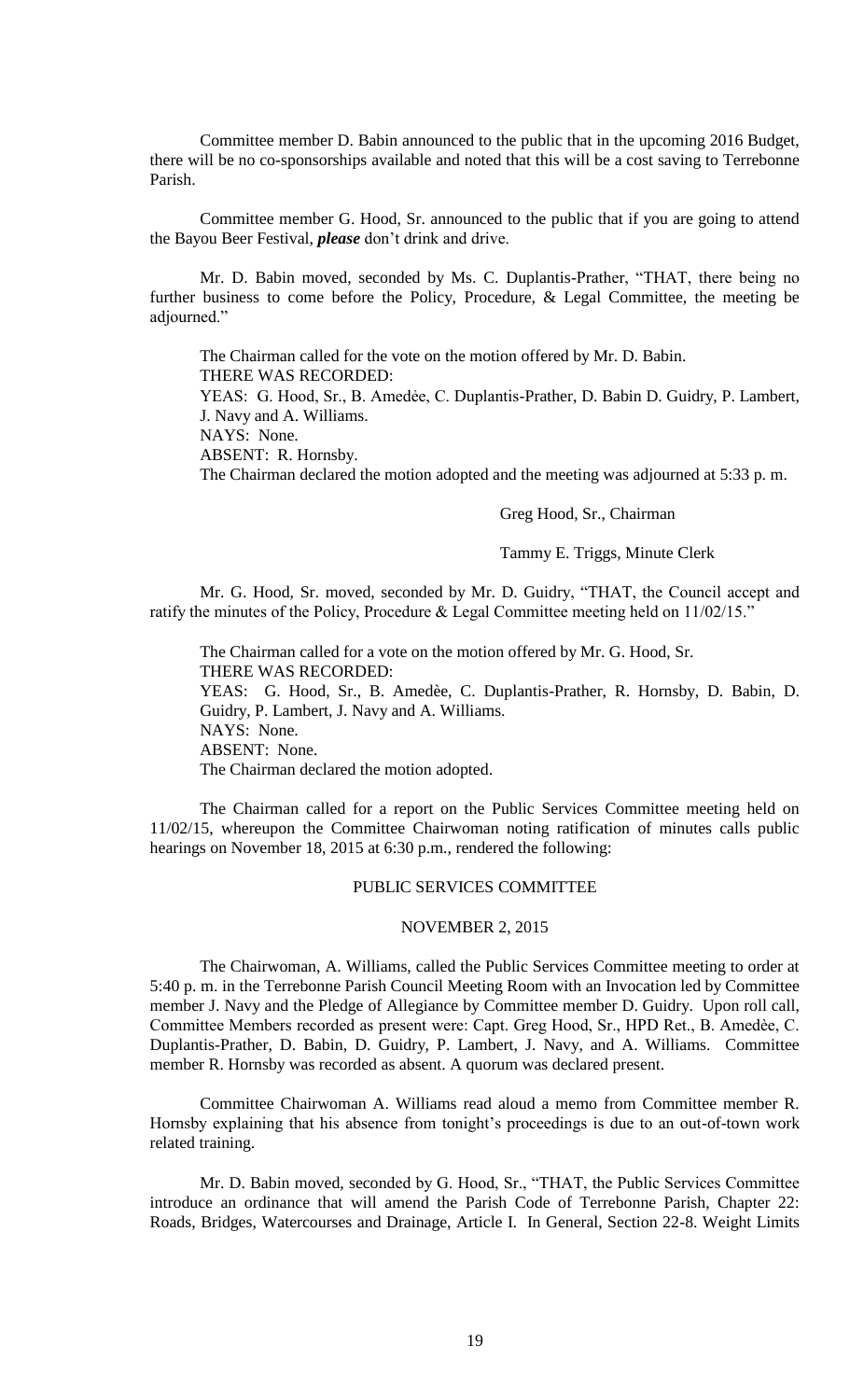on Bridges in order to establish weight limits for single axle and tandem axles loads following the recommendation of the Engineering Firm, Huval & Associates who conducted Bridge Load Ratings for the Year 2015; to provide for the installation of said signs; to provide for other matters relative thereto; and call a public hearing on November 18, 2015."

The Chairwoman called for the vote on the motion offered by Mr. D. Babin. THERE WAS RECORDED: YEAS: G. Hood, Sr., B. Amedѐe, C. Duplantis-Prather, D. Babin, D. Guidry, P. Lambert, J. Navy, and A. Williams. NAYS: None. ABSENT: R. Hornsby. The Chairwoman declared the motion adopted.

OFFERED BY: Ms. C. Duplantis-Prather SECONDED BY: Mr. P. Lambert

# RESOLUTION NO. 15-539

A resolution authorizing a cooperative endeavor agreement with NGL Crude Terminals, LLC (NGL) to provide natural gas service.

WHEREAS, Article VII, Section 14 of the Louisiana Constitution provides that "For a public purpose, the state and its political subdivisions or political corporations may engage in cooperative endeavors with each other, with the United States or its agencies, or with any public or private association, corporation or individual"; and,

WHEREAS, Terrebonne Parish Consolidated Government ("TPCG"), through its Department of Utilities ("the Department"), provides natural gas service to certain areas of Terrebonne Parish, Louisiana; and

WHEREAS, NGL is requiring natural gas for operation of its facility currently under construction at 928 Highway 182; and

WHEREAS, in consideration of TPCG's commitment of a not-to-exceed planned cost of \$55,000, NGL has agreed to bear the actual cost of converting the subject natural gas facilities; and

WHEREAS, TPCG finds that this undertaking will be beneficial to the Parish in that the enhancement of NGL will further the economic development interests and objectives of TPCG;

WHEREAS, TPCG finds that any expenditure or transfer of public funds according to the terms of this cooperative endeavor, taken as a whole, is not gratuitous, and that it has a demonstrable, objective, and reasonable expectation of receiving at least equivalent value, in exchange for the expenditure or transfer of its own public funds; and

NOW, THEREFORE BE IT RESOLVED, by the Terrebonne Parish Council on behalf of the Terrebonne Parish Consolidated Government that a cooperative endeavor agreement with NGL Crude Terminals, LLC providing natural gas service be, and is hereby, authorized.

BE IT FURTHER RESOLVED, that the Parish President and all other appropriate parties be, and they are hereby authorized to execute any and all contract documents associated therewith.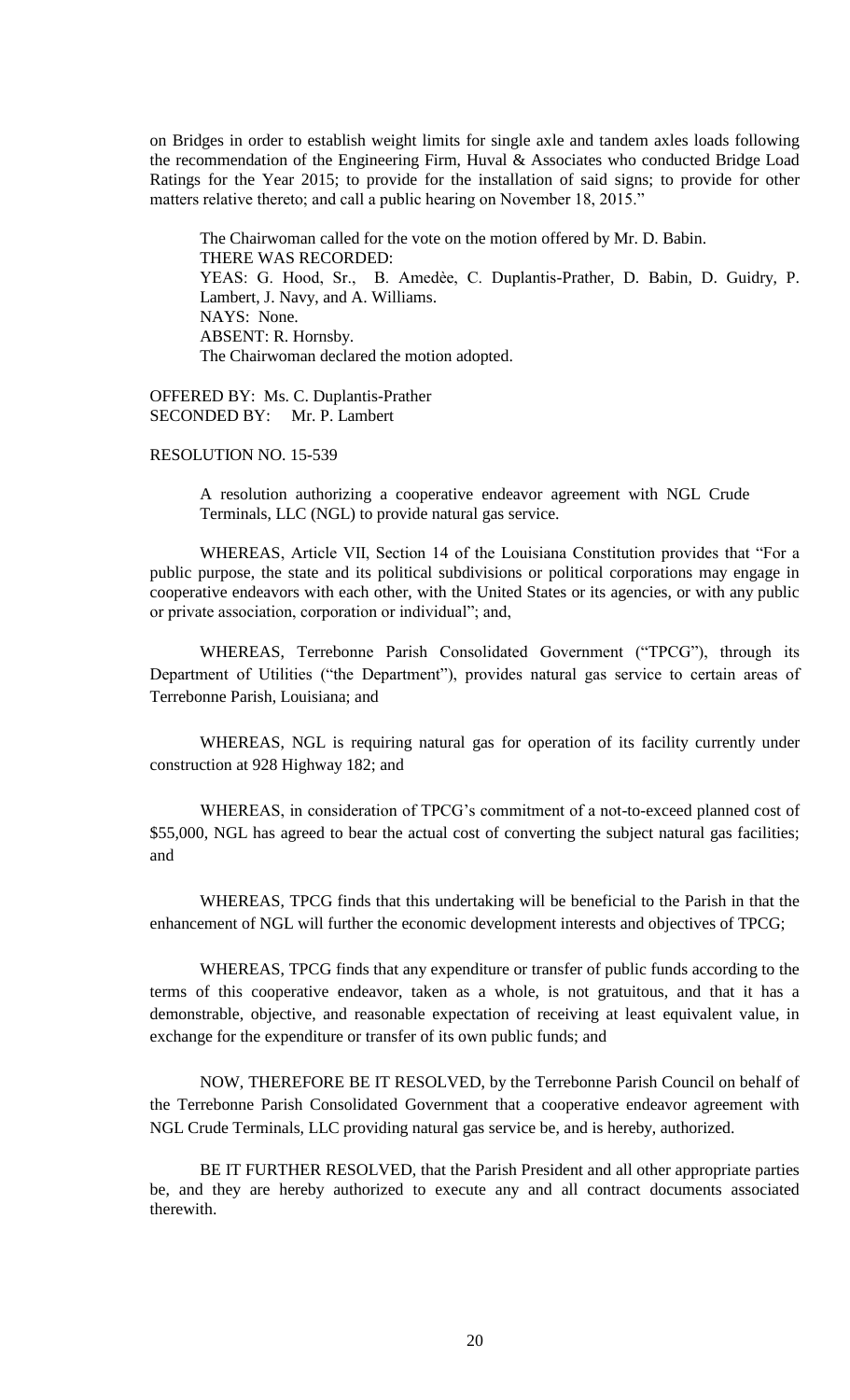THERE WAS RECORDED: YEAS: G Hood, Sr., B. Amedée, C. Duplantis-Prather, D. Babin, D. Guidry, P. Lambert, J. Navy and A. Williams NAYS: None. ABSTAINING: None. ABSENT: R. Hornsby The Chairwoman declared the resolution adopted on this, the 2nd day of November 2015.

OFFERED BY: Mr. D. Guidry SECONDED BY: Mr. D. Babin

# RESOLUTION NO. 15-540

A resolution authorizing a contract with Gulf South Armature, for emergency repair of Houma Generating Station Unit 16 Circulating Water Pump 2

WHEREAS, on September 29, 2015, the Houma Generating Station (HGS 16) Circulating Water Pump 2 faulted, and

WHEREAS, the motor was shipped for Emergency repair immediately to Gulf South Armature, and

WHEREAS, the loss of one of three circulating water pumps has resulted in a unit capacity duration of approximately 30%, and

WHEREAS, operation of the unit under these circumstances places undue stress and wear on the remaining circulating water pumps, and

WHEREAS, the Division reserves the right to increase or decrease the amount at the unit price stated in the proposal, as determined by actual needs and availability of appropriated funds, and

NOW, THEREFORE BE IT RESOLVED by the Terrebonne Parish Council, on behalf of the Terrebonne Parish Consolidated Government, that the recommendation of Parish Administration be approved and Gulf South Armature.

#### THERE WAS RECORDED:

YEAS: G Hood, Sr., B. Amedée, C. Duplantis-Prather, D. Babin, D. Guidry, P. Lambert, J. Navy and A. Williams NAYS: None. ABSTAINING: None. ABSENT: R. Hornsby The Chairwoman declared the resolution adopted on this, the 2nd day of November 2015.

OFFERED BY: Ms. C. Duplantis-Prather SECONDED BY: Mr. P. Lambert

# RESOLUTION NO. 15-541

**A RESOLUTION AUTHORIZING REJECTION OF BID SUBMITTAL FOR CONSTRUCTION CONTRACT FOR PARISH PROJECT NO. 15- ELT-40, ELECTRIC TRANSMISSION IMPROVEMENT 115KV TRANSMISSION LINE FROM INTRACOASTAL CANAL TO POWER PLANT SUBSTATION.**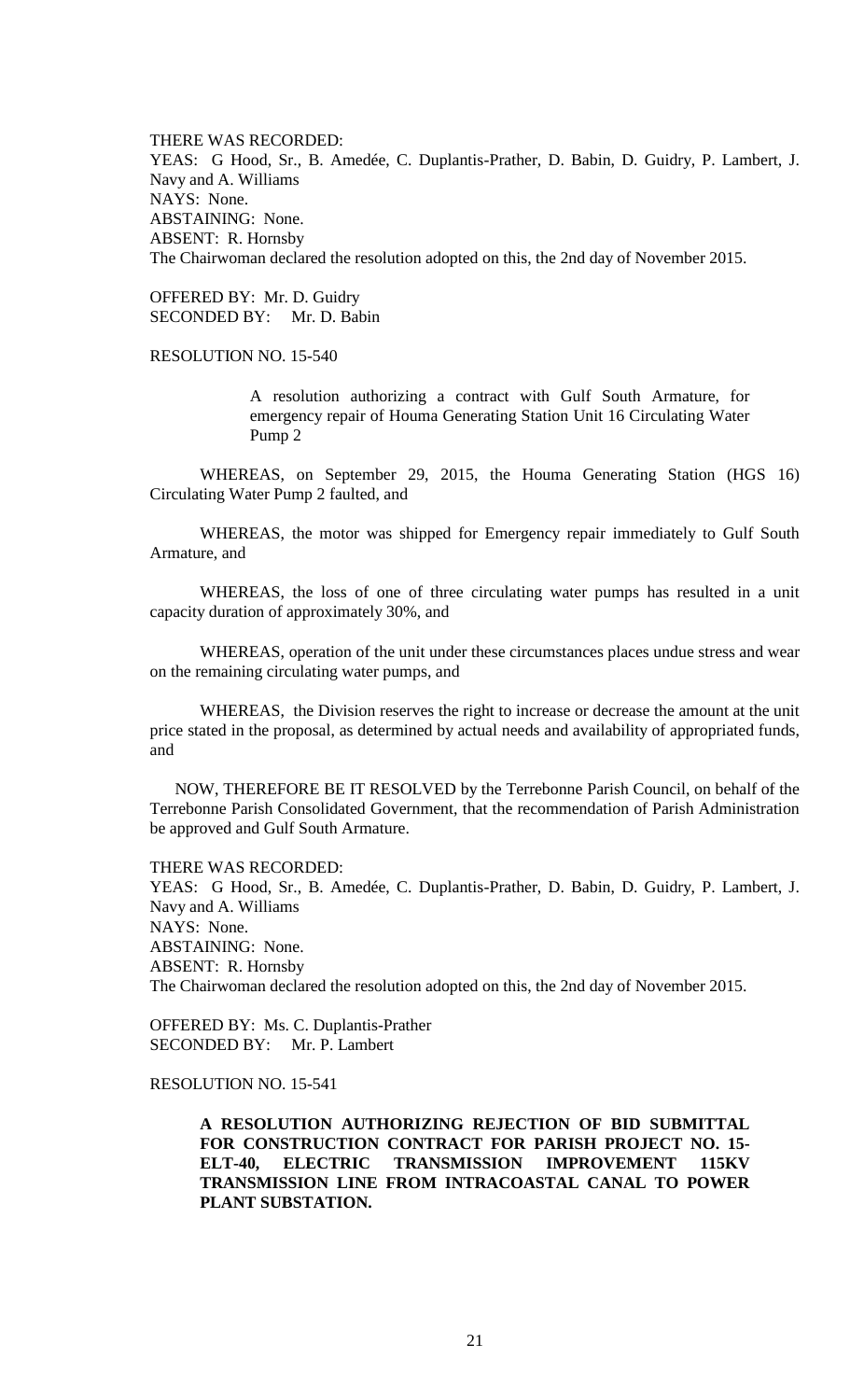WHEREAS, the Terrebonne Parish Consolidated Government did receive construction bids on October 15, 2015 for Parish Project No. 15-ELT-40, Electric Transmission Improvement 115kv Transmission Line from Intracoastal Canal to Power Plant Substation, Terrebonne Parish, Louisiana, and

WHEREAS, Chain Electric, submitted the only bid in the amount of Nine Hundred Eighty Thousand Nine Hundred Eighty Nine Dollars and Fifty Two Cents (\$980,989.52), and

WHEREAS, Bids received exceeded the budgeted amount for project, and

NOW THEREFORE BE IT RESOLVED, by the Terrebonne Parish Council (Public Services Committee), on behalf of the Terrebonne Parish Consolidated Government, rejects the bid of Chain Electric for the construction contract for Parish Project No. 15-ELT-40, Electric Transmission Improvement 115kv Transmission Line from Intracoastal Canal to Power Plant Substation.

#### THERE WAS RECORDED:

YEAS: G Hood, Sr., B. Amedée, C. Duplantis-Prather, D. Babin, D. Guidry, P. Lambert, J. Navy and A. Williams NAYS: None. ABSTAINING: None. ABSENT: R. Hornsby The Chairwoman declared the resolution adopted on this, the 2nd day of November 2015.

OFFERED BY: Ms. C. Duplantis-Prather SECONDED BY: Mr. J. Navy

RESOLUTION NO. 15-542

# **A RESOLUTION AWARDING AND AUTHORIZING THE SIGNING OF THE CONSTRUCTION CONTRACT FOR PARISH PROJECT NO. 14- UTL-29, MAIN STREET LIGHTING FROM CHURCH STREET TO BARROW STREET, TERREBONNE PARISH, LOUISIANA, AND AUTHORIZING THE ISSUANCE OF THE NOTICE TO PROCEED.**

WHEREAS, the Terrebonne Parish Consolidated Government did receive construction bids on October 20, 2015 for Parish Project No. 14-UTL-29, Main Street Lighting from Church Street to Barrow Street, Terrebonne Parish, Louisiana, and

WHEREAS, Diamond Electrical Company, Inc., submitted a bid in the amount of Three Hundred Sixty Four Thousand One Hundred Eighty Five Dollars and Fifteen Cents (\$364,185.15) including three alternatives.

NOW THEREFORE BE IT RESOLVED, by the Terrebonne Parish Council (Public Services Committee), on behalf of the Terrebonne Parish Consolidated Government, awards the construction contract to Diamond Electrical Company, Inc., in the base bid amount of One Hundred Eighty Seven Thousand Three Hundred Eighty Two Dollars and Forty Cents  $(\$187,382.40)$  and / or three (3) alternatives: Number one (1) in the amount of \$34,188.60, number two (2) in the amount of \$92,100.40 and number three (3) in the amount of \$50,513.75, totaling Three Hundred Sixty Four Thousand One Hundred Eighty Five Dollars and Fifteen Cents (\$364,185.15).

BE IT FURTHER RESOLVED that the Parish President be authorized and empowered to sign a construction contract for and on behalf of the Terrebonne Parish Consolidated Government with Diamond Electrical Company, Inc., upon receipt of the performance bond in the amount of the contract price.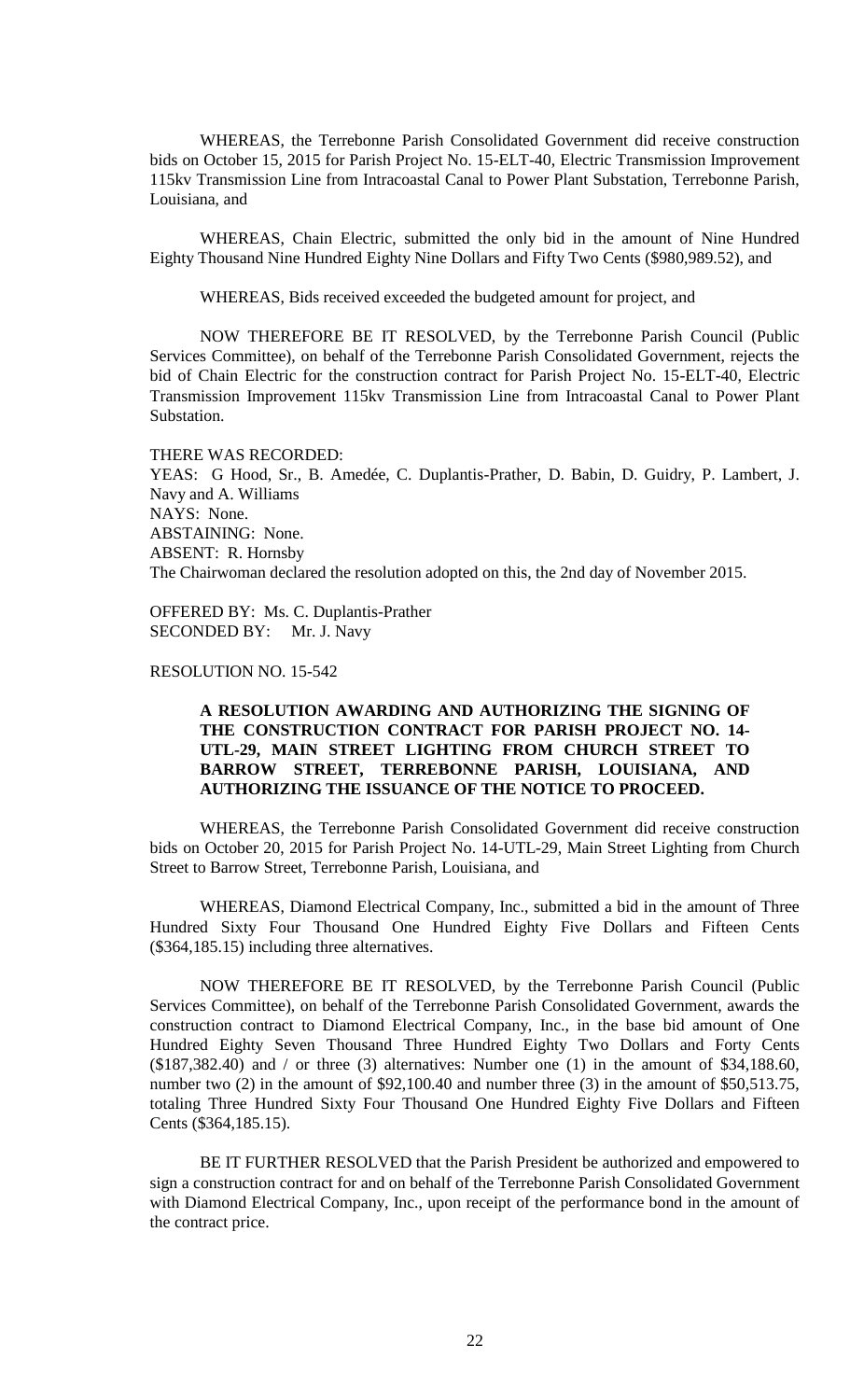BE IT FURTHER RESOLVED that upon receipt of required certificates of insurance evidencing coverage as provided in the project specifications and upon execution and recordation of all contract documents, that the Engineer is hereby authorized to issue the Notice to Proceed to the Contractor to commence construction of the project.

THERE WAS RECORDED: YEAS: G Hood, Sr., B. Amedée, C. Duplantis-Prather, D. Babin, D. Guidry, P. Lambert, J. Navy and A. Williams NAYS: None. ABSTAINING: None. ABSENT: R. Hornsby The Chairwoman declared the resolution adopted on this, the 2nd day of November 2015.

OFFERED BY: Mr. D. Babin SECONDED BY: Mr. J. Navy

RESOLUTION NO. 15-543

A resolution authorizing the execution of Balancing Change Order No. 4 for the Construction Agreement for Parish Project No. 10-CDBG-R-LEV-67; Ashland North Levee Improvement & Extension Project, Terrebonne Parish, Louisiana.

WHEREAS, the Terrebonne Parish Consolidated Government entered into a contract dated December 11, 2013, with Phylway Construction, LLC, for the Ashland North Levee Improvement & Extension, Parish Project No. 10-CDBG-R-LEV-67, Terrebonne Parish, Louisiana, and

WHEREAS, this change order is necessary to adjust the estimated contract item quantities for the completion of the project as described on the attached Balancing Change Order No. 4 for the above referenced project, and

WHEREAS, this change order is necessary to increase the overall contract price by \$20,255.64, and

WHEREAS, this change order is also necessary to increase contract time by Ninety-Six (96) calendar days due to the construction of a swale and the excavation of tree stumps, and

WHEREAS, this change order will increase the contract time by Ninety-Six (96) calendar days and will increase the contract by \$20,255.64, this change order has been approved by the Louisiana Office of Community Development (OCD) and Louisiana Department of Transportation and Development (DOTD), and

WHEREAS, this Balancing Change Order No. 4 has been recommended by the ENGINEER for this project, CB&I Coastal, Inc.

NOW, THEREFORE BE IT RESOLVED that the Terrebonne Parish Council, on behalf of the Terrebonne Parish Consolidated Government, does hereby approve and authorize the execution by Terrebonne Parish President Michel Claudet of Balancing Change Order No. 4 to the construction agreement with Phylway Construction, LLC, increases the construction time by Ninety-Six (96) calendar days and increases the contract amount by Twenty Thousand Two-Hundred Fifty-Five Dollars and Sixty-Four Cents (\$20,255.64), and

BE IT FURTHER RESOLVED that a certified copy of the resolution be forwarded to the Engineer, CB&I Coastal, Inc.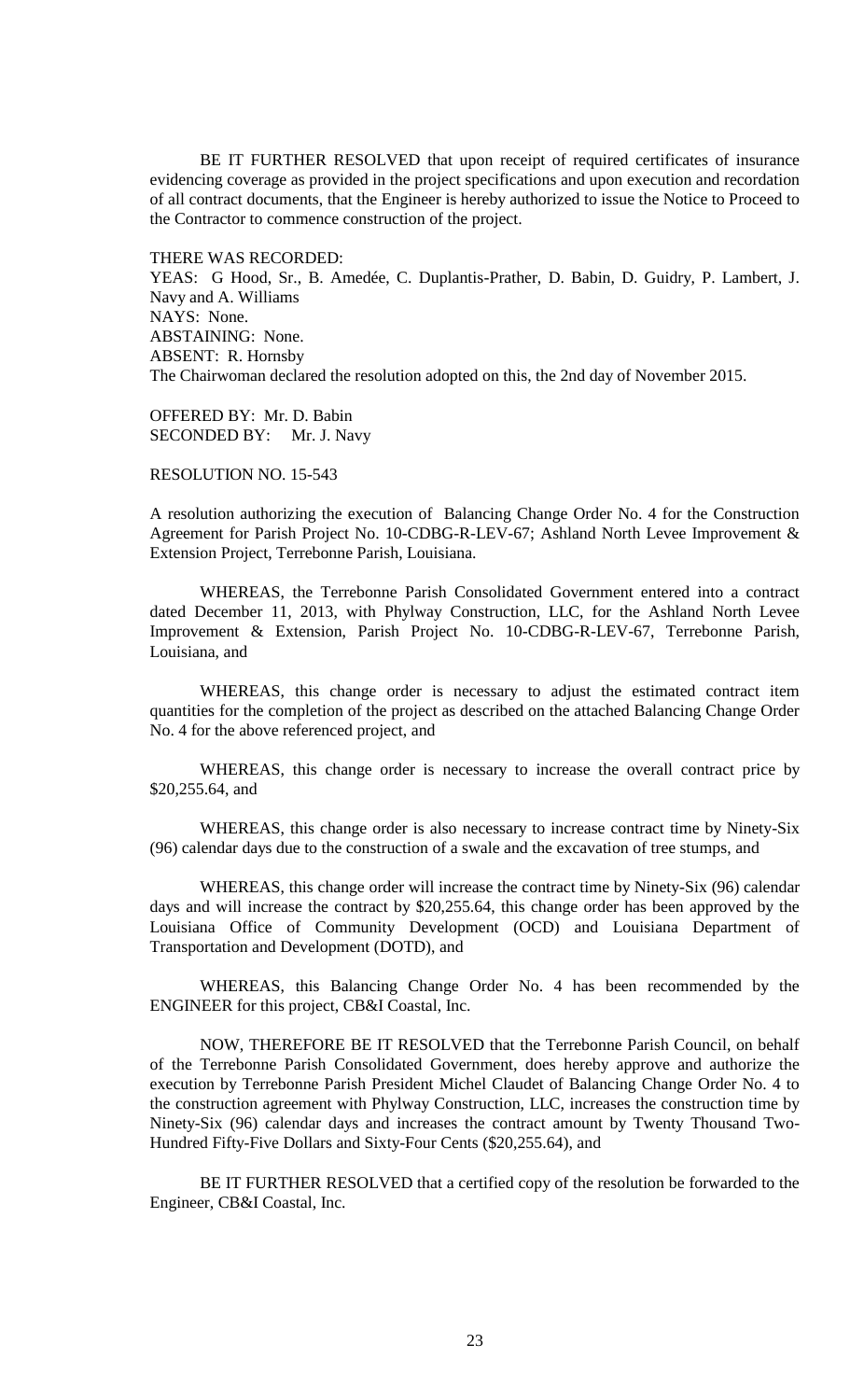THERE WAS RECORDED: YEAS: G Hood, Sr., B. Amedée, C. Duplantis-Prather, D. Babin, D. Guidry, P. Lambert, J. Navy and A. Williams NAYS: None. ABSTAINING: None. ABSENT: R. Hornsby The Chairwoman declared the resolution adopted on this, the 2nd day of November 2015.

OFFERED BY: Ms. C. Duplantis-Prather SECONDED BY: Mr. D. Guidry

RESOLUTION NO. 15-544

A resolution authorizing the execution of Change Order No. 2 for the Construction Agreement for Parish Project No. 12-PW-CDBG-64, DPW Administrative Building, Terrebonne Parish, Louisiana.

WHEREAS, the Terrebonne Parish Consolidated Government entered into a contract dated July 25, 2014 with B.E.T. Construction, Inc., Recordation Number 1459258, for Parish Project No. 12-PW-CDBG-64, DPW Administrative Building, Terrebonne Parish, Louisiana, and

WHEREAS, TPCG is desirous of completing the construction of the DPW Administrative Building Project, and

WHEREAS, the Contractor encountered a conflict in field regarding the installation of the waterline, and

WHEREAS, Waterworks requested a waterline offset around the existing electrical wires, and

WHEREAS, this change order will be deducted from the relocation of infrastructure allowance as described in Change Order No. 2, and

WHEREAS, this change order will add thirty-nine (39) calendar days to the contract as a result of inclement weather, and

WHEREAS, Change Order No. 2 has been reviewed and approved by OCD, and

WHEREAS, this Change Order No. 2 has been recommended by the Engineer, Duplantis Design Group, PC, for this project.

NOW, THEREFORE BE IT RESOLVED that the Terrebonne Parish Council on behalf of the Terrebonne Parish Consolidated Government, does hereby approve and authorize the execution by Terrebonne Parish President Michel Claudet of Change Order No. 2 to the construction agreement with B.E.T. Construction, Inc. for Parish Project No. 12-PW-CDBG-64, DPW Administrative Building, Terrebonne Parish, Louisiana, for an increase of thirty-nine (39) calendar days to the contract, and

BE IT FURTHER RESOLVED that a certified copy of the resolution be forwarded to Engineer, Duplantis Design Group, PC.

THERE WAS RECORDED:

YEAS: G Hood, Sr., B. Amedée, C. Duplantis-Prather, D. Babin, D. Guidry, P. Lambert, J. Navy and A. Williams NAYS: None. ABSTAINING: None.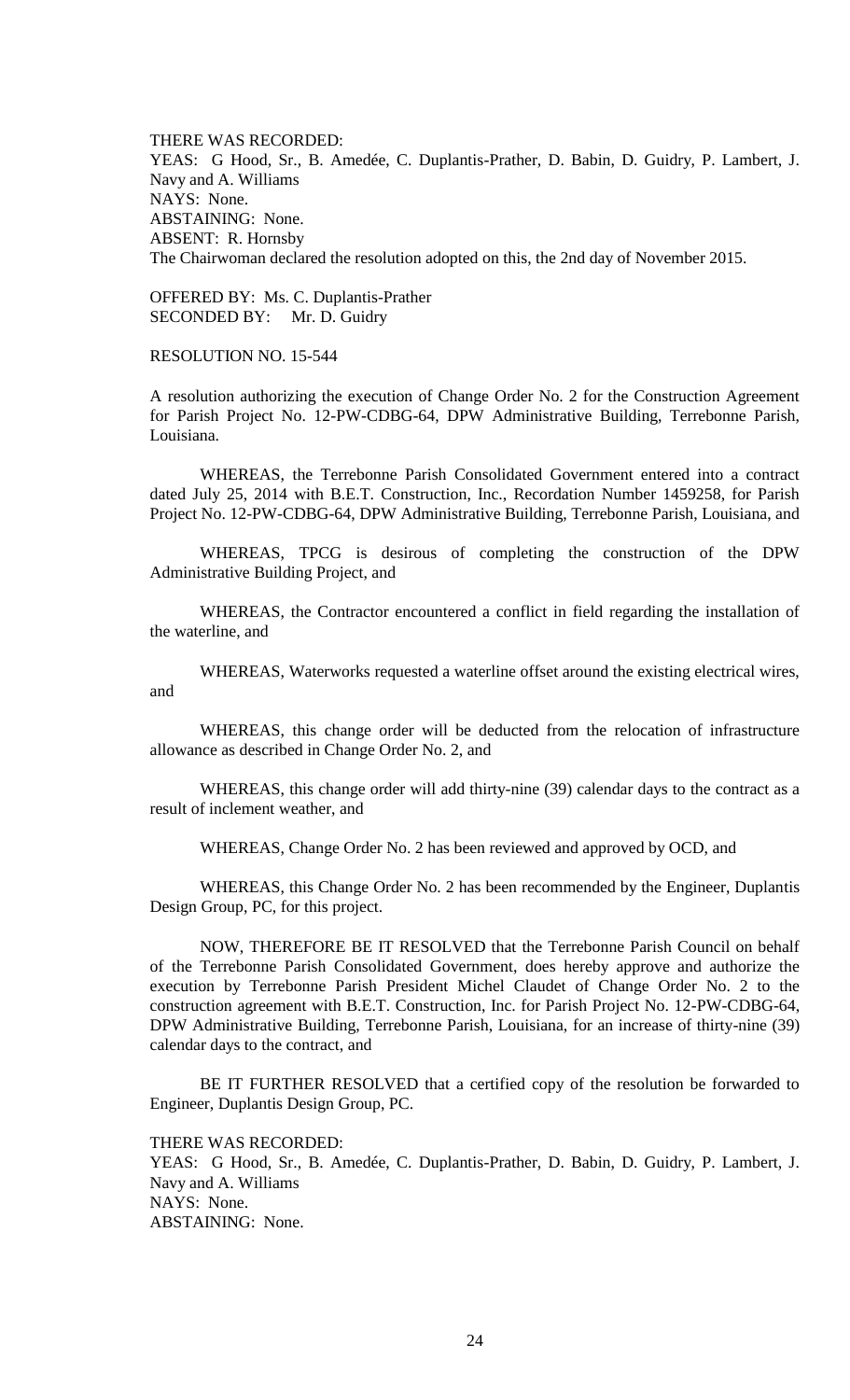ABSENT: R. Hornsby The Chairwoman declared the resolution adopted on this, the 2nd day of November 2015.

OFFERED BY: Mr. G. Hood, Sr. SECONDED BY: Ms. C. Duplantis-Prather

RESOLUTION NO. 15-545

A resolution authorizing the execution of Change Order No. 8 for the Construction Agreement for Parish Project No. 98-WID-25, Hollywood Road Widening, Terrebonne Parish, Louisiana.

WHEREAS, the Terrebonne Parish Consolidated Government entered into a contract dated January 23, 2014 with Conti Enterprises, Inc., Recordation Number 1447003, for Parish Project No. 98-WID-25, Hollywood Road Widening, Terrebonne Parish Consolidated Government, Terrebonne Parish, Louisiana, and

WHEREAS, the Parish is desirous of completion the construction of the project, and

WHEREAS, the Contractor installed 2 inch and 4 inch services which included the relocation of the meter box that was not included in the original contract, and

WHEREAS, a pay item for the 2 inch and 4 inch water services was created to compensate the contractor for the labor, equipment, and materials to installed the above items, and

WHEREAS, this change order has been recommended so as to adjust the contract item quantities to allow payment to the contractor as described on the attached Change Order No. 8 for the above referenced project, and

WHEREAS, this change order will increase the overall contract price by Twenty-Two Thousand, Seventy Dollars and Forty-Three Cents (\$22,070.43), and

WHEREAS, this Change Order No. 8 had been recommended by the Engineer, Providence/GSE Associates, LLC, for this project.

NOW, THEREFORE BE IT RESOLVED that the Terrebonne Parish Council on behalf of the Terrebonne Parish Consolidated Government, does hereby approve and authorize the execution by Terrebonne Parish President Michel Claudet of Change Order No. 8 to the construction agreement with Conti Enterprises, Inc. for Parish Project No. 98-WID-25, Hollywood Road Widening, Terrebonne Parish, Louisiana, for an increase to the contract amount of Twenty-Two Thousand, Seventy Dollars and Forty-Three Cents (\$22,070.43), and

BE IT FURTHER RESOLVED that a certified copy of the resolution be forwarded to Engineer, Providence/GSE Associates, LLC.

THERE WAS RECORDED:

YEAS: G Hood, Sr., B. Amedée, C. Duplantis-Prather, D. Babin, D. Guidry, P. Lambert, J. Navy and A. Williams NAYS: None. ABSTAINING: None. ABSENT: R. Hornsby The Chairwoman declared the resolution adopted on this, the 2nd day of November 2015.

OFFERED BY: Mr. G. Hood, Sr. SECONDED BY: Ms. B. Amedẻe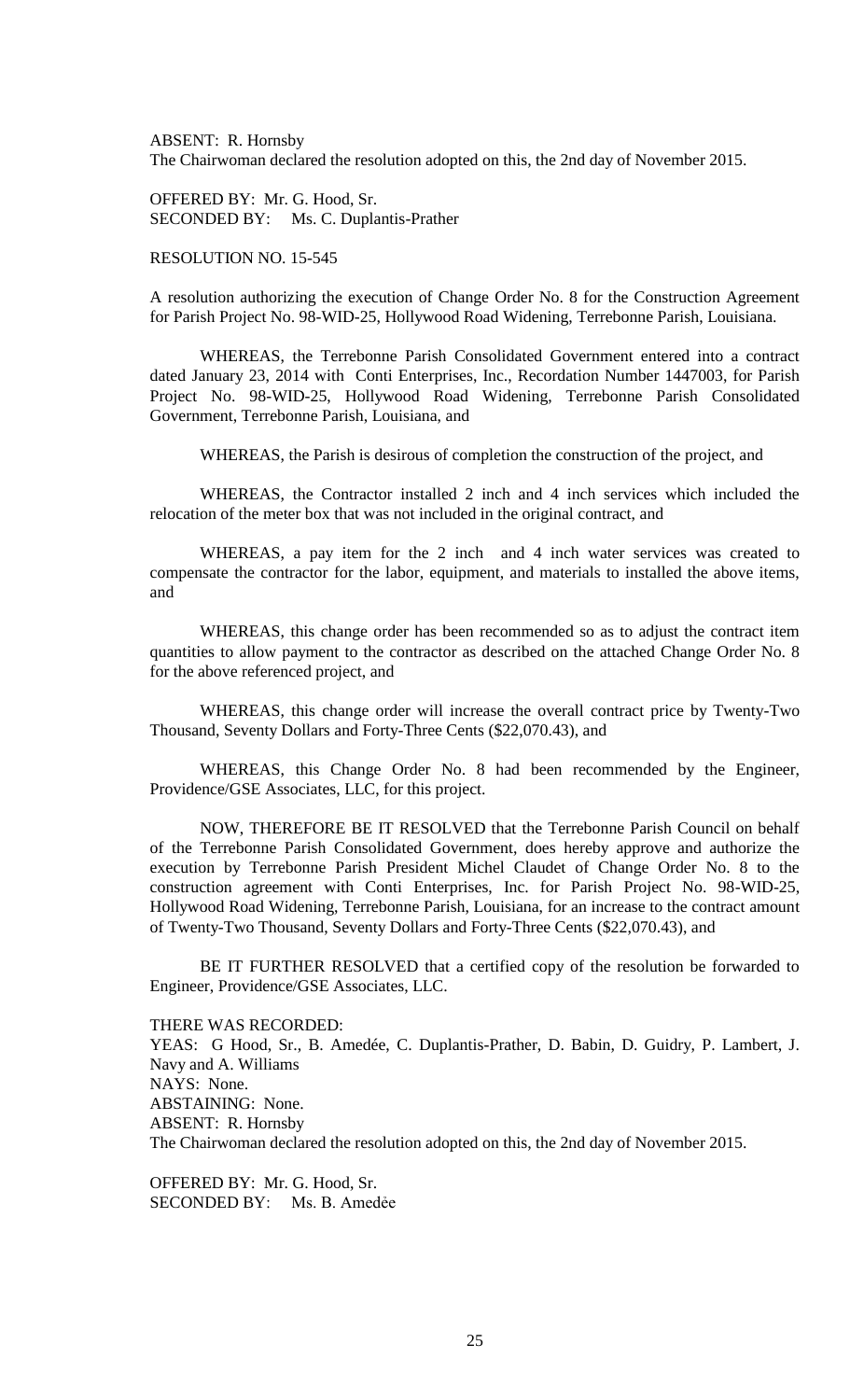### RESOLUTION NO. 15-546

A resolution authorizing the execution of Change Order No. 3 for the Construction Agreement for Parish Project No. 12-JUVCDBG-38, Juvenile Justice Complex, Terrebonne Parish, Louisiana.

WHEREAS, the Terrebonne Parish Consolidated Government entered into a contract dated September 4, 2014 with Thompson Construction Co., Inc., Recordation Number 1462200, for Parish Project No. 12-JUVCDBG-38, Juvenile Justice Complex, Terrebonne Parish, Louisiana, and

WHEREAS, TPCG is desirous of completing the construction of the Juvenile Justice Complex Project, and

WHEREAS, this change order has been recommended to propose changes outlined in the Coordination & Fault Study as described in Change Order No. 3, and

WHEREAS, this change order also includes increase labor cost to comply with Davis Bacon Prevailing Wage for a classification not originally provided in the wage decision, and

WHEREAS, this change order will add twenty-six (26) calendar days to the contract as a result, and

WHEREAS, Change Order No. 3 have been reviewed and approved by OCD, and

WHEREAS, this Change Order No. 3 have been recommended by the Engineer, Duplantis Design Group, PC, for this project.

NOW, THEREFORE BE IT RESOLVED that the Terrebonne Parish Council on behalf of the Terrebonne Parish Consolidated Government, does hereby approve and authorize the execution by Terrebonne Parish President Michel Claudet of Change Order No. 3 to the construction agreement with Thompson Construction Co., Inc. for Parish Project No. 12- JUVCDBG-38, Juvenile Justice Complex, Terrebonne Parish, Louisiana, for an increase of twenty-six (26) calendar days to the contract, and

BE IT FURTHER RESOLVED that a certified copy of the resolution be forwarded to

THERE WAS RECORDED:

YEAS: G Hood, Sr., B. Amedée, C. Duplantis-Prather, D. Babin, D. Guidry, P. Lambert, J. Navy and A. Williams NAYS: None. ABSTAINING: None. ABSENT: R. Hornsby The Chairwoman declared the resolution adopted on this, the 2nd day of November 2015.

OFFERED BY: Mr. G. Hood, Sr. SECONDED BY: Ms. C. Duplantis-Prather

# RESOLUTION NO. 15-547

A resolution authorizing the execution of Change Order No. 1 for the Construction Agreement for Parish Project No. 12-CHSE-12, Courthouse Annex Generator, Terrebonne Parish, Louisiana.

WHEREAS, the Terrebonne Parish Consolidated Government entered into a contract dated August 3, 2015 with Thomassie Construction, Inc., Recordation Number 1486521, for Parish Project No. 12-CHSE-12, Courthouse Annex Generator, Terrebonne Parish Consolidated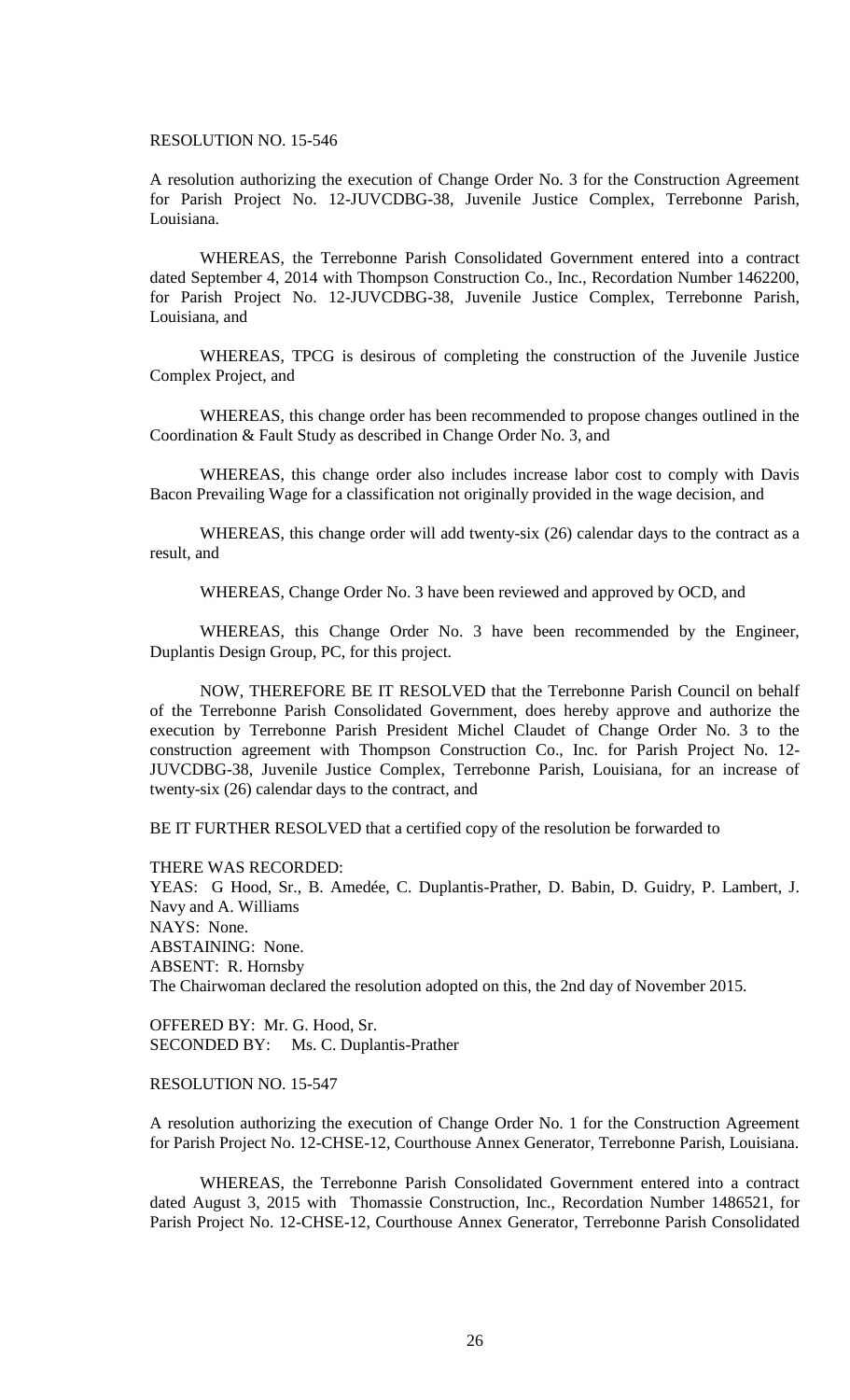Government, Terrebonne Parish, Louisiana, and

WHEREAS, the Contractor came across a sewer line while excavating, and

WHEREAS, the Contractor will need to relocate the sewer line and encase 20 feet of sewer line that is existing, and

WHEREAS, this change order will add forty-three (43) calendar days to the contract as a result of Change Order No. 1, and

WHEREAS, this change order will increase the overall contract price by Twelve Thousand, Five Hundred and One Dollars and Zero Cents (\$12,501.00), and

WHEREAS, this Change Order No. 1 had been recommended by the Engineer, Providence/GSE Associates, LLC, for this project.

NOW, THEREFORE BE IT RESOLVED that the Terrebonne Parish Council on behalf of the Terrebonne Parish Consolidated Government, does hereby approve and authorize the execution by Terrebonne Parish President Michel Claudet of Change Order No. 1 to the construction agreement with Thomassie Construction, Inc. for Parish Project No. 13-CHSE-12, Courthouse Annex Generator, Terrebonne Parish, Louisiana, for an increase to the contract amount of Twelve Thousand, Five Hundred and One Dollars and Zero Cents (\$12,501.00), and an additional forty-three (43) calendar days to the contract, and

BE IT FURTHER RESOLVED that a certified copy of the resolution be forwarded to Engineer, Providence/GSE Associates, LLC.

THERE WAS RECORDED:

YEAS: G Hood, Sr., B. Amedée, C. Duplantis-Prather, D. Babin, D. Guidry, P. Lambert, J. Navy and A. Williams NAYS: None. ABSTAINING: None. ABSENT: R. Hornsby The Chairwoman declared the resolution adopted on this, the 2nd day of November 2015.

OFFERED BY: Mr. D. Babin SECONDED BY: Ms. C. Duplantis-Prather

## RESOLUTION NO. 15-548

A resolution authorizing the execution of Change Order No. 4 for Parish Project No. 14-CIVIC-10, Critical Facilities Hardening – Civic Center (HMGP), Terrebonne Parish, Louisiana.

WHEREAS, the Terrebonne Parish Consolidated Government did receive construction bids on Parish Project No. 14-CIVIC-10, Critical Facilities Hardening – Civic Center (HMGP), Terrebonne Parish, Louisiana, on October 14, 2014, and

WHEREAS, additional structural framing for door 135 is needed due to existing frame not meeting the wind load requirements, and

WHEREAS, this change order also includes changing outdoor switches from push button to key for all roll down shutters, and

WHEREAS, the Engineer has recommended an additional Twenty-Eight (28) calendar days be added to the contract for this work, and

WHEREAS, this change order will increase the current contract amount by Fourteen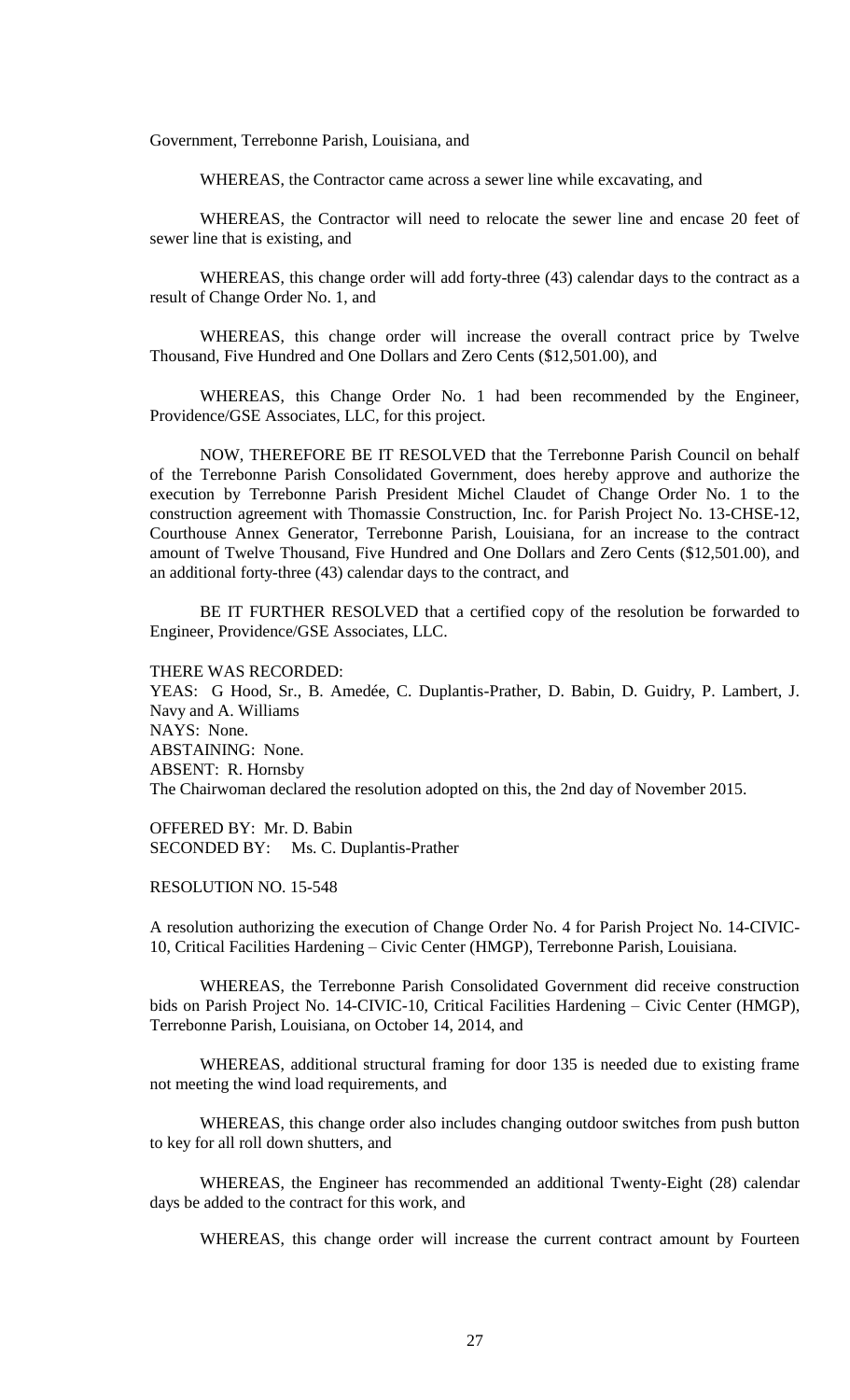Thousand, One Hundred and Thirty-Eight Dollars and Eighty-Two Cents (\$14,138.82), and

WHEREAS, this Change Order No. 4 has been recommended by the Engineer, Providence/GSE Associates, LLC, for this project.

NOW, THEREFORE, BE IT RESOLVED that the Terrebonne Parish Council on behalf of the Terrebonne Parish Consolidated Government, does hereby approve and authorize the execution by Terrebonne Parish President Michel Claudet of Change Order No. 4 to the construction agreement with One Construction, LLC for Parish Project No. 14-CIVIC-10, Critical Facilities Hardening – Civic Center (HMGP), Terrebonne Parish, Louisiana, for an increase of Fourteen Thousand, One Hundred and Thirty-Eight Dollars and Eighty-Two Cents (\$14,138.82) and an increase of Twenty-Eight (28) calendar days to the construction contract, and

BE IT FURTHER RESOLVED, that a certified copy of the resolution be forwarded to Engineer, Providence/GSE Associates, LLC.

THERE WAS RECORDED:

YEAS: G Hood, Sr., B. Amedée, C. Duplantis-Prather, D. Babin, D. Guidry, P. Lambert, J. Navy and A. Williams NAYS: None. ABSTAINING: None. ABSENT: R. Hornsby The Chairwoman declared the resolution adopted on this, the 2nd day of November 2015.

OFFERED BY: Ms. C. Duplantis-Prather SECONDED BY: Ms. B. Amedẻe

RESOLUTION NO. 15-549

A resolution providing approval of Amendment No. 1 to the Engineering Agreement for Parish Project No. 14-DRA-50, Sylvia Street Drainage Improvements, Terrebonne Parish, Louisiana.

WHEREAS, the Terrebonne Parish Consolidated Government did enter into an original engineering agreement with Duplantis Design Group, PC dated January 22, 2015, recordation number 1472444, for the Sylvia Street Drainage Improvements Project, Phase 3 identified as Parish Project 14-DRA-50, and

WHEREAS, the Engineering Agreement between OWNER and ENGINEER provides for certain limitations for Basic Services and specific Additional Services, and

WHEREAS, the Parish is desirous of completing the construction of the project, and

WHEREAS, the Engineer prepared exhibit material and attended several neighborhood meetings as requested by the Parish, and

WHEREAS, the Parish also requested that DDG complete an as-built survey of the pond, and

WHEREAS, the Engineer requested an amendment to add monies to the engineering agreement, and

WHEREAS, the TPCG is desirous of having these services continued so that there is a need for additional funds to be added to the contract, and

WHEREAS, this above work will increase the basic services section of the contract by an additional \$1,036.00 and the additional services by an additional \$2,000.00.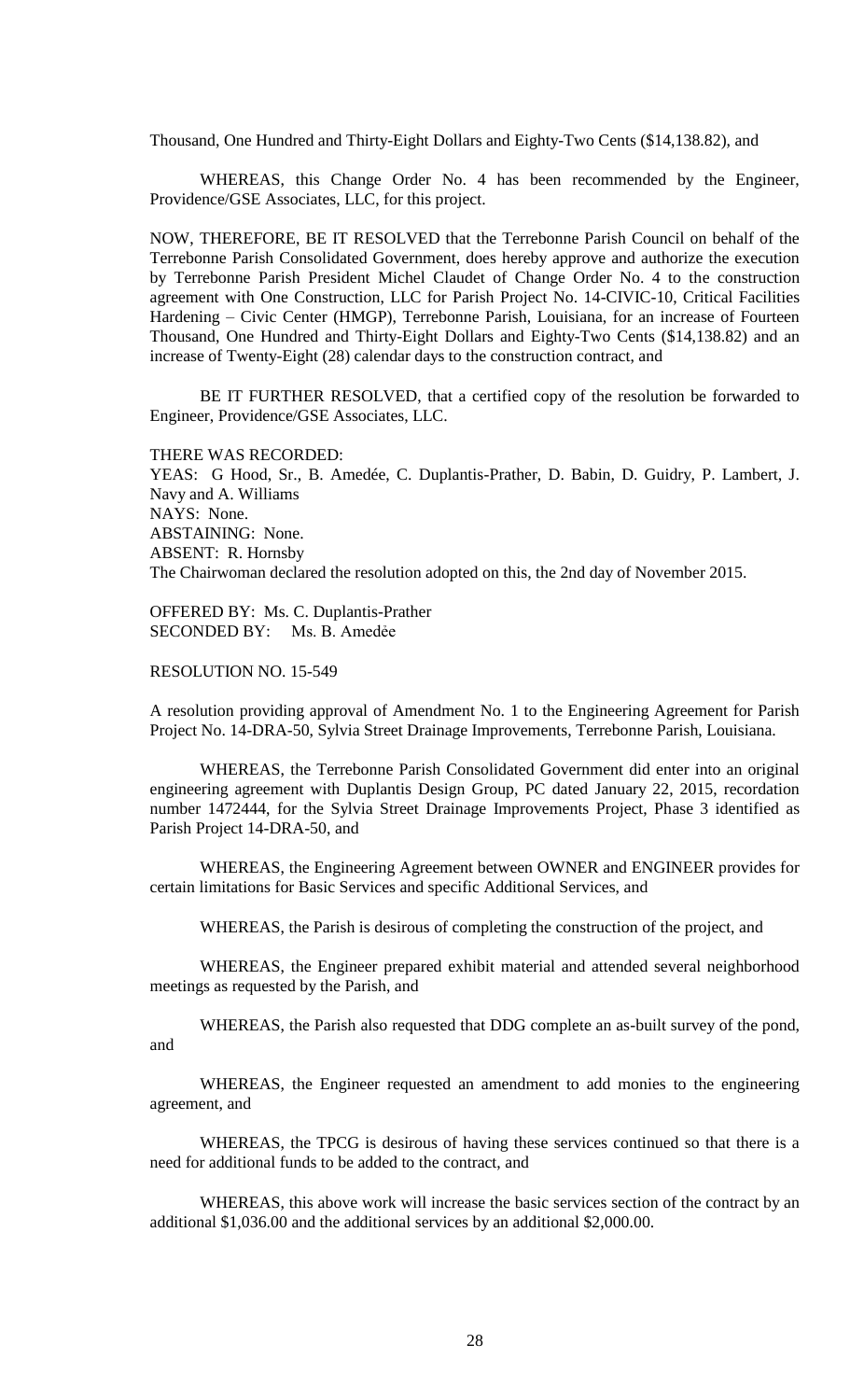NOW, THEREFORE BE IT RESOLVED that the Terrebonne Parish Council, on behalf of the Terrebonne Parish Consolidated Government, does hereby approve this Amendment No. 1 to the Engineering Agreement for an increase of \$3,036.00 to the Engineering Agreement and authorizes Parish President Michel Claudet to execute this Amendment No. 1 to the Engineering Agreement for the Sylvia Street Drainage Improvements Project, Phase 3 Project Parish Project No. 14-DRA-50, with Duplantis Design Group, PC, and

BE IT FURTHER RESOLVED that a certified copy of the resolution be forwarded to the Engineer, Duplantis Design Group, PC

THERE WAS RECORDED:

YEAS: G Hood, Sr., B. Amedée, C. Duplantis-Prather, D. Babin, D. Guidry, P. Lambert, J. Navy and A. Williams NAYS: None. ABSTAINING: None. ABSENT: R. Hornsby The Chairwoman declared the resolution adopted on this, the 2nd day of November 2015.

OFFERED BY: Mr. G. Hood, Sr. SECONDED BY: Mr. J. Navy

#### RESOLUTION NO. 15-550

**A RESOLUTION AWARDING AND AUTHORIZING THE SIGNING OF THE CONSTRUCTION CONTRACT FOR PARISH PROJECT NO. 14-SEW-24, RENOVATIONS TO MIRE AND WALLIS SEWER LIFT STATIONS, CWSRF PROJECT NO. CS-221490-01, TERREBONNE PARISH, LOUISIANA, AND AUTHORIZING THE ISSUANCE OF THE NOTICE TO PROCEED, CONTINGENT UPON THE APPROVAL OF THE LOUISIANA DEPARTMENT OF ENVIRONMENTAL QUALITY.**

**WHEREAS, THE TERREBONNE PARISH CONSOLIDATED GOVERNMENT DID RECEIVE CONSTRUCTION BIDS ON OCTOBER 27, 2015, FOR THE PROJECT KNOWN AS PARISH PROJECT NO. 14-SEW-24, RENOVATIONS OF MIRE AND WALLIS SEWER LIFT STATIONS, CWSRF PROJECT NO. CS-221490-01, TERREBONNE PARISH, LOUISIANA, AND**

WHEREAS, Duplantis Design Group, PC, the Project Engineer has reviewed the bids received and recommends the bid of Sealevel Construction, Inc., as the lowest responsive bid, in the amount of \$1,044,300.00, and

**WHEREAS, BASED UPON THESE SUPPORTING RECOMMENDATIONS, THE PUBLIC WORKS DEPARTMENT/POLLUTION CONTROL DIVISION RECOMMENDS THE AWARD OF PARISH PROJECT NO. 14-SEW-24, RENOVATIONS OF MIRE AND WALLIS SEWER LIFT STATIONS, TO SEALEVEL CONSTRUCTION, INC., IN THE AMOUNT OF ONE MILLION FORTY-FOUR THOUSAND THREE HUNDRED DOLLARS AND NO CENTS (\$1,044,300.00).**

**NOW THEREFORE BE IT RESOLVED, BY THE TERREBONNE PARISH COUNCIL (PUBLIC SERVICES COMMITTEE), ON BEHALF OF THE TERREBONNE PARISH CONSOLIDATED GOVERNMENT, THAT PARISH PROJECT NO. 14-SEW-24, RENOVATIONS OF MIRE AND WALLIS SEWER LIFT STATIONS, BE, AND IS HEREBY AWARDED TO SEALEVEL CONSTRUCTION, INC., CONTINGENT UPON THE APPROVAL OF THE LOUISIANA DEPARTMENT OF ENVIRONMENTAL QUALITY, IN THE AMOUNT OF \$1,044,300.00; AND**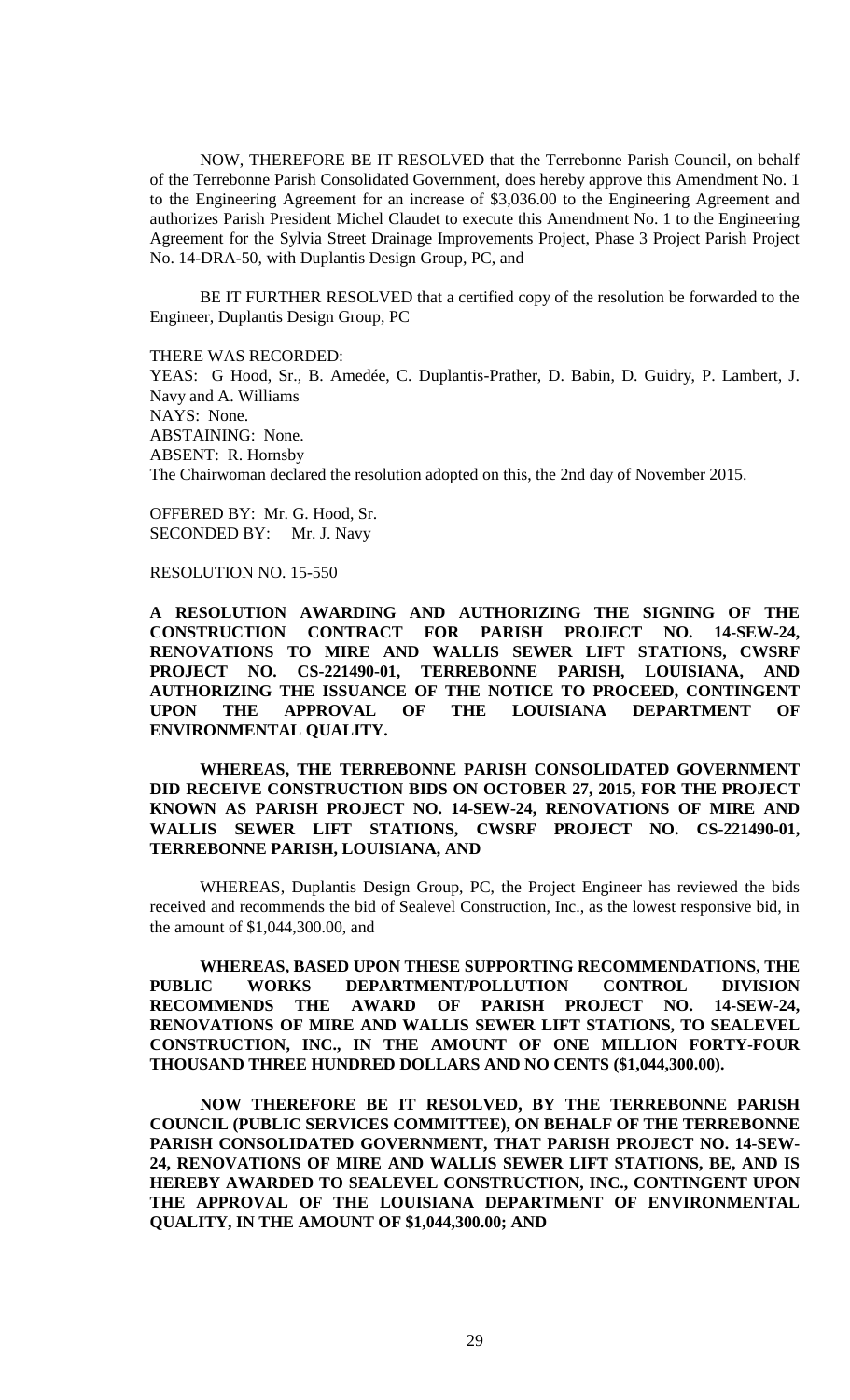BE IT FURTHER RESOLVED, that the Parish President and all other appropriate parties be, and they are hereby authorized to execute any and all contract documents associated therewith.

### THERE WAS RECORDED:

YEAS: G Hood, Sr., B. Amedée, C. Duplantis-Prather, D. Babin, D. Guidry, P. Lambert, J. Navy and A. Williams NAYS: None. ABSTAINING: None. ABSENT: R. Hornsby The Chairwoman declared the resolution adopted on this, the 2nd day of November 2015.

Ms. C. Duplantis-Prather moved, seconded by Mr. G. Hood, Sr., "THAT, the Public Services Committee defer discussion of Agenda Item No. 14 (Discussion and possible action with respect to a request for a variance for a sign for a boat storage business on Valhi Blvd.) until the next Public Services Committee meeting (November 16, 2015)."

The Chairwoman called for the vote on the motion offered by Ms. C. Duplantis-Prather. THERE WAS RECORDED: YEAS: G. Hood, Sr., B. Amedѐe, C. Duplantis-Prather, D. Babin, D. Guidry, P. Lambert, J. Navy, and A. Williams. NAYS: None. ABSENT: R. Hornsby. The Chairwoman declared the motion adopted.

Mr. G. Hood, Sr. moved, seconded by Ms. C. Duplantis-Prather, "THAT, there being no further business to come before the Public Services Committee, the meeting be adjourned."

The Chairwoman called for the vote on the motion offered by Mr. G. Hood, Sr. THERE WAS RECORDED:

YEAS: G. Hood, Sr., B. Amedèe, C. Duplantis-Prather, D. Babin, D. Guidry, P. Lambert, J. Navy, and A. Williams.

NAYS: None.

ABSENT: R. Hornsby.

The Chairwoman declared the motion adopted and the meeting was adjourned at 5:45 p.m.

Arlanda Williams, Chairwoman

Tammy E. Triggs, Minute Clerk

Ms. A. Williams moved, seconded by Ms. C. Duplantis-Prather and Mr. R. Hornsby, "THAT, the Council accept and ratify the minutes of the Public Services Committee meeting held on 11/02/15."

The Chairman called for a vote on the motion offered by Ms. A. Williams. THERE WAS RECORDED: YEAS: G. Hood, Sr., B. Amedèe, C. Duplantis-Prather, R. Hornsby, D. Babin, D. Guidry, P. Lambert, J. Navy and A. Williams. NAYS: None. ABSENT: None. The Chairman declared the motion adopted.

The Chairman called for a report on the Community Development and Planning Committee meeting held on 11/02/15, whereupon the Committee Chairwoman noting ratification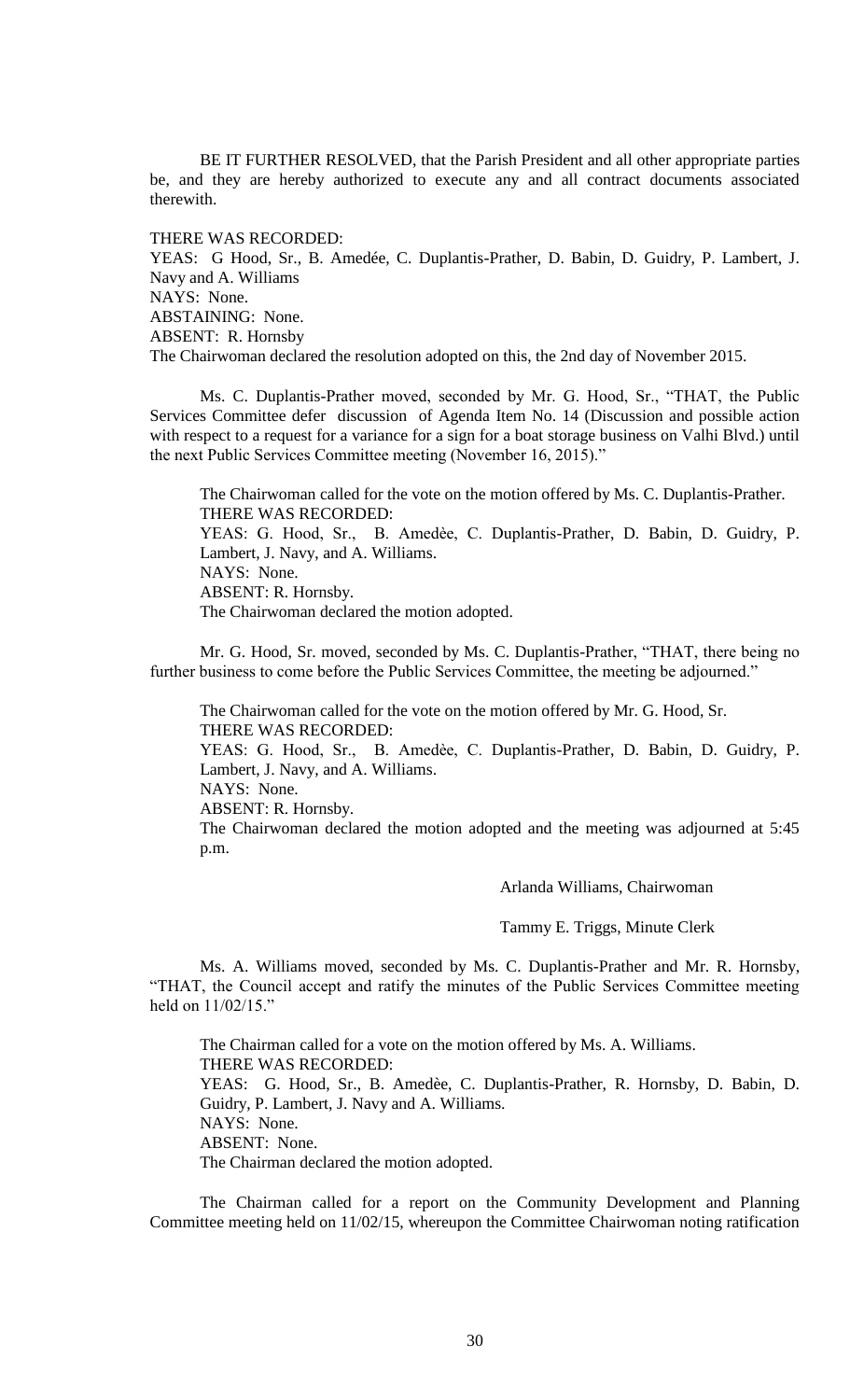of minutes calls condemnation hearings on December 16, 2015 at 5:30 p.m., rendered the following:

### COMMUNITY DEVELOPMENT & PLANNING COMMITTEE

## NOVEMBER 2, 2015

The Chairwoman, C. Duplantis-Prather, called the Community Development & Planning Committee meeting to order at 5:50 p. m. in the Terrebonne Parish Council Meeting Room with an Invocation offered by Committee member J. Navy and the Pledge of Allegiance led by Committee member G. Hood, Sr. Upon roll call, Committee Members recorded as present were: Capt. Greg Hood, Sr., HPD Ret., B. Amedѐe, C. Duplantis-Prather, D. Babin, D. Guidry, P. Lambert, J. Navy and A. Williams. Committee member R. Hornsby was recorded as absent. A quorum was declared present.

OFFERED BY: Ms. A. Williams SECONDED BY: Mr. G. Hood, Sr.

#### RESOLUTION NO. 15-551

A Resolution giving notice of intent to adopt an ordinance to amend the Zoning Map OF THE PARISH OF TERREBONNE so as to rezone from R-1 (Single-Family Residential District) TO R-3 (Multi-Family Residential District); Lots 3 & 1-3, Block 1, Catherine Subdivision, 8962 & 8966 Norman Street, Terrebonne Parish, Louisiana; Darrell A. Jefferson, Applicant; and calling a public hearing on said matter for Wednesday, December 16, 2015 at 6:30 p.m.

BE IT RESOLVED by the Terrebonne Parish Council (Community Development and Planning Committee), that notice be hereby given to adopt an ordinance to amend the Zoning Map of the Parish of Terrebonne so as to rezone from R-1 (Single-Family Residential District) to R-3 (Multi-Family Residential District), Lots 3 & 1-3, Block 1, Catherine Subdivision, 8962 & 8966 Norman Street, Terrebonne Parish, Louisiana; and

NOW, THEREFORE, BE IT RESOLVED that a public hearing be called on said matter for Wednesday, December 16, 2015 at 6:30 p.m.

#### THERE WAS RECORDED:

YEAS: G Hood, Sr., B. Amedée, C. Duplantis-Prather, D. Babin, D. Guidry, P. Lambert, J. Navy and A. Williams NAYS: None. ABSTAINING: None. ABSENT: R. Hornsby The Chairwoman declared the resolution adopted on this, the 2nd day of November 2015.

Committee member D. Babin announced to the public that this may appear to look like "spot zoning", but there are other R-3 zones in this area and noted that this action just calls for the public hearing.

Committee member B. Amedѐe explained that the Application for Appeal for variances denied from Mr. Mark Guidroz, Bon Villa Mobile Home Park for the following items on the attached Engineering Recommendations: 1a. "Discharge not limited to 10-year, 24-hour predevelopment rate"; 1m. "System Storage not provided"; 1n. "No Mitigation provided for filing in of reservoir" and 8. "Each mobile home space within a major mobile home park shall provide a minimum of three hundred sixty (360) square feet of hard-surfaced off-street parking sufficient for two (2) parking spaces. She explained that the Bon Villa Mobile Home Park has been in existence for a number of years; that Mr. Guidroz wants to increase the mobile home park by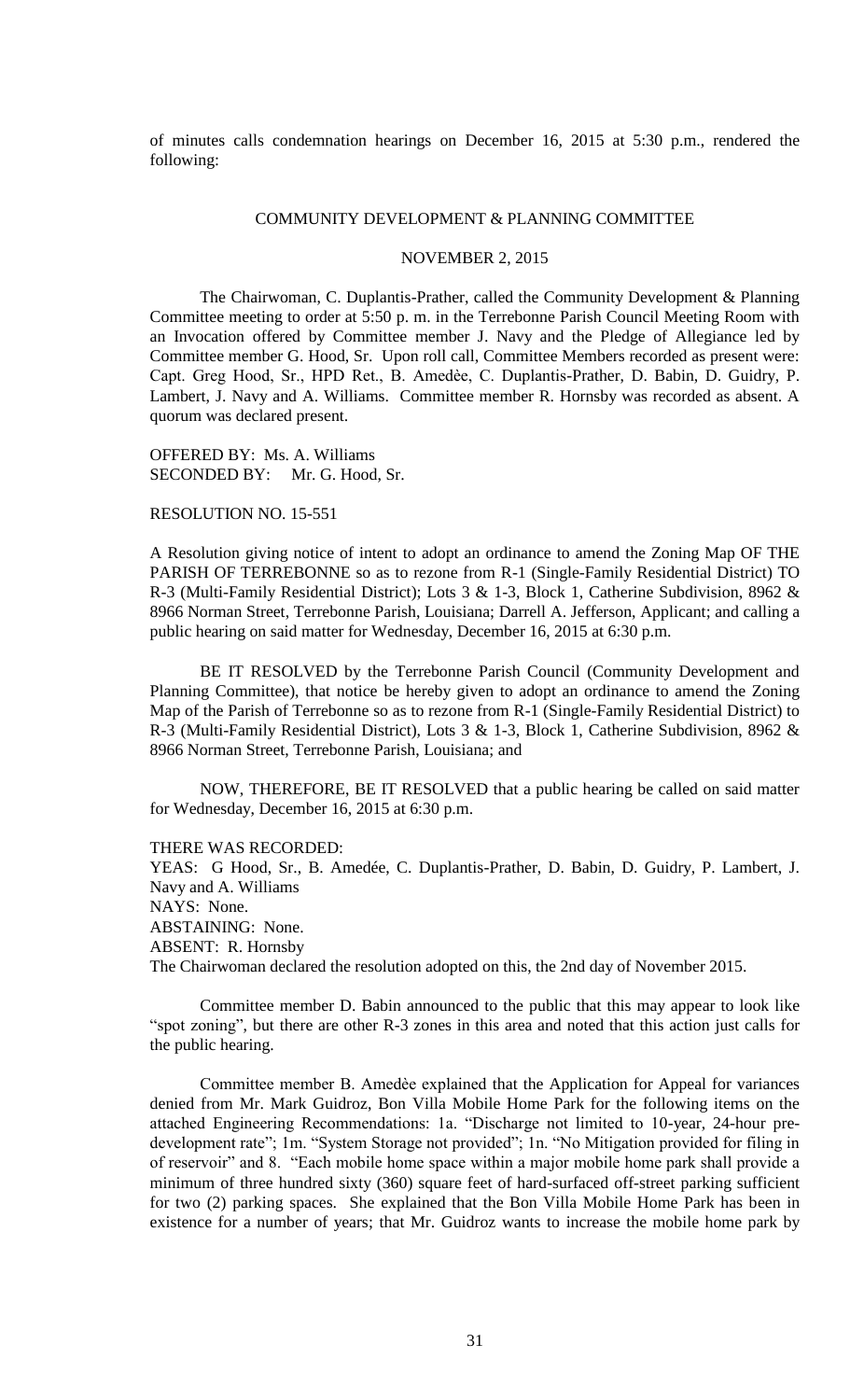adding additional spaces to the back; and noted that the road surface is not in good shape. She added that Mr. Guidroz is waiting for clearance to develop the back portion of the mobile home park before he resurfaces the roadway. Ms. Amedèe explained that the current mobile home park regulations regarding drainage require the swale ditch to be at the front of the lots, but the culverts would be in danger of being damaged every time a mobile home is moved in and out. She stated that there is a swale ditch in the rear of the lots that the owner is willing to expand for drainage and rainfall run-off purposes. She stated that the current parking pads in this mobile home park are not hard surfaced due to mobile homes being moved in and out and hard surfaced parking pads would become damaged on a regular basis. Ms. Amedèe further explained that according to the Storm Drainage Design manual in order to meet the base flood elevation levels at the rear of the mobile home park, Mr. Guidroz would be required to bring in many loads of dirt to raise the property, which would require that the new mobile home would have to be "pushed" uphill, which is not practical. Ms. Amedèe asked the committee to consider granting these variances.

Mr. Mark Guidroz, Bon Villa Mobile Home Park owner, addressed the committee and explained his concept to only add additional mobile home space to the rear of this existing mobile home park. He stated that he acquired the mobile home park in 2014 and the previous owner was already in the beginning stages of starting this expansion process. Mr. Guidroz further explained that there is no flooding in this area and that the additional expansion is only an acre; and noted that this is approximately nine lots.

Mr. D. Babin moved, seconded by Mr. D. Guidry, "THAT, the Community Development and Planning Committee extend Mr. Mark Guidroz's time an additional minute."

The Chairman called for the vote on the motion offered by Mr. D. Babin. THERE WAS RECORDED: YEAS: G. Hood, Sr., B. Amedèe, C. Duplantis-Prather, R. Hornsby D. Babin, D.Guidry, P. Lambert, J. Navy and A. Williams. NAYS: None. ABSENT: None. The Chairwoman declared the motion adopted.

Mr. Guidroz continued by explaining why adhering to the current SDDM and is not feasible for this expansion and is therefore requesting a variance.

Discussion ensued with several Committee members asking about upgrading the roadway and inquiring whether or not the drainage goes through the Bayou Cane drainage system or is it a rear lot drainage.

Upon questioning, Mr. Guidroz stated that the development will have rear lot drainage, not a drop off. He also confirmed that Bon Villa is to remain a private mobile home park and the Parish is not expected to take over the maintenance of the road or drainage.

OFFERED BY: Ms. B. Amedẻe SECONDED BY: Mr. D. Babin

## RESOLUTION NO. 15-552

A RESOLUTION MODIFYING A DECISION BY THE PLANNING COMMISSION SETTING FORTH CERTAIN REQUIREMENTS FOR ENGINEERING APPROVAL OF THE BON VILLA MOBILE HOME PARK.

WHEREAS, TPCG is charged with the administration of proper drainage in the parish; and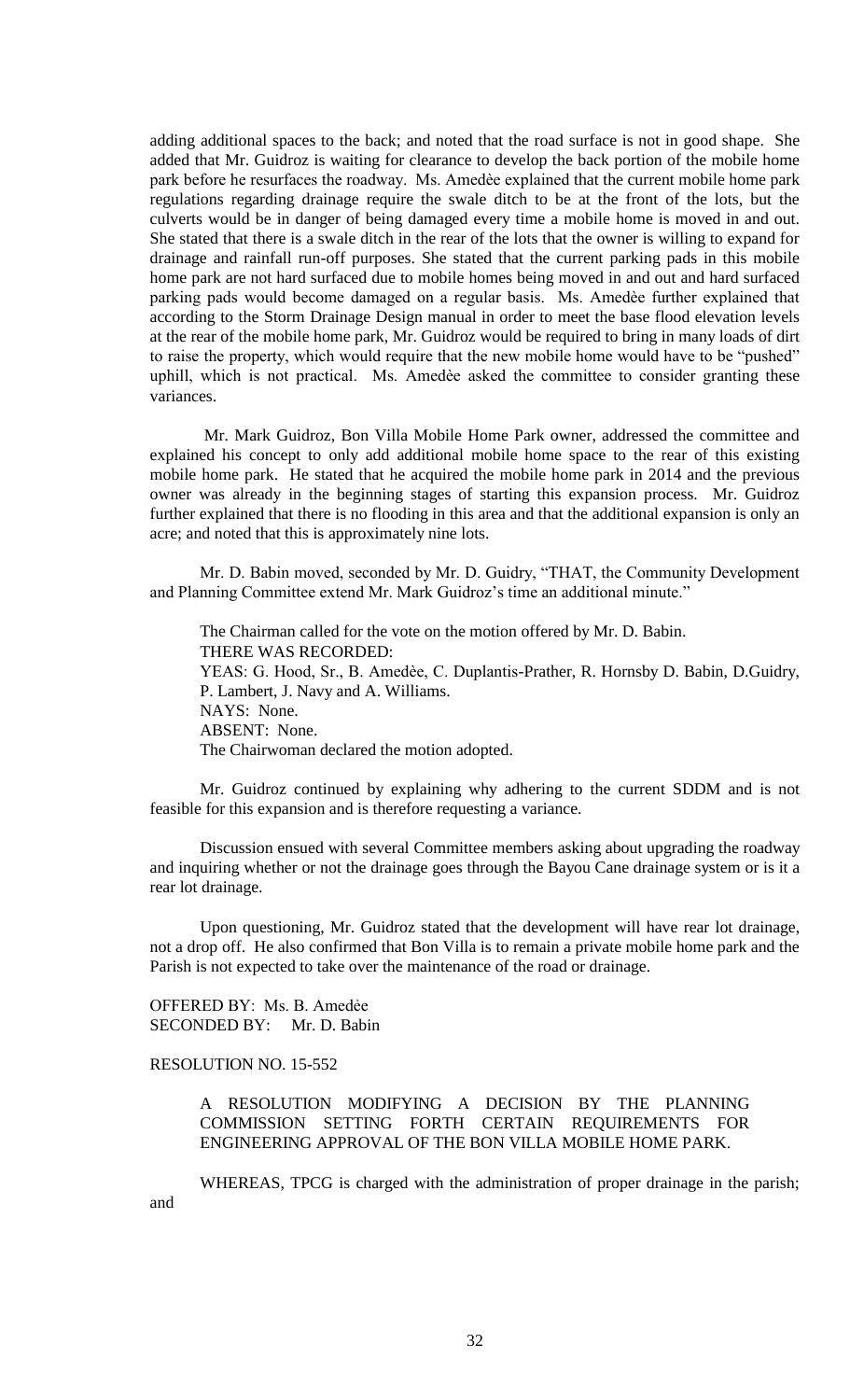WHEREAS, the application for Appeal from Mr. Mark Guidroz, Bon Villa Mobile Home Park, Variance Denial Appeal for several items; and

WHEREAS, the Terrebonne Parish Council is the proper body to review an appeal from the Planning Commission; and

WHEREAS, the Terrebonne Parish Council desires to grant various items on the request brought up on appeal by the owner of Bon Villa Mobile Home Park;

NOW, THEREFORE BE IT RESOLVED by the Terrebonne Parish Council (Community Development and Planning Committee), on behalf of the Terrebonne Parish Consolidated Government that:

The Terrebonne Parish Council modifies the decision of the Planning Commission on appeal by landowners for the expansion of the existing Bon Villa Mobile Home Park to approve the following:

- 1. Variance from SDDM Section 24.7.6.2.6, No mitigation for filling in of reservoir, with the stipulation that the tail water authorized shall be the "normal water surface elevation", and
- 2. Variance from requirement that 360 square feet of hard surface off street parking be provided.

#### THERE WAS RECORDED:

YEAS: G Hood, Sr., B. Amedée, C. Duplantis-Prather, D. Babin, D. Guidry, P. Lambert, J. Navy and A. Williams NAYS: None.

ABSTAINING: None. ABSENT: R. Hornsby

The Chairwoman declared the resolution adopted on this, the 2nd day of November 2015.

Mr. G. Hood, Sr. moved, seconded by Ms. A. Williams, "THAT, there being no further business to come before the Community Development & Planning Committee, the meeting be adjourned."

The Chairman called for the vote on the motion offered by Mr. Mr. G. Hood, Sr. THERE WAS RECORDED: YEAS: G. Hood, Sr., B. Amedѐe, C. Duplantis-Prather, D. Babin, D. Guidry, P. Lambert, J. Navy and A. Williams. NAYS: None. ABSENT: R. Hornsby. The Chairwoman declared the motion adopted and the meeting was adjourned at 6:10 p. m.

C. Duplantis-Prather, Chairwoman

Tammy E. Triggs, Minute Clerk

Ms. C. Duplantis-Prather moved, seconded by Ms. A. Williams, "THAT, the Council accept and ratify the minutes of the Community Development and Planning Committee meeting held on 11/02/15."

The Chairman called for a vote on the motion offered by Ms. C. Duplantis-Prather. THERE WAS RECORDED:

YEAS: G. Hood, Sr., B. Amedèe, C. Duplantis-Prather, R. Hornsby, D. Babin, D. Guidry, P. Lambert, J. Navy and A. Williams.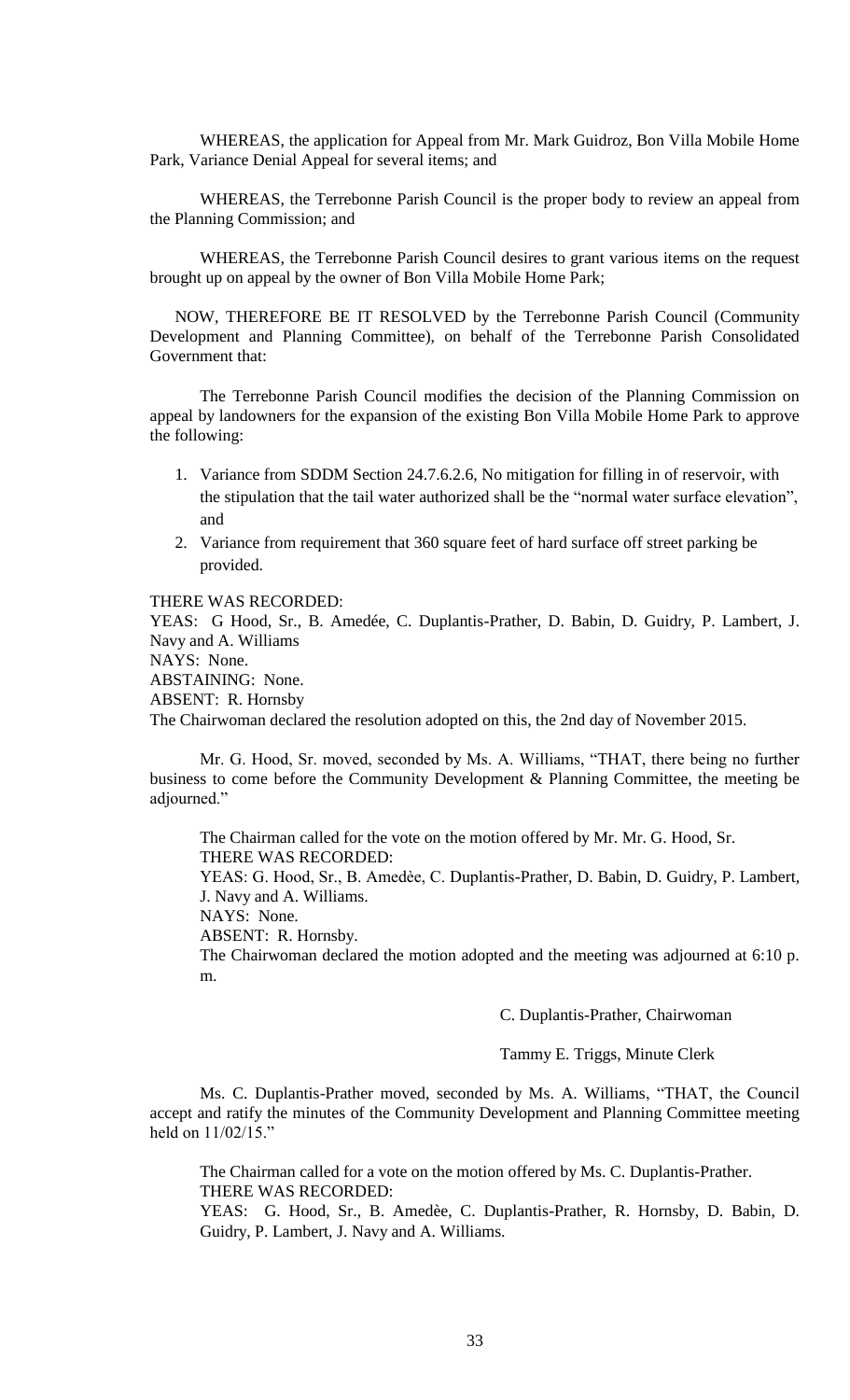NAYS: None. ABSENT: None. The Chairman declared the motion adopted.

The Chairman called for a report on the Budget and Finance Committee meeting held on 11/02/15, whereupon the Committee Chairman noting ratification of minutes calls public hearings on November 18, 2015 at 6:30 p.m., rendered the following:

## BUDGET & FINANCE COMMITTEE

#### NOVEMBER 2, 2015

The Chairman, John Navy, called the Budget & Finance Committee meeting to order at 6:13 p. m. in the Terrebonne Parish Council Meeting Room with an Invocation offered by Committee member A. Williams and the Pledge of Allegiance led by Committee member G. Hood, Sr. Upon roll call, Committee Members recorded as present were: Capt. Greg Hood, Sr., B. Amedee, C. Duplantis-Prather, D. Babin, D. Guidry, P. Lambert, J. Navy, and A. Williams. Mr. R. Hornsby was recorded as absent. A quorum was declared present.

OFFERED BY: Mr. D. Babin SECONDED BY: Ms. A. Williams

#### RESOLUTION NO. 15-553

WHEREAS, on October 7, 2015 bids were received electronically via Central Auction House by the Terrebonne Parish Consolidated Government for Bid No. 15-WHSE-41(B) Purchase New/Unused Transformers and Wire (6-Month Requirements Contract), and

WHEREAS, after careful review by the Purchasing Division and Mary Crochet, Warehouse Manager, it has been determined that the lowest qualified bids are that of Reulet Electric Supplies LLC, Techline Inc., and Wesco Distribution, Inc. (transformers only). The bids of Stuart C. Irby Company, Quality Process Services, LLC, H.D Supply Power Solutions, Gresco Utility Supply, Wesco Distribution, Inc. should be rejected for failure to comply with the "Requirements and Instructions for Bidders"

WHEREAS, should the awarded vendor be unable to supply the Warehouse Division with the required transformers and wire, the Warehouse Division shall be authorized to award the item(s) to the next lowest qualified bidder, and

WHEREAS, Parish Administration has concurred with the recommendation to award Bid 15- WHSE-41(B) Purchase New/Unused Transformers and Wire to Reulet Electric Supplies LLC, Techline Inc., and Wesco Distribution, Inc. and reject the aforementioned bidders for failure to comply with bid requirements as per attached document, and

NOW, THEREFORE BE IT RESOLVED by the Terrebonne Parish Council (Budget and Finance Committee), on behalf of the Terrebonne Parish Consolidated Government, that the recommendation of Parish Administration be approved for the purchase of transformers and wire as per the attached documents

THERE WAS RECORDED: YEAS: G Hood, Sr., B. Amedée, C. Duplantis-Prather, D. Babin, D. Guidry, P. Lambert, J. Navy and A. Williams NAYS: None. ABSTAINING: None. ABSENT: R. Hornsby The Chairman declared the resolution adopted on this, the 2nd day of November 2015.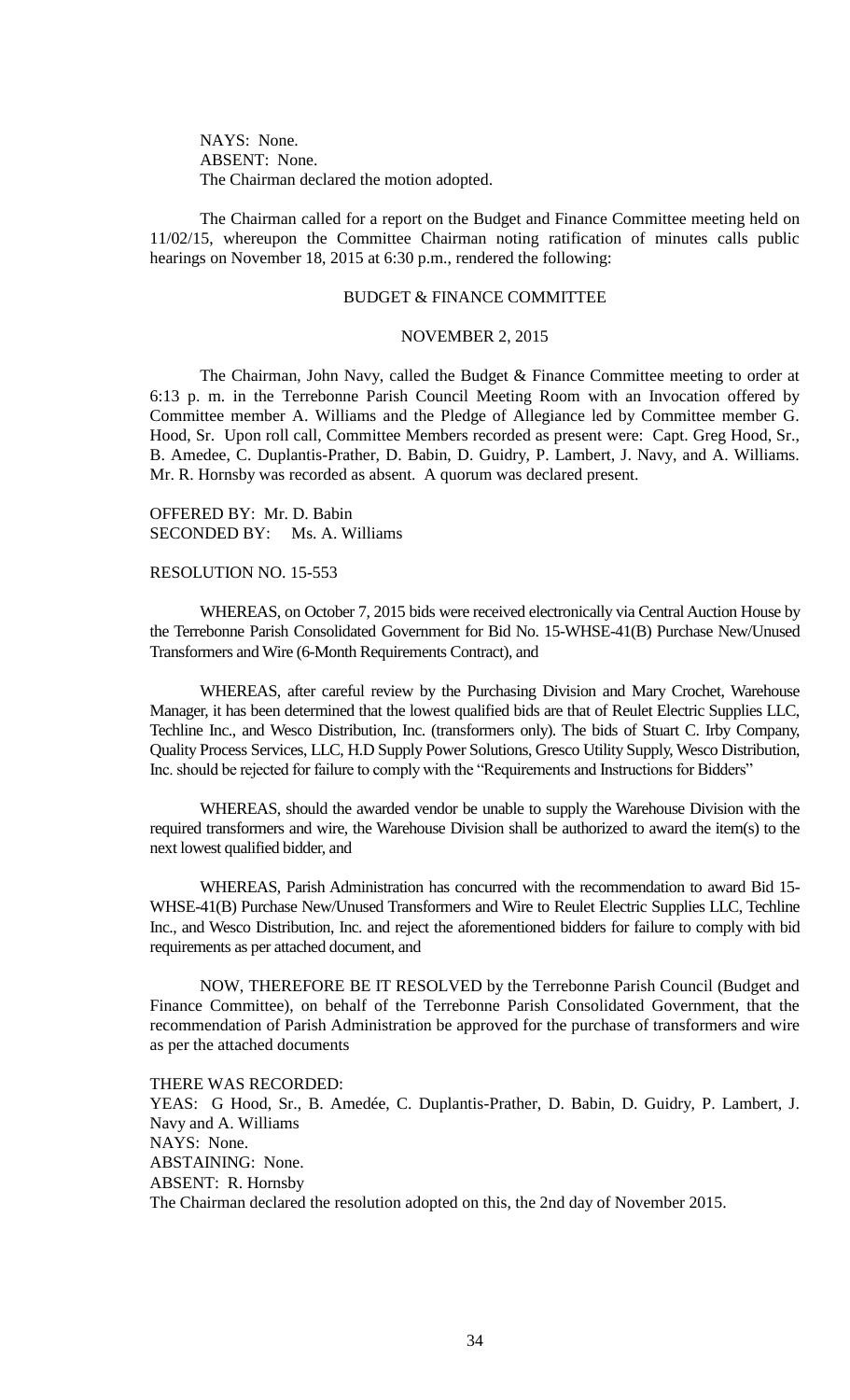OFFERED BY: Mr. G. Hood, Sr. SECONDED BY: Mr. D. Babin

## RESOLUTION NO. 15-554

A resolution authorizing the Parish President to execute an application form to the Louisiana Highway Safety Commission (LHSC) for the Federal Fiscal Year 2015/2016 LHSC Grant for the Houma Police Department of the Terrebonne Parish Consolidated Government; and to address other matters relative thereto.

WHEREAS, the Houma Police Department of the Terrebonne Parish Consolidated Government has been approved to implement an application for a grant from the Louisiana Highway Safety Commission (LHSC) for the Federal Fiscal Year 2013/2014 LHSC Grant in the amount of Ninety Five Thousand Four Hundred and Eighty Four dollars (\$95,484.00) for the Terrebonne Parish Consolidated Government, The Funding will provide grant funding to improve the effectiveness and safety of our Police Officers by providing them with overtime to address highway safety issues and,

WHEREAS, the Parish Administrative staff and the Parish Finance Department will oversee the application process in the implementation and meeting all the requirements set forth by the Louisiana Highway Safety Commission (LHSC) and,

NOW, THEREFORE BE IT RESOLVED, that the Terrebonne Parish Council on behalf of the Terrebonne Parish Consolidated Government, authorizes the Parish President to execute any and all necessary documents to implement the grant from the Louisiana Highway Safety Commission (LHSC) and to address other matters relative thereto.

THERE WAS RECORDED:

YEAS: G Hood, Sr., B. Amedée, C. Duplantis-Prather, D. Babin, D. Guidry, P. Lambert, J. Navy and A. Williams NAYS: None. ABSTAINING: None. ABSENT: R. Hornsby The Chairman declared the resolution adopted on this, the 2nd day of November 2015.

OFFERED BY: Mr. D. Babin SECONDED BY: Mr. D. Guidry

#### RESOLUTION NO. 15-555

WHEREAS, on September 26, 2012 the Terrebonne Parish Council adopted Ordinance No. 8191 declaring the following described property adjudicated to the Terrebonne Parish Consolidated Government, with an owner of record as MARIE O. LEBLANC GREEN as surplus:

ON THE RIGHT DESCENDING BANK OF BAYOU GRAND CAILLOU. BOUNDED NORTH BY CHARLES LEBLANC. BOUNDED SOUTH BY PUBLIC ROAD. LOT 105 X 113' ON PUBLIC ROAD. ALSO LOT ON WEST SIDE OF AN ARM OF BAYOU GRAND CAILLOU. BOUNDED NORTH BY WILLIS AVET. BOUNDED SOUTH BY ARNOLD DESILVEY. BOUNDED EAST BY ARM OF BAYOU GRAND CAILLOU. BOUNDED WEST BY ALBERT J. LEBLANC. ALSO STRIP OF LAND 10 X 113' ADJOINING ABOVE PROPERTY. CB 2158/558. (Account# A04-27430) (113 Old Combon Road), and

WHEREAS, on October 19, 2015 bids were received electronically via Central Auction House by the Terrebonne Parish Consolidated Government for Bid No. 15-S/P-45 Surplus Sale of Adjudicated Property Located at 113 Old Combon Road (100%) (Account #A04-27430), and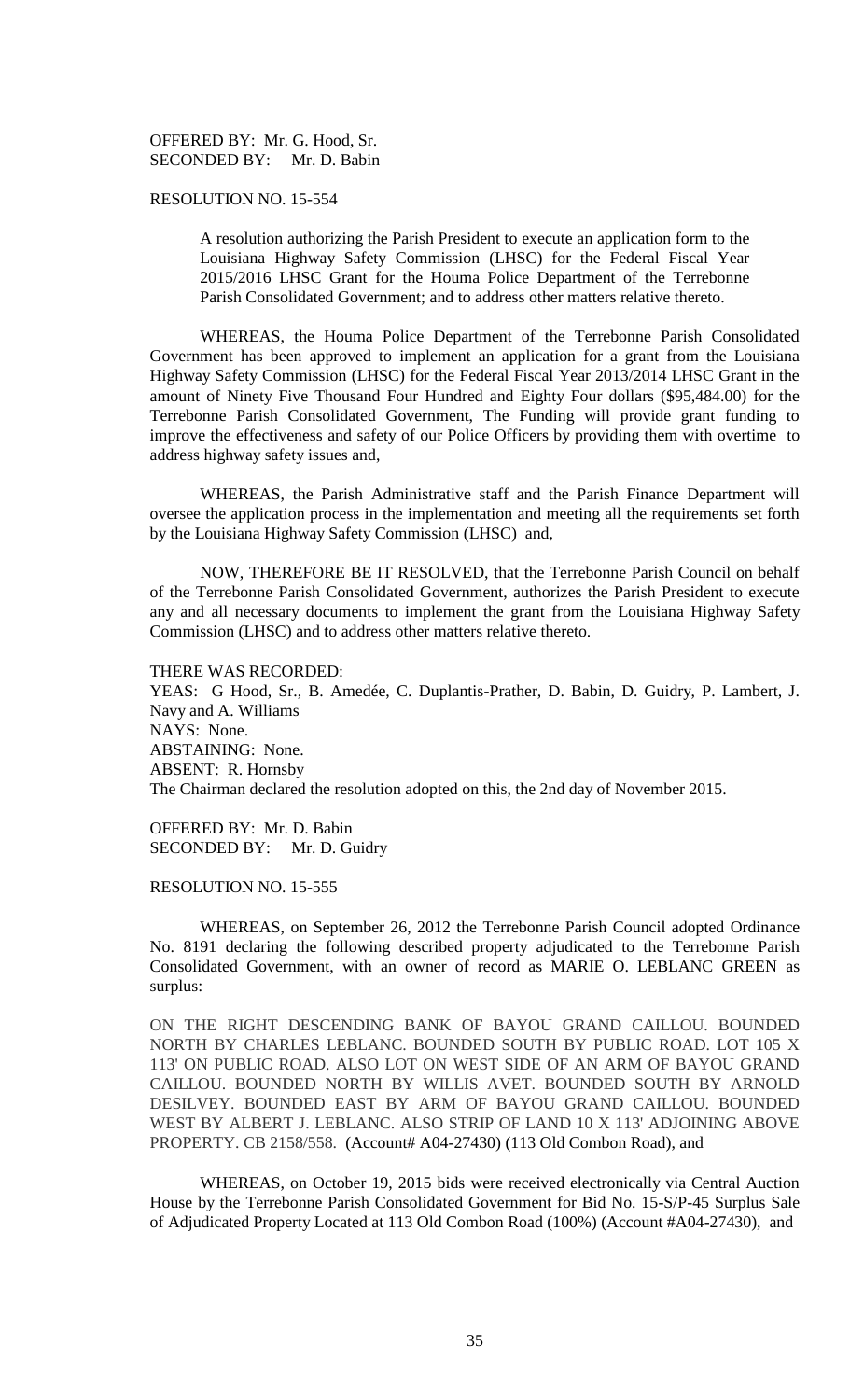WHEREAS, after careful review by Parish Administration it has been determined that the highest bid received is that of Jamey and Dawn Barnhill in the amount of Fifteen Thousand Sixty-seven Dollars (\$15,067.00) plus the 5% website transaction fee of Seven Hundred Fiftythree Dollars and Thirty-five cents (\$753.35) for a total of Fifteen Thousand Eight Hundred Twenty Dollars and Thirty-five Cents (\$15,820.35) and that the bid should be accepted as per attached bid forms and pursuant to all the terms and conditions as stated in Ordinance 8191, and

WHEREAS, the Parish Administration has recommended the acceptance of the aforementioned bid for Bid No. 15-S/P-45 Surplus Sale of Adjudicated Property Located at 113 Old Combon Road (100%) (Account #A04-27430) as described in attached hereto and made a part hereof.

NOW, THEREFORE BE IT RESOLVED by Terrebonne Parish Council (Budget and Finance Committee), on behalf of the Terrebonne Parish Consolidated Government, that the recommendation of the Parish Administration is approved and the bid of Jamey and Dawn Barnhill is accepted as per attached bid forms and pursuant to all the terms and conditions as stated in Ordinance 8191.

#### THERE WAS RECORDED:

YEAS: G Hood, Sr., B. Amedée, C. Duplantis-Prather, D. Babin, D. Guidry, P. Lambert, J. Navy and A. Williams NAYS: None. ABSTAINING: None. ABSENT: R. Hornsby The Chairman declared the resolution adopted on this, the 2nd day of November 2015.

OFFERED BY: Mr. P. Lambert SECONDED BY: Ms. C. Duplantis-Prather

#### RESOLUTION NO. 15-556

WHEREAS, on August 28, 2013 the Terrebonne Parish Council adopted Ordinance No. 8334 declaring the following described property adjudicated to the Terrebonne Parish Consolidated Government, with an owner of record as MRS. HUBERT PETERS as surplus:

ON THE LEFT DESCENDING BANK OF BAYOU DULARGE. BOUNDED ABOVE BY ESTATE SAM WILLIAMS. BOUNDED BELOW BY LEONARD BISLAND. HAVING A FRONTAGE 32' BY DEPTH 122' BEGINNING 180' BACK FROM FRONT FENCE ALONG HIGHWAY. CB 2201/588. (Account# A10-41041) (102 Williams Street), and

WHEREAS, on October 19, 2015 bids were received electronically via Central Auction House by the Terrebonne Parish Consolidated Government for Bid No. 15-S/P-45(A) Surplus Sale of Adjudicated Property Located at 102 Williams Street (100%) (Account #A10-41041), and

WHEREAS, after careful review by Parish Administration it has been determined that the highest bid received is that of Renitta Brown in the amount of Three Thousand Three Hundred Sixty-seven Dollars (\$3,367.00) plus the 5% website transaction fee of One Hundred Sixty-eight Dollars and Thirty-five Cents (\$168.35) for a total of Three Thousand Five Hundred Thirty-five Dollars and Thirty-five Cents (\$3,535.35) and that the bid should be accepted as per attached bid forms and pursuant to all the terms and conditions as stated in Ordinance 8334, and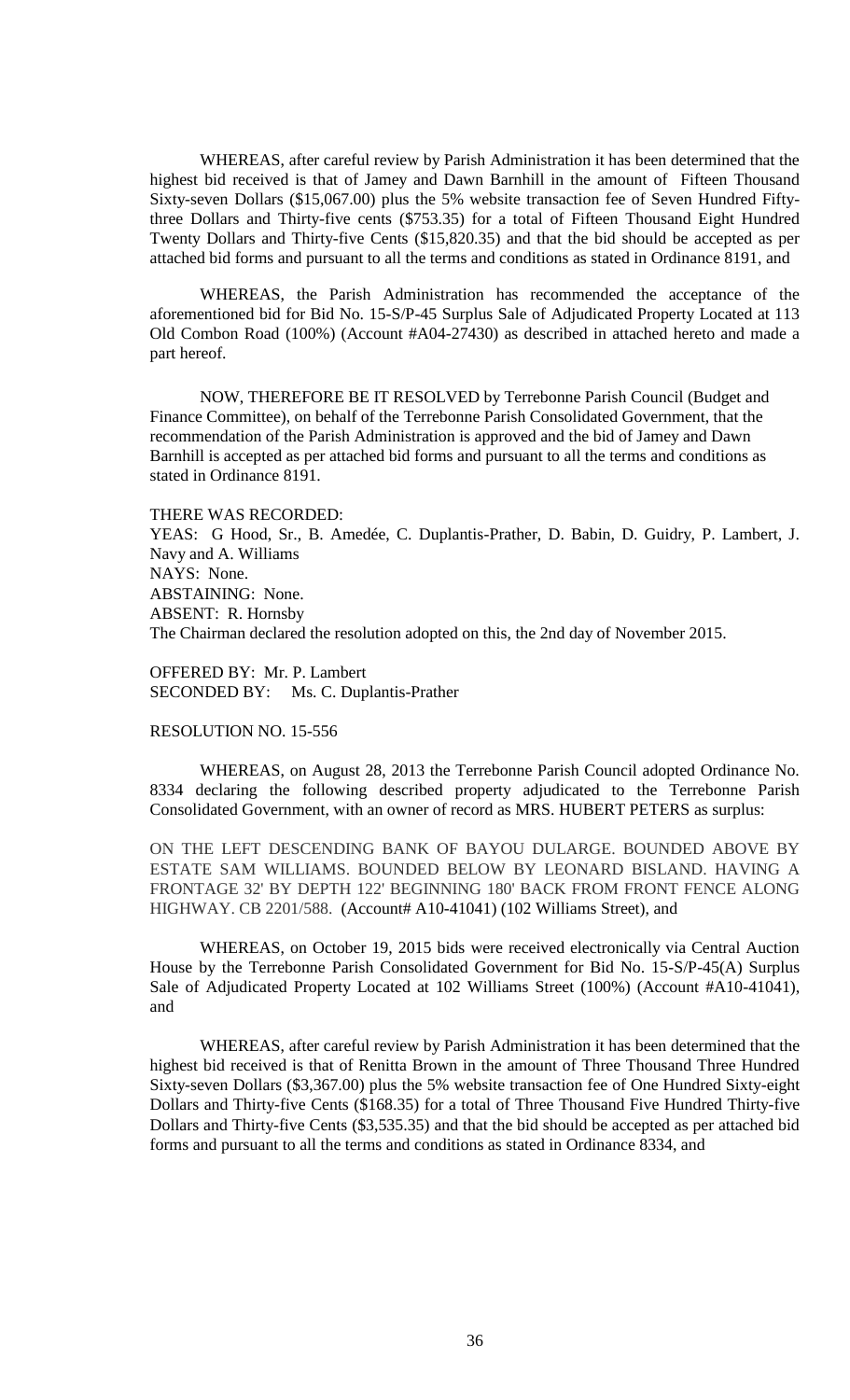WHEREAS, the Parish Administration has recommended the acceptance of the aforementioned bid for Bid No. 15-S/P-45(A) Surplus Sale of Adjudicated Property Located at 102 Williams Street (100%) (Account #A10-41041) as described in attached hereto and made a part hereof.

NOW, THEREFORE BE IT RESOLVED by Terrebonne Parish Council (Budget and Finance Committee), on behalf of the Terrebonne Parish Consolidated Government, that the recommendation of the Parish Administration is approved and the bid of Renitta Brown is accepted as per attached bid forms and pursuant to all the terms and conditions as stated in Ordinance 8334.

THERE WAS RECORDED:

YEAS: G Hood, Sr., B. Amedée, C. Duplantis-Prather, D. Babin, D. Guidry, P. Lambert, J. Navy and A. Williams NAYS: None. ABSTAINING: None. ABSENT: R. Hornsby The Chairman declared the resolution adopted on this, the 2nd day of November 2015.

OFFERED BY: Ms. C. Duplantis-Prather SECONDED BY: Mr. P. Lambert

# RESOLUTION NO. 15-557

WHEREAS, on August 28, 2013 the Terrebonne Parish Council adopted Ordinance No. 8338 declaring the following described property adjudicated to the Terrebonne Parish Consolidated Government, with an owner of record as DOUGLAS KELLER as surplus:

LOT 50 FT. FRONT ON EAST SIDE GEORGE PITRE LANE. BOUNDED NORTH BY FRANCIS J. AVET. BOUNDED SOUTH BY HARRIS CADIERE. ALSO LOT 55 X 60 FT. MORE OR LESS IN REAR OF PROPERTY OF ALLEN SONGE FORMERLY MRS. ALEX GAUTREAUX CB 102/305. THE NORTH LINE OF SAID LOT BEING 10 FEET SOUTH OF THE NORTH PROPERTY LINE OF MRS. ALEX GAUTREAUX. BOUNDED NORTH BY WILBERT CADIERE. BOUNDED SOUTH BY HARRIS CADIERE BOUNDED EAST BY MRS. ALEX GAUTREAUX AND WALTON BOUDREAUX. BOUNDED WEST BY THOMAS CADIERE. CB 2201/636. (Account# A03C-18597) (160 Pitre Street), and

WHEREAS, on October 19, 2015 bids were received electronically via Central Auction House by the Terrebonne Parish Consolidated Government for Bid No. 15-S/P-45(C) Surplus Sale of Adjudicated Property Located at 160 Pitre Street (100%) (Account #A03C-18597), and

WHEREAS, after careful review by Parish Administration it has been determined that the highest bid received is that of Randolph LeCompte in the amount of Eight Thousand Four Hundred Thirty-three Dollars (\$8,433.00) plus the 5% website transaction fee of Four Hundred Twenty-one Dollars and Sixty-five Cents (\$421.65) for a total of Eight Thousand Eight Hundred Fifty-four Dollars and Sixty-five Cents (\$8,854.65) and that the bid should be accepted as per attached bid forms and pursuant to all the terms and conditions as stated in Ordinance 8338, and

WHEREAS, the Parish Administration has recommended the acceptance of the aforementioned bid for Bid No. 15-S/P-45(C) Surplus Sale of Adjudicated Property Located at 160 Pitre Street (100%) (Account #A03C-18597) as described in attached hereto and made a part hereof.

NOW, THEREFORE BE IT RESOLVED by Terrebonne Parish Council (Budget and Finance Committee), on behalf of the Terrebonne Parish Consolidated Government, that the recommendation of the Parish Administration is approved and the bid of Randolph LeCompte is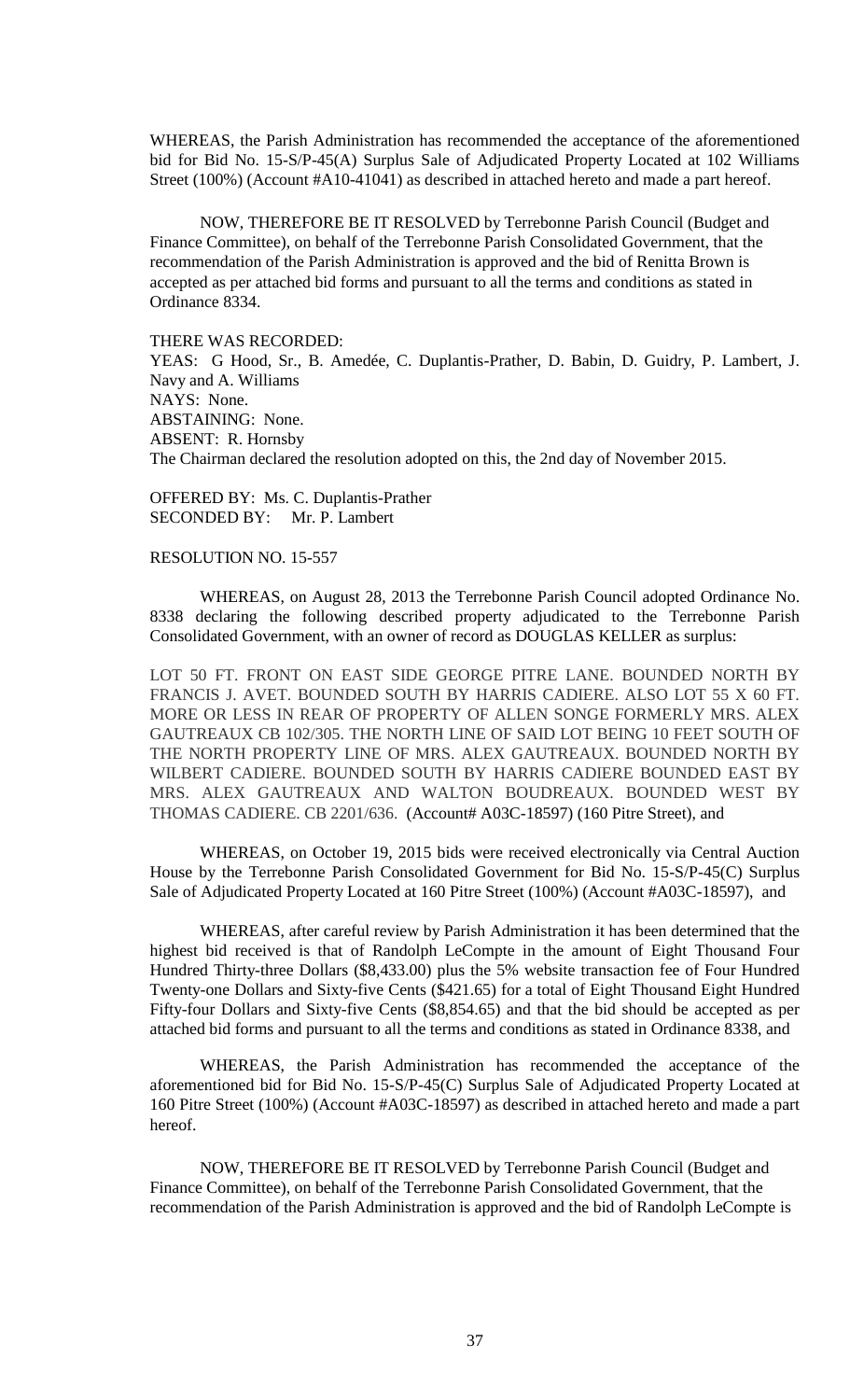accepted as per attached bid forms and pursuant to all the terms and conditions as stated in Ordinance 8338.

THERE WAS RECORDED: YEAS: G Hood, Sr., B. Amedée, C. Duplantis-Prather, D. Babin, D. Guidry, P. Lambert, J. Navy and A. Williams NAYS: None. ABSTAINING: None. ABSENT: R. Hornsby The Chairman declared the resolution adopted on this, the 2nd day of November 2015.

Mr. P. Lambert moved, seconded by Mr. D. Guidry, "THAT, the Budget & Finance Committee introduce an ordinance that will authorize the Parish President to execute a Cooperative Endeavor Agreement for the lease of Hazard Mitigation Grant Program (HMGP) property between TPCG and Randall Borderlon for the HMGP property located at 1427 Highway 55, and call a public hearing on said matter on Wednesday, November 18, 2015 at 6:30 p.m."

The Chairman called for the vote on the motion offered by Mr. P. Lambert. THERE WAS RECORDED: YEAS: G. Hood, Sr., B. Amedee, C. Duplantis-Prather, D. Babin, D. Guidry, P. Lambert, J. Navy, and A. Williams. NAYS: None. ABSENT: R. Hornsby. The Chairman declared the motion adopted.

OFFERED BY: Mr. G. Hood, Sr. SECONDED BY: Ms. A. Williams

# RESOLUTION NO. 15-558

WHEREAS, prices and terms were negotiated for Janitorial Services for Various Parish Owned Buildings awarded to OCS Janitorial Services, LLC and

WHEREAS, the work to be performed under this contract shall be effective for a period of three (3) years until December 31, 2018, and

WHEREAS, buildings may be added or deleted from time to time, and the monthly installations and annual payment will be adjusted accordingly without modifying the intent of this Agreement, and

WHEREAS, the Parish Administration and Contractor agrees to approve the Janitorial Contract for a period of three years until December 31, 2018, and

NOW THEREFORE BE IT RESOLVED, that the Terrebonne Parish Council on behalf of the Terrebonne Parish Consolidated Government, awards the above mentioned to OCS Janitorial Services, LLC and that the Parish President and all other appropriate parties be and they are hereby, authorized to execute any and all contract documents associated therewith.

THERE WAS RECORDED: YEAS: G Hood, Sr., B. Amedée, C. Duplantis-Prather, D. Babin, D. Guidry, P. Lambert, J. Navy and A. Williams NAYS: None. ABSTAINING: None. ABSENT: R. Hornsby The Chairman declared the resolution adopted on this, the 2nd day of November 2015.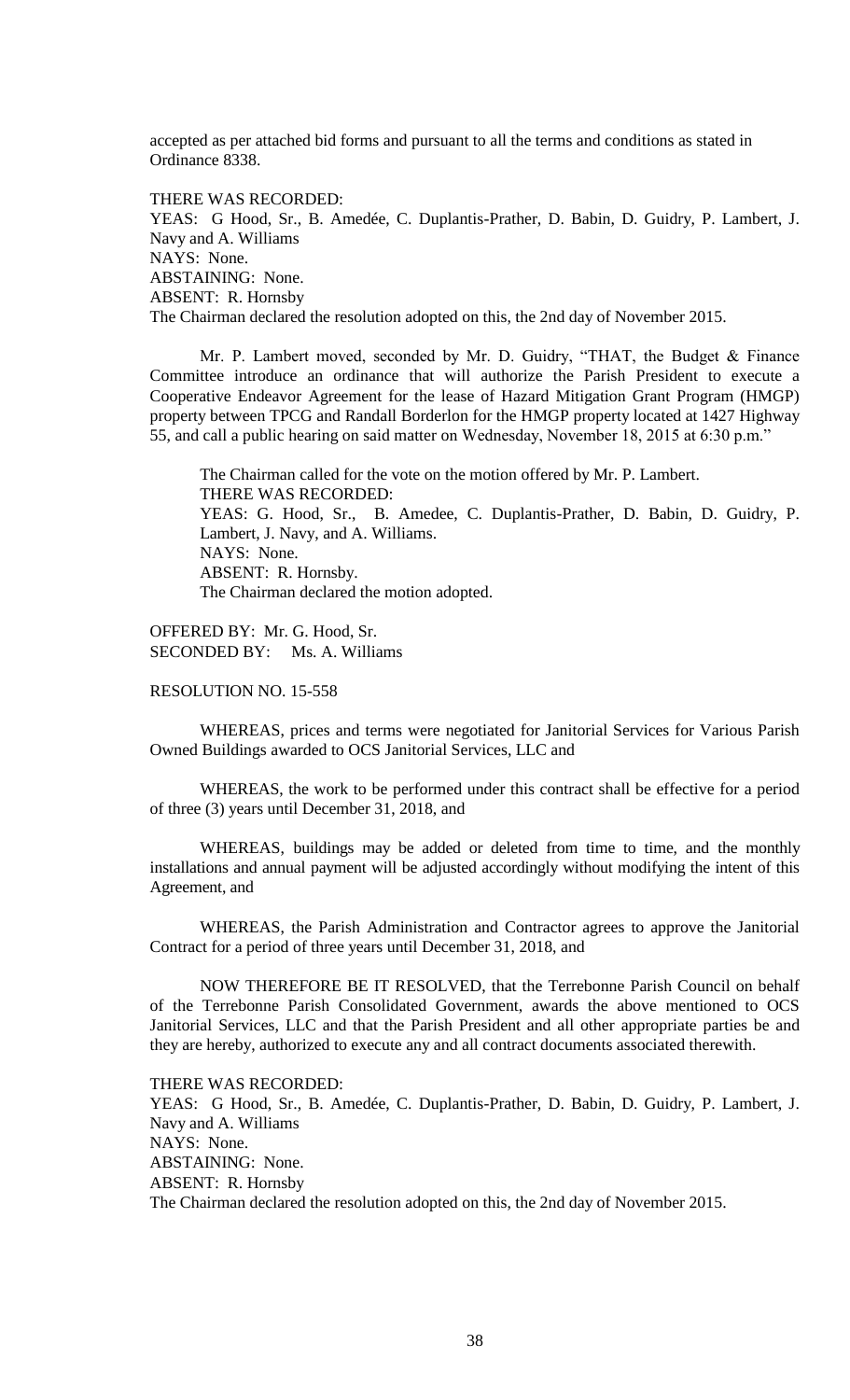OFFERED BY: Mr. D. Guidry SECONDED BY: Mr. G. Hood, Sr. and Ms. C. Duplantis-Prather

## RESOLUTION NO. 15-559

WHEREAS, prices and terms were negotiated for Janitorial Services for Various Parish Owned Buildings awarded to Service Master Quality Services, and

WHEREAS, the work to be performed under this contract shall be effective for a period of one (1) year until December 31, 2016, and

WHEREAS, buildings may be added or deleted from time to time, and the monthly installations and annual payment will be adjusted accordingly without modifying the intent of this Agreement, and

WHEREAS, the Parish Administration agrees to approve the negotiated Janitorial Contract, for a term of one (1) year until December 31, 2016 and

NOW THEREFORE BE IT RESOLVED, that the Terrebonne Parish Council on behalf of the Terrebonne Parish Consolidated Government, awards the above mentioned to Service Master Quality Services and that the Parish President and all other appropriate parties be and they are hereby, authorized to execute any and all contract documents associated therewith.

THERE WAS RECORDED:

YEAS: G Hood, Sr., B. Amedée, C. Duplantis-Prather, D. Babin, D. Guidry, P. Lambert, J. Navy and A. Williams NAYS: None. ABSTAINING: None. ABSENT: R. Hornsby The Chairman declared the resolution adopted on this, the 2nd day of November 2015.

Mr. G. Hood, Sr. moved, seconded by Ms. C. Duplantis-Prather, "THAT, the Budget & Finance Committee introduce an ordinance to declare thirty-nine (39) firearms from Houma Police Department, with a value in excess of \$5,000.00, as surplus and authorize said items to be disposed of through legally approved methods to a licensed firearms dealer or firearms manufacturer and call a public hearing on said matter on Wednesday, November 18, 2015 at 6:30 p.m."

The Chairman called for the vote on the motion offered by Mr. G. Hood, Sr. THERE WAS RECORDED: YEAS: G. Hood, Sr., B. Amedee, C. Duplantis-Prather, D. Babin, D. Guidry, P. Lambert, J. Navy, and A. Williams. NAYS: None. ABSENT: R. Hornsby. The Chairman declared the motion adopted.

OFFERED BY: Ms. C. Duplantis-Prather SECONDED BY: Ms. A. Williams and Ms. B. Amedée

# RESOLUTION NO. 15-560

WHEREAS, prices were obtained by the Terrebonne Parish Consolidated Government for the sole source / proprietary component purchases and installation of the MTI Control System Upgrade for the Terrebonne Parish Juvenile Detention Center, and

WHEREAS, after careful review by David Drury, Facilities Manager, and Gregory Bush, Public Works Director it has been determined that the quoted prices at a cost not to exceed Sixty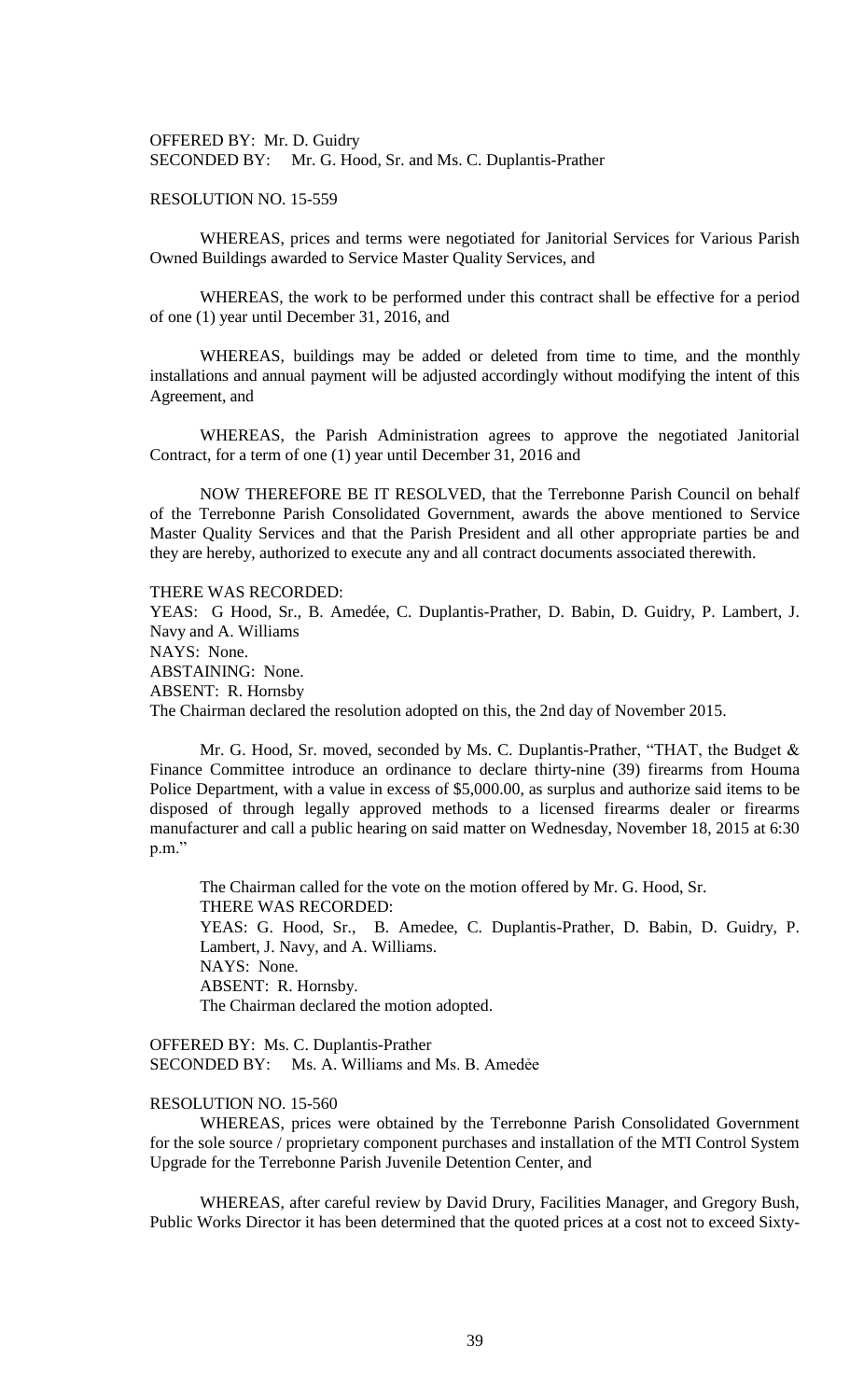nine Thousand, Two Hundred Dollars and Zero Cents (\$69,200.00) from R & S Corporation for the sole source / proprietary component purchases and installation should be accepted as per the attached documents and the under sole source / proprietary provisions set forth in the Louisiana Revised Statutes, and

WHEREAS, the Parish Finance Department has verified that funds are available for the component purchases and installation of the MTI Control System Upgrade, and

WHEREAS, the Parish Administration has recommended the acceptance of the quoted prices for the purchase and installation at a cost not to exceed of Sixty-nine Thousand, Two Hundred Dollars and Zero Cents (\$69,200.00) as per the attached documents.

NOW, THEREFORE BE IT RESOLVED by the Terrebonne Parish Council, on behalf of the Terrebonne Parish Consolidated Government, that the recommendation of the Parish Administration be approved and that the sole source / proprietary purchase and installation of the aforementioned MTI Control System Upgrade components be accepted as per the attached forms.

THERE WAS RECORDED: YEAS: G Hood, Sr., B. Amedée, C. Duplantis-Prather, D. Babin, D. Guidry, P. Lambert, J. Navy and A. Williams NAYS: None. ABSTAINING: None. ABSENT: R. Hornsby The Chairman declared the resolution adopted on this, the 2nd day of November 2015.

OFFERED BY: Mr. D. Babin SECONDED: Mr. G. Hood, Sr.

RESOLUTION NO. 15-561

# A RESOLUTION AUTHORIZING THE PARISH PRESIDENT TO EXECUTE A COOPERATIVE ENDEAVOR AGREEMENT BETWEEN THE TERREBONNE PARISH CONSOLIDATED GOVERNMENT AND COOGAN & COOGAN, INC. TO ADD ADDITIONAL PANELS TO THE HOUMA-TERREBONNE CIVIC CENTER ADVERTISING MARQUEE

WHEREAS, Article VII, Section 14(c) of the Louisiana Constitution provides that, "For a public purpose, the state and its political subdivisions or political corporations may engage in cooperative endeavors with each other, with the United States or its agencies, or with any public or private association, corporation or individual"; and

WHEREAS, TPCG owns and operates the Houma-Terrebonne Civic Center (hereinafter, "HTCC"), as well as the existing four (4) double-sided advertising panels situated on the advertising marquee located adjacent to Barrow Street on the HTCC grounds; and

WHEREAS, Coogan & Coogan, Inc. ("CCI") has proposed to install one (1) additional double-sided, illuminated panel at no cost to TPCG in consideration of TPCG's grant to CCI of the rights to contract with advertising sponsors for the first 12 months of this agreement for advertisements on the new double-sided panel;

WHEREAS, Coogan & Coogan, Inc. shall install, at its sole cost, a state of the art Full Color LED Video Display on the existing structure in exchange for the advertising rights for ten years for the panel described above;

WHEREAS, TPCG stands to gain a state-of-the-art video display message board, as well as additional revenue once the advertising rights revert back to TPCG, and TPCG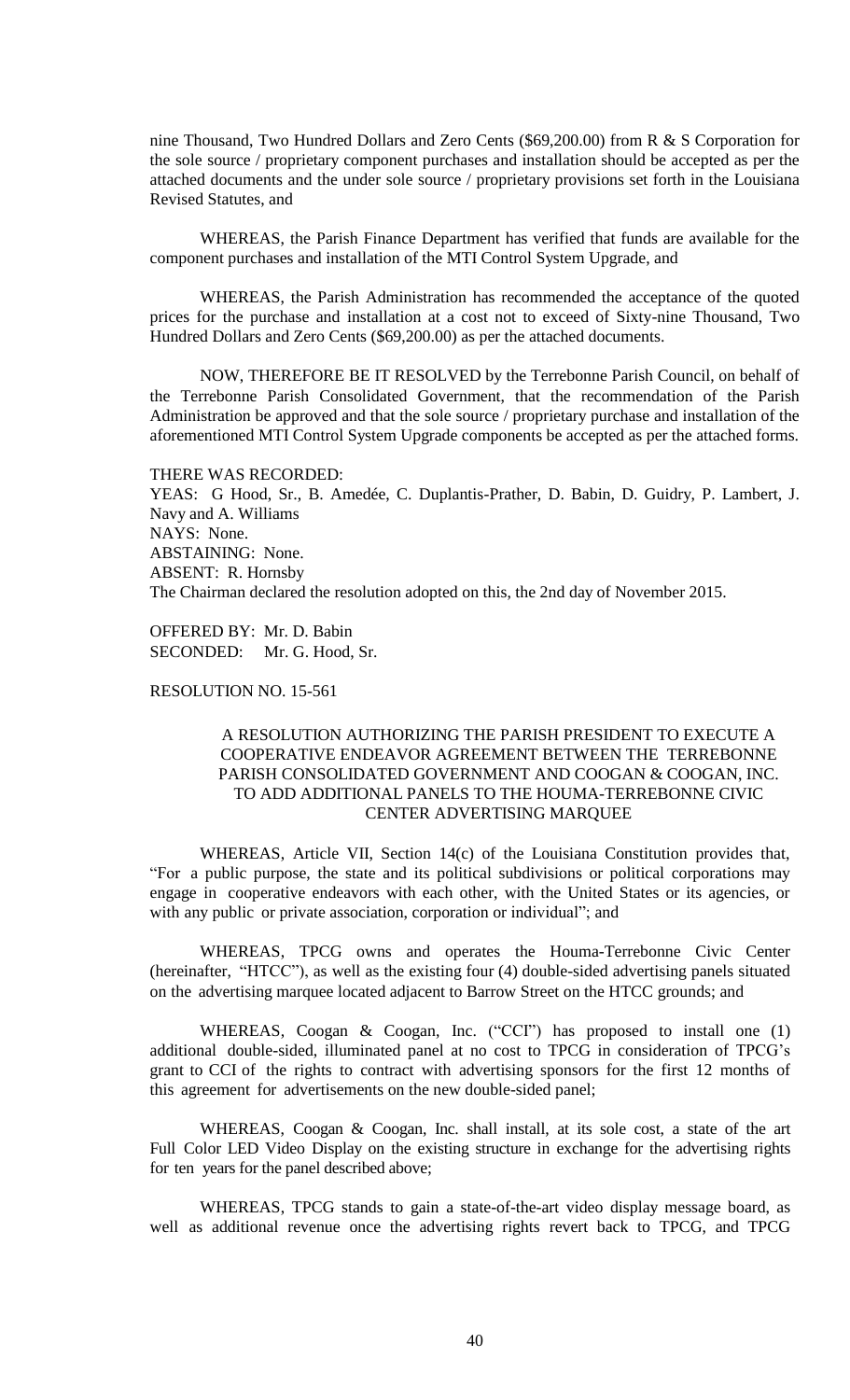believes it can facilitate economic development and benefit the parish's hospitality industry by adding an additional advertising panel to the now existing advertising marquee; and

WHEREAS, TPCG finds that its expenditure or transfer according to the terms of this cooperative endeavor, taken as a whole, is not gratuitous, and it has a demonstrable, objective, and reasonable expectation of receiving at least equivalent value in exchange for the expenditure or transfer of its public funds; and

NOW THEREFORE BE IT RESOLVED that the Terrebonne Parish Consolidated Government hereby authorizes its Parish President to execute any and all documents necessary to effectuate this Cooperative Endeavor Agreement with substantially the same terms as the attached documents.

THERE WAS RECORDED:

YEAS: G Hood, Sr., B. Amedée, C. Duplantis-Prather, D. Babin, D. Guidry, P. Lambert, J. Navy and A. Williams NAYS: None. ABSTAINING: None. ABSENT: R. Hornsby The Chairman declared the resolution adopted on this, the 2nd day of November 2015.

Mr. D. Babin moved, seconded by Mr. G. Hood, Sr., "THAT, the Budget & Finance Committee introduce an ordinance to amend the 2015 Operating Budget and the 5-Year Capital Outlay of the Terrebonne Parish Consolidated Government for the following items:

- I. Falgout Canal Pontoon Bridge, (\$1,300,000) reclass/adjust Sustainable Coastal Communities Recovery Grant (Gus/Ike)
- II. Multi Task Force Grant Award, \$31,646
- III. Victims Assistance Grant Award, \$11,955
- IV. JAG 2015 Award, \$16,100
- V. Beautification Program-Sign Damage, \$7,267
- VI. Gulf Tourism and Seafood Promotion, \$37,720

and call a public hearing on said matter on November 18, 2015 at 6:30 p.m."

The Chairman called for the vote on the motion offered by Mr. D. Babin. THERE WAS RECORDED: YEAS: G. Hood, Sr., B. Amedee, C. Duplantis-Prather, D. Babin, D. Guidry, P. Lambert, J. Navy, and A. Williams. NAYS: None. ABSENT: R. Hornsby. The Chairman declared the motion adopted.

A review of the proposed 2016 Budget began on the following funds/departmental budgets:

- **a) District Attorney (Fund 151-123; Sm. Bk. 23; Big Bk. 15) –** Accounting Manager Kayla Dupre presented the proposed 2016 Budget noting that there were no significant changes.
- **b) Criminal Court Fund (Fund 299; Sm. Bk. 136; Big Bk. 358) -** Accounting Manager Kayla Dupre highlighted the proposed 2016 Budget explaining that Fines and Forfeitures Revenue is \$3,114,443; General Fund Supplement, \$1,458,111; Mental Health and Drug Abuse Fund Supplement, \$47,515. Personnel changes add one (1) Full-Time Receptionist, five (5) Full-Time Caseworkers, one (1) Full-Time Investigator and delete seven (7) Full-Time Clerks.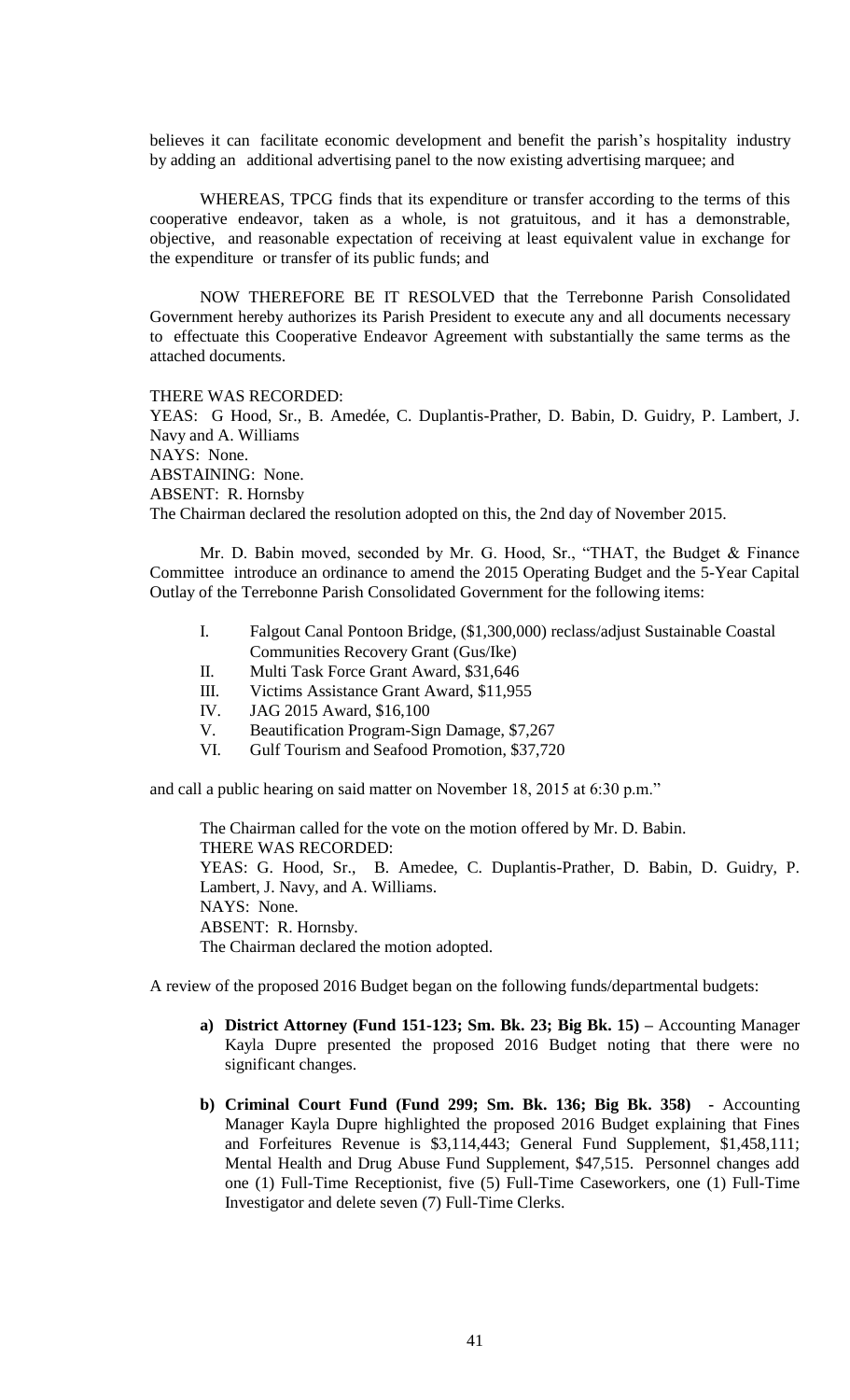**c) Health Unit (Fund 277; Sm. Bk. 116; Big Bk. 313) –** Chief Finance Officer Jamie Elfert highlighted the proposed 2016 Budget stating that a 1.66 mill ad valorem tax was approved by voters for the years 2010-2019 which will generate an estimated \$1,523,657. Reimbursement of various expenditures incurred by the State, \$380,000, same as 2015. They have one major expense and it is for the continuance of providing a nursing staff contract for Options for Independence, \$160,000, same as 2015.

Dr. W. S. "Chip" Riggins, Jr., Office of Public Health Regional Medical Director, Regions III, thanked the Council and Administration for all of their support.

Committee member C. Duplantis-Prather commended Dr. Riggins and his staff for a job well done and for always providing the healthcare needed to the residents of Terrebonne Parish.

Committee member A. Williams congratulated and thanked Dr. Riggins for a job well done and expressed her gratitude and willingness to work with him on the "new" and upcoming health unit building and the new projects that it will entail.

Committee Chairman J. Navy thanked Dr. Riggins for a job well done and expressed his appreciation for all of the medical help that they provide throughout Terrebonne Parish.

**d) Parish Jail (Fund 203-201; Sm. Bk. 84; Big Bk. 71) –** Chief Finance Officer Jamie Elfert reviewed the proposed 2016 Budget highlighting that the Parish reimburses the Sheriff for the feeding of the prisoners based on a flat formula of \$1.75 per day for Department of Corrections (DOC) prisoners and \$3.50 per day for all others. The projected costs for 2016 are \$812,000. Personnel changes add one (1) Facilities Maintenance Technician, (Grade 106). Under Capital (Total: \$81,618.00), in the Men's Facility: one (1) Commercial Washing Machine, \$16,000; in the Women's Facility: one (1) Washer/Dryer, one (1) Antenna, nine (9) Desktop Computers, two (2) Scanners, two (2) Printers, two (2) Shredders, one (1) Card Makers (ID Tags) with Program, two (2) Fax Machines, and nineteen (19) Double Bunks.

Parish President M. Claudet explained that the aforementioned expenditures are being used to turn the juvenile justice facility into a women's facility.

- **e) Parish Jail Medical Department (Fund 203-202; Sm. Bk. 85; Big Bk. 74) –** Chief Finance Officer Jamie Elfert presented the proposed 2016 Budget noting that the Parish currently contracts the Haydel for physicians care at \$75,000 per year, with the inclusion of dental care, ambulance and hospital care, the medical services are estimated for 2016 at \$156,020; and prescription and OTC Medications at \$199,170. Under Personnel, they are adding four (4) E.M.T., Grade 107. Under Capital, they are requesting one (1) X-Ray Machine, \$22,000.
- **f) Office of Coastal Restoration/Preservation (Fund 215; Sm. Bk. 103; Big Bk. 118) –** Chief Finance Officer Jamie Elfert summarized the proposed 2016 Budget stating that Coastal Impact Fees collections, \$125,000, General Fund Supplement, \$46,000, same as 2015. Items unfunded are as follows: Morganza to Gulf Coalition (\$15,000 to 0), BTNEP (\$10,000 to 0), Restore/Retreat (\$5,000 to 0) and Total Savings, \$30,000.

Parish Manager A. Levron explained that the parish will no longer be funding these outside agencies because of the funding shortage; noting that this will additionally reduce the impact fee collections.

**g) Public Works/Government (Fund 151-194; Sm. Bk. 44; Big Bk. 33) -** Chief Finance Officer Jamie Elfert reviewed that the proposed 2016 Budget highlighting that under Personnel add one (1) Facilities Maintenance Assistant (Grade 101), and delete one (1) Rehabilitation Technician (Grade 107). Under Capital, they are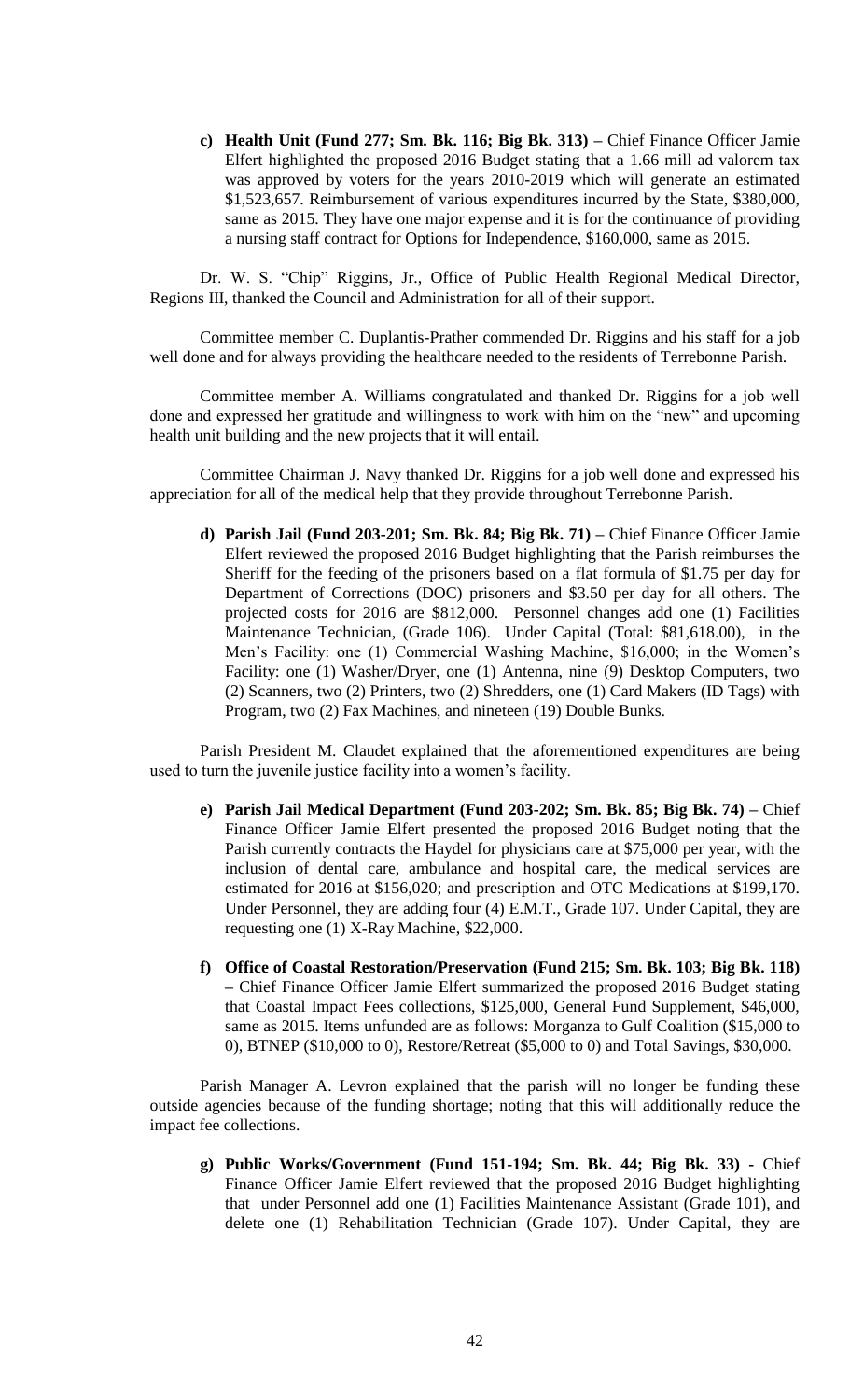Cleaning and Sealing Govt. Tower, \$145,000 and Cleaning and Sealing Old Courthouse, \$68,000.

Parish President M. Claudet commended Mr. David Drury, Government Building Facilities Manager, and his staff for pressure washing several parish buildings including the Courthouse and Government Tower this weekend with the sheriff's department's trustees. He also noted that he is working with Mr. Earl Eues, Office of Homeland Security and Emergency Preparedness Director, to help with the "lock down" of the courthouse, which means that there will only be one entrance in and out of the two courthouse buildings.

- **h) Public Works/Janitorial Services (Fund 151-198; Sm. Bk. 47; Big Bk. 37)** Chief Finance Officer Jamie Elfert presented the proposed 2016 Budget noting that the contract for cleaning services is estimated to be \$410,000 in 2016, with a General Fund cost share of \$242,000. The remaining services are allocated by various funding sources.
- **i) Public Works/Engineering (Fund 151-302; Sm. Bk. 50; Big Bk. 40)**  Chief Finance Officer Jamie Elfert highlighted the proposed 2016 Budget stating that there are no significant changes.
- **j) Public Works/FTA Grant Fund (Good Earth Transit) (Fund 237; Sm. Bk. 142; Big Bk. 204)** - Chief Finance Officer Jamie Elfert summarized the proposed 2016 Budget highlighting (the fund is moving from one department to another) that under Personnel, add one (1) Office Manager, Grade (108) and eliminate one (1) Office Manager, Grade (108); Under Capital, Computer Software Development, \$87,360, add two (2) Para Transit Operators, (Grade 102), and add two (2) Field Technician I, (Grade 103); eliminate one (1) Field Technician I (reclassification) (Grade 103) and under Capital, Computer Software Development, \$12,640.
- **k) Public Works/FTA City of Thibodaux (Fund 238; Sm. Bk. 145; Big Bk. 218)**  Chief Finance Officer Jamie Elfert presented the proposed 2016 Budget noting that there were no significant changes.
- **l) Public Works/Federal Highway Admin. (Rural Transit) (Fund 240; Sm. Bk. 146; Big Bk. 238)** – Chief Finance Officer Jamie Elfert highlighted the proposed 2016 Budget noting that there were no significant changes.
- **m) Public Works/Parish Transportation Fund (Fund 250; Sm. Bk. 105; Big Bk. 247)** – Chief Finance Officer Jamie Elfert summarized the proposed 2016 Budget highlighting that the revenues are subject to the annual state appropriation and that revenues are estimated to be \$600,000 for the fiscal year ending of June 30, 2016. Mrs. Elfert noted that an adjustment will be made in the future when the allocation is determined. She continued by stating that direct services for street repairs of \$1,200,095 are based on the estimated 2016 revenue and the unallocated fund balance at December 2015.
- **n) Public Works/Road & Bridge Fund (Fund 251; Sm. Bk. 106; Big Bk. 250)** Chief Finance Officer Jamie Elfert reviewed the proposed 2016 Budget explaining that they are funded by a ¼% sales tax with an estimated revenue of \$5,476,863 used to fund this division. The 2016 revenues are estimated at \$5,476,863 of which \$1.24 million is below the 2014 collections. The estimated collections for 2016 is 95% of the 2015 estimated collections. The General Fund supplements will continue in 2016 at \$1,045,000. Their Major operating expenditures are: Gasoline and Oil \$170,000, Shells, \$250,000, Urban Street Lights, \$166,550, Grass cutting Blvd., \$100,000, decrease of \$53,000, Street Repairs – Contractors, \$900,000, increase of \$150,000, Sidewalk Repairs, \$100,000 and Pavement markings, \$150,000 which is a decrease.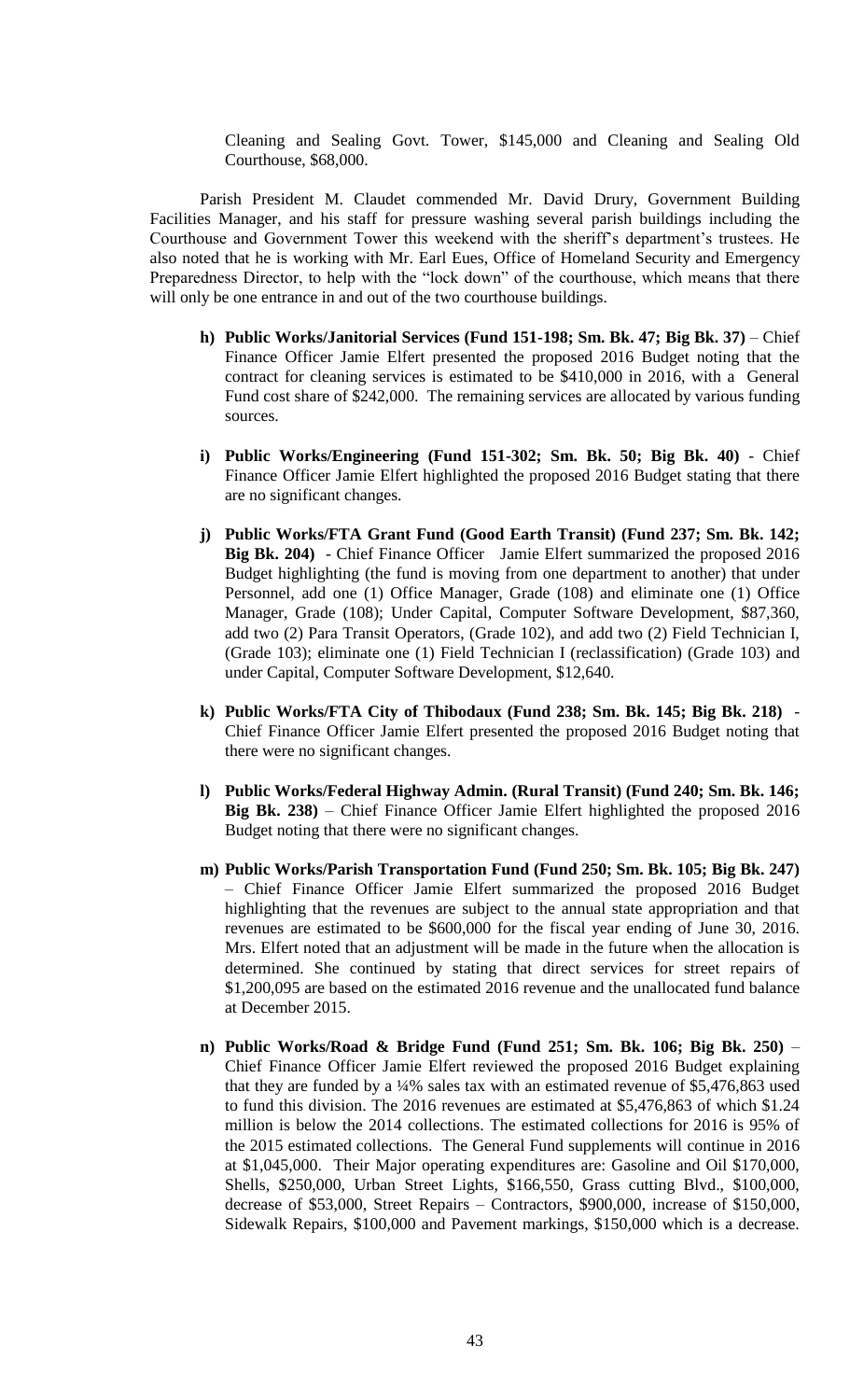Under Personnel, add one (1) Field Technician II, (Grade 104). Under Capital requests include two (2) One Tone Service Body Trucks, replacements, \$60,000 and four (4) Laptop Computers, \$10,000.

Upon questioning from Committee member D. Babin about the 95% anticipated sales tax decline in 2016, Chief Finance Officer Jamie Elfert explained that they have estimated that there will be an 85% collections rate for the remainder of 2015 and 95% of that estimate is budgeted for 2016.

**o) Public Works/Drainage Tax Fund (Fund 252; Sm. Bk. 109; Big Bk. 258)** - Chief Finance Officer Jamie Elfert presented the proposed 2016 Budget noting that they received the approved a ¼% sales tax and they receive an ad valorem tax of 7.31 mills maximum authorized, which will generate an estimated \$6,723,140 for 2016. Under Major operating expenditures they include: \$1,300,000 for privatization of lateral maintenance and expand on the acreage rotation as compared to in-house work force, same as 2015, Gasoline and Oil, \$300,000, \$900,000, Pump repairs, \$400,000, Contractors repairs, \$300,000, Canal and Lateral Ditch Maintenance, \$80,000, Collection Canal Cleaning, \$80,000, Permit monitoring, \$50,000 and Waterworks Agreement – Bayou Black Maintenance, \$33,000, same as 2015. Under Capital, one (1) Gradall XL4100 – replacements, \$375,000, two (2) Dump Trucks 14 cu. Yd. – replacements, \$400,000, one (1) Survey Equipment-RTK upgrade, \$50,000, one (1) Excavator with Splash Buster-replacement, \$250,000, ten (10) Diesel Enginesreplacements for Pump Stations, \$500,000 and Telemetry Systems for 4 Pump Stations, \$450,000.

Committee member A. Williams was recorded as exiting the proceedings at this time. (6:34 p.m.)

- **p) Public Works/Pollution Control (Fund 310/311; Sm. Bk. 159; Big Bk. 390) –** Chief Finance Officer Jamie Elfert highlighted the proposed 2016 Budget stating that sewer collections for 2016 are proposed at \$7,850,000. Sewer Bonds Construction Fund are included in the above recap of Pollution Control. The detail and description of the Capital Projects is listed in Capital Improvement Section. Under Capital, Major Repair of the Vacuum Trucks, \$75,000; Convert Several Lift Stations to Submersible Lift Stations, \$1,000,000; Manholes and Wet Wells Rehabilitation, \$100,000; and In-House Pump Station Upgrade, \$525,000. Under Personnel, add one (1) Wastewater Operator (Grade 105) and eliminate one (1) Sr. WWTP Operator, (Grade 108). Under Capital, (\$1,384,000) requests include four (4) Frequency Drives for the Main Pumps at North Plant; replace four (4) Sewer Lift and Scum Pumps at North Plant; replace six (6) Aerators in the Aeration Basin Unit at North Plant; repair Stress Cracks and leaks in Concrete Structures at North Plant; install four (4) Flow meters at North Plant; replace four (4) Final Settling Tanks Gear Drives at North Plant; and replace two (2) Existing Vapex Deodorizing Units at Intake at North Plant. Under Sewerage Capital Additions, (Total \$1,744,000) for one (1) ¾ Ton Utility Truck with Service Bed – replace Unit 659, one (1) ¾ Ton Utility Truck- replace Unite 679, one (1) Roll-Off Container Tuck- replace Unit 4133, one (1) Color Network Printer, Replace Bobtown Sewer Rehabilitation, Various Major Sewer Rehabilitation, Gum Street Pump Station, Infiltration/Inflow Elimination and Coteau/Bayou Blue Holding Basin Dredging.
- **q) Public Works/Fleet Maintenance (Fund 395; Sm. Bk. 190; Big Bk. 453) -** Chief Finance Officer Jamie Elfert summarized the proposed 2016 Budget highlighting that under Personnel, eliminate one (1) Full Time Fleet Maint. Superintendent; Major funding source - \$980,000 of user fees charged to user departments. Under Capital, (Total \$51,300), requests include one Bi-fuel Service Truck – replacement for Unit #1107, \$48,000 and a Truck Air Compressor, \$3,300.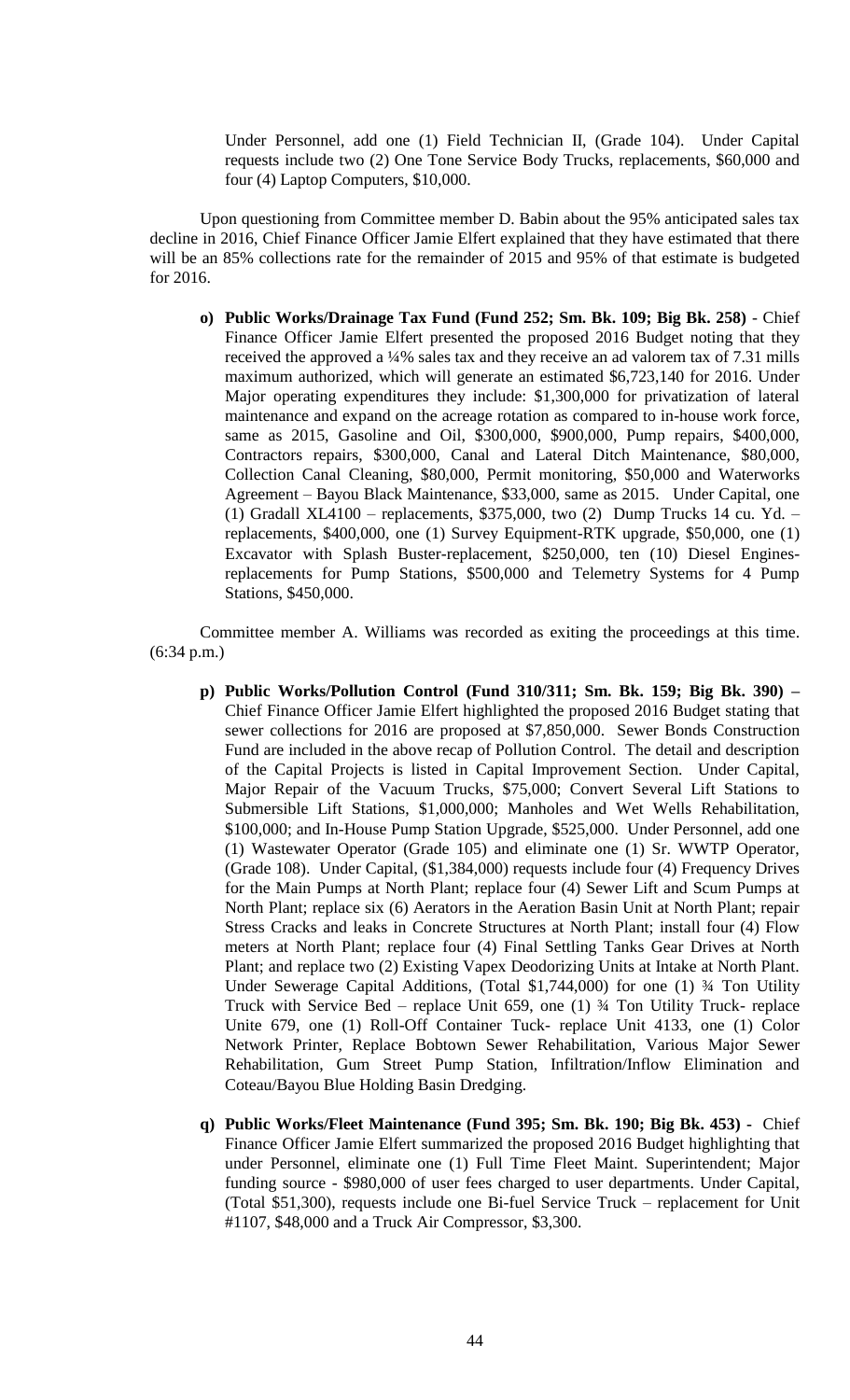Committee member C. Duplantis-Prather thanked Mr. Greg Bush, Public Works Director, and his staff for a job well done and for all of the work that they do in and around Terrebonne Parish.

**r) Capital Projects (Fund 600's; Sm. Bk. 205; Big Bk. 541)** – Chief Finance Officer Jamie Elfert reviewed the proposed 2016 Budget highlighting Capital as \$2,162,805; noting that the \$1,727,000 is from the Bayou Gardens Extension Project which was adopted in 2015 (Five Year Capital Outlay); \$435,805 for Major Improvements to the Parish Prison. She noted one Major Change to the 2016 Proposal, in the 5 Year Capital Outlay, they are requesting \$3,712,001 to the Cedar Grove Ashland Landfill Levee to be done in 2017, 2018 and 2019 using the Drainage Tax Funds \$618,667 per year and using the ¼% Capital Sales Tax \$618,666; noting this is dedicating future funds for 2017, 2018 and 2019. Also the Suzie Canal North Levee Extension, \$3,821,906 utilizing the Drainage Tax Funds for 2017, 2018 and 2019 \$636,984 per year and the ¼% Dedicated Sales Tax.

Committee member D. Babin explained that the aforementioned projects are vital to the storm protection for Terrebonne Parish because are the parish's interim levee protection system that supplements the Morganza to the Gulf Project.

Mr. G. Hood, Sr. moved, seconded by Ms. C. Duplantis-Prather, "THAT, the Budget and Finance Committee, Parish Attorney C. Alcock, all Council members and Parish President M. Claudet, convene into Executive Session at 6:42 p.m. pursuant to La. R.S. 42:16-17 to discuss the following: Potential litigation involving Todd Duplantis."

The Chairman called for the vote on the motion offered by Mr. G. Hood, Sr. THERE WAS RECORDED: YEAS: G. Hood, Sr., B. Amedee, C. Duplantis-Prather, D. Babin, D. Guidry, P. Lambert and J. Navy. NAYS: None. ABSENT: R. Hornsby and A. Williams. The Chairman declared the motion adopted.

Mr. D. Guidry moved, seconded by Mr. D. Babin and Ms. C. Duplantis-Prather, "THAT, the Budget and Finance Committee reconvene into the regular order of business at 7:15 p.m., as per written agenda."

The Chairman called for the vote on the motion offered by Mr. D. Guidry. THERE WAS RECORDED: YEAS: G. Hood, Sr., B. Amedee, C. Duplantis-Prather, D. Babin, D. Guidry, P. Lambert and J. Navy. NAYS: None. ABSENT: R. Hornsby and A. Williams. The Chairman declared the motion adopted.

Mr. D. Guidry moved, seconded by Mr. D. Babin, "THAT, the Budget and Finance Committee concur with the recommendation of the legal department with regards to the following: Potential litigation involving Todd Duplantis."

The Chairman called for the vote on the motion offered by Mr. D. Guidry. THERE WAS RECORDED: YEAS: G. Hood, Sr., B. Amedee, C. Duplantis-Prather, D. Babin, D. Guidry, P. Lambert and J. Navy. NAYS: None. ABSENT: R. Hornsby and A. Williams.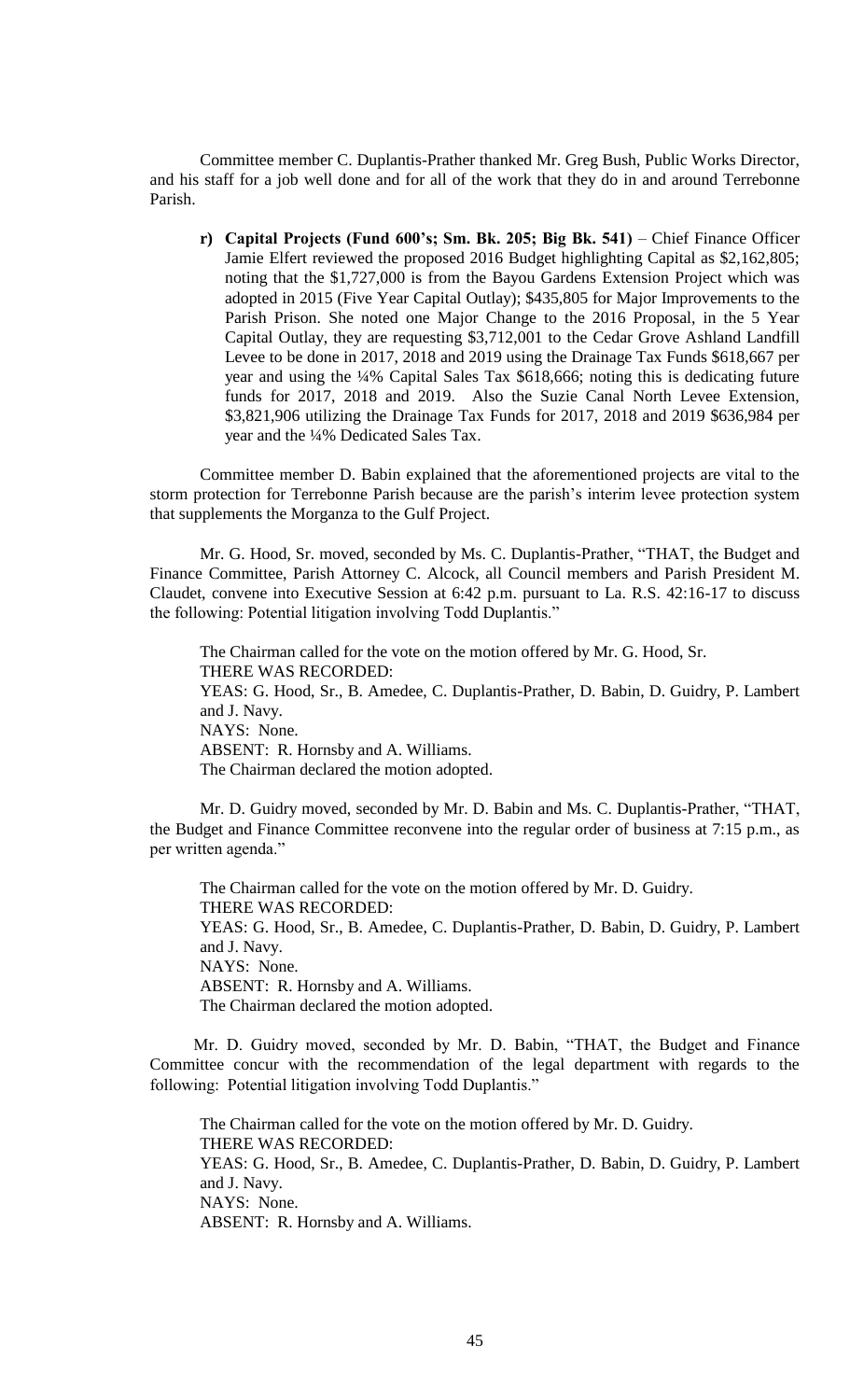The Chairman declared the motion adopted.

Mr. G. Hood, Sr. moved, seconded by Mr. D. Babin, "THAT, there being no further business to come before the Budget & Finance Committee, the meeting be adjourned."

The Chairman called for the vote on the motion offered by Mr. G. Hood, Sr. THERE WAS RECORDED: YEAS: G. Hood, Sr., B. Amedee, C. Duplantis-Prather, D. Babin, D. Guidry, P. Lambert and J. Navy. NAYS: None. ABSENT: R. Hornsby and A. Williams. The Chairman declared the motion adopted and the meeting was adjourned at 7:16 p.m.

John Navy, Chairman

Tammy E. Triggs, Minute Clerk

Mr. J. Navy moved, seconded by Ms. A. Williams, "THAT, the Council accept and ratify the minutes of the Budget and Finance Committee meeting held on 11/02/15."

The Chairman called for a vote on the motion offered by Mr. J. Navy. THERE WAS RECORDED: YEAS: G. Hood, Sr., B. Amedèe, C. Duplantis-Prather, R. Hornsby, D. Babin, D. Guidry, P. Lambert, J. Navy and A. Williams. NAYS: None. ABSENT: None. The Chairman declared the motion adopted.

Ms. A. Williams moved, seconded by Mr. J. Navy, "THAT, the Council approve the following street light list:

INSTALL STREET LIGHT NEAR 5439 BAYOU BLACK DRIVE, GIBSON, LA (LA HIGHWAY 182); RLD#8; SLECA-AMELIA; DISTRICT 2; ARLANDA WILLIAMS

INSTALL STREET LIGHT ON PECAN ST. (ON SIDE OF 8251 PARK AVENUE) USD ROAD LIGHTING; TPCG UTILITIES; DISTRICT 5; CHRISTA DUPLANTIS-PRATHER

INSTALL A 400-WATT STREET LIGHT FACING THE CURVE ON AN EXISTING POLE BETWEEN 500 & 502 WILSON AVENUE ON THE RIGHT HAND SIDE (CONTACT MICHELLE ESCHETTE FOR EXACT LOCATION); USD; TPCG UTILITIES; DISTRICT 5; CHRISTA DUPLANTIS-PRATHER

UPGRADE WATTAGE OF ALL STREET LIGHTS ALONG WILSON AVENUE TO THE NEXT APPROPRIATE WATTAGE WITH THE EXCEPTION OF THE STREET LIGHT LOCATED BETWEEN 500 & 502 WILSON AVENUE (CONTACT MICHELLE ESCHETE FOR SPECIFICS); USD; TPCG UTILITIES; DISTRICT 5; CHRISTA DUPLANTIS-PRATHER

UPGRADE ALL STREET LIGHTS (EIGHT LIGHTS) ALONG ALLEN STREET, HOUMA, LA TO 250-WATTS; USD; ENTERGY; DISTRICT 1; JOHN NAVY

INCREASE STREET LIGHT WATTAGE TO 250-WATTS AT 109 DUPRE LANE, HOUMA, LA; USD; ENTERGY; DISTRICT 1; JOHN NAVY

INSTALL **POLE AND STREET LIGHT** IN CULDESAC AT 167 MAMIE ST. IN SCHRIEVER; ENTERGY; RLD #1; DISTRICT 4; BERLY AMEDEE."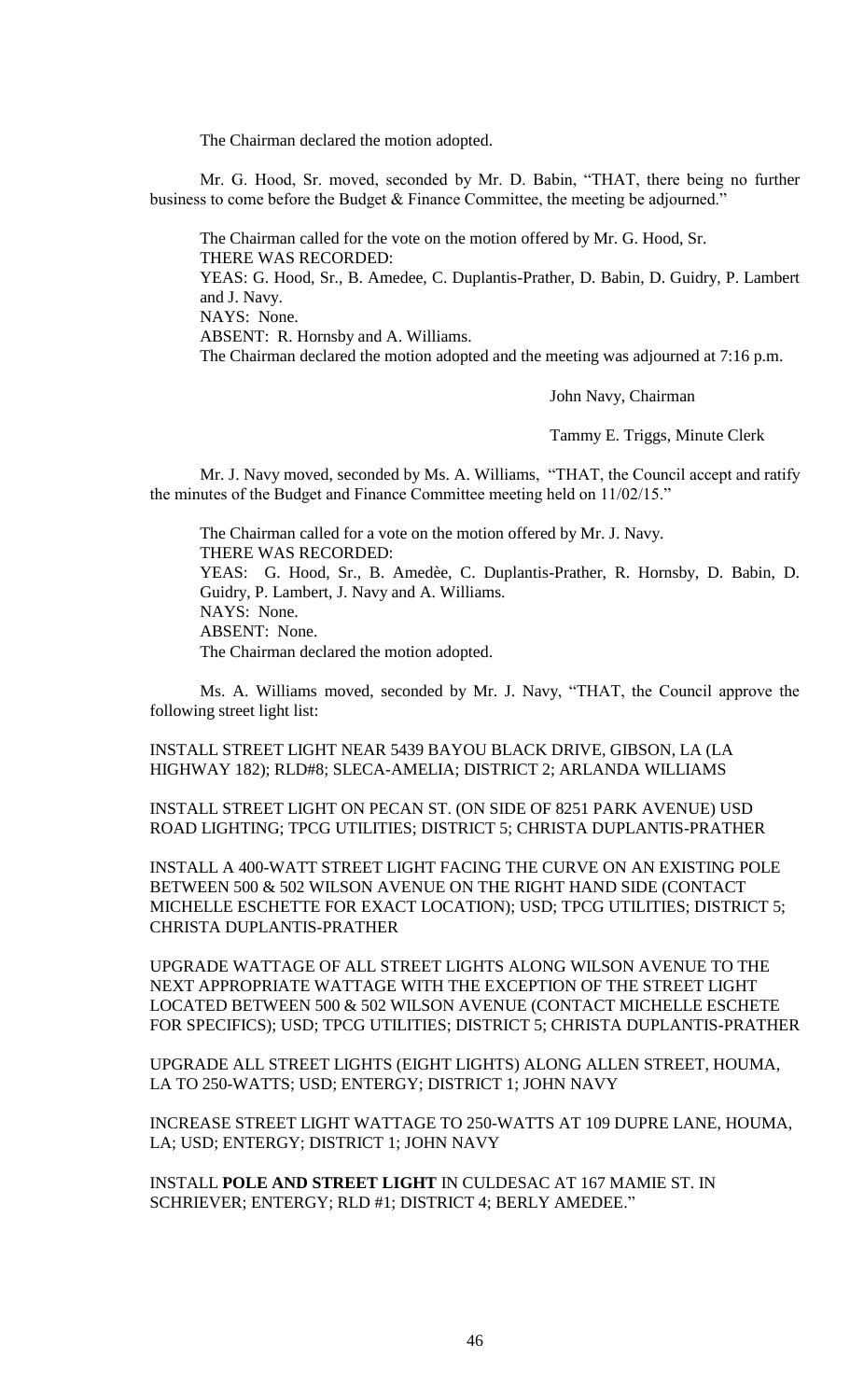The Chairman called for a vote on the motion offered by Ms. A. Williams. THERE WAS RECORDED: YEAS: G. Hood, Sr., B. Amedèe, C. Duplantis-Prather, R. Hornsby, D. Babin, D. Guidry, P. Lambert, J. Navy and A. Williams. NAYS: None. ABSENT: None. The Chairman declared the motion adopted.

Mr. G. Hood, Sr. moved, seconded by Ms. B. Amedée , "THAT, the Council hold nominations open for the one long-standing vacancy on the Bayou Blue Fire Protection District Board until the next Council meeting."

Councilwoman B. Amedée stated that two names were submitted for the aforementioned vacancy; however, they did not live in the district. She encouraged constituents who live in the Bayou Blue Fire Protection District to please consider becoming a member of the aforementioned board.

The Chairman called for a vote on the motion offered by Mr. G. Hood, Sr. THERE WAS RECORDED: YEAS: G. Hood, Sr., B. Amedèe, C. Duplantis-Prather, R. Hornsby, D. Babin, D. Guidry, P. Lambert, J. Navy and A. Williams. NAYS: None. ABSENT: None. The Chairman declared the motion adopted.

Ms. A. Williams moved, seconded by Ms. C. Duplantis-Prather, "THAT, the Council hold nominations open for the vacancy on the Terrebonne Parish Tree Board until the next Council meeting."

The Chairman called for a vote on the motion offered by Ms. A. Williams. THERE WAS RECORDED: YEAS: G. Hood, Sr., B. Amedèe, C. Duplantis-Prather, R. Hornsby, D. Babin, D. Guidry, P. Lambert, J. Navy and A. Williams. NAYS: None. ABSENT: None. The Chairman declared the motion adopted.

Ms. A. Williams moved, seconded by Ms. B. Amedée, "THAT, the Council open nominations for the two expiring terms on  $12/31/15$ , representing a Civic Organization & Historical/Cultural Society on the Houma Area Convention & Visitors' Bureau, nominate Ms. Mary Lynn Bisland; close nominations and appoint Ms. Mary Lynn Bisland to serve a term on the Houma Area Convention & Visitors' Bureau representing a Civic Organization and; hold open nominations for the other expiring term on 12/31/15, representing the Historical/Cultural Society."

The Chairman called for a vote on the motion offered by Ms. A. Williams. THERE WAS RECORDED: YEAS: G. Hood, Sr., B. Amedèe, C. Duplantis-Prather, R. Hornsby, D. Babin, D. Guidry, P. Lambert, J. Navy and A. Williams. NAYS: None. ABSENT: None. The Chairman declared the motion adopted.

Ms. C. Duplantis-Prather moved, seconded by Mr. D. Babin, "THAT, the Council open nominations for the five expiring terms on 11/01/15 on the Downtown Development Corporation, nominate Ms. Juana Woodard representing the Chamber, Mr. Tut Rhodes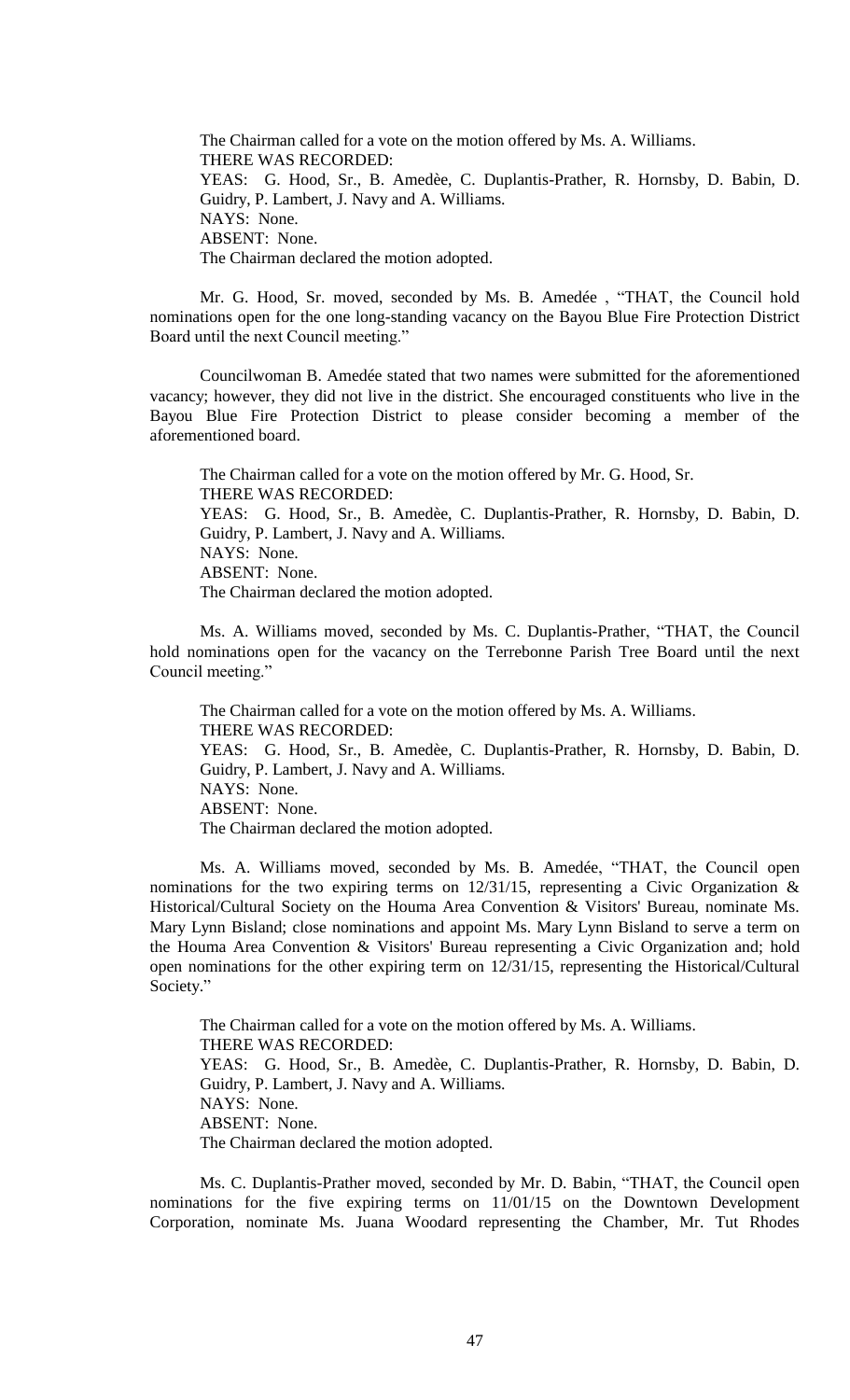representing Keep Terrebonne Beautiful, Ms. Michelle Ronquillo representing the Parish Council, Mr. Tommy Guarisco representing Downtown Merchants and Mr. James LeCompte representing the Parish Council; close nominations and re-appoint Ms. Juana Woodard, Mr. Tut Rhodes, Ms. Michelle Ronquillo, Mr. Tommy Guarisco and appoint Mr. James LeCompte to serve a term on the Downtown Development Corporation."

The Chairman called for a vote on the motion offered by Ms. C. Duplantis-Prather. THERE WAS RECORDED: YEAS: G. Hood, Sr., B. Amedèe, C. Duplantis-Prather, R. Hornsby, D. Babin, D. Guidry, P. Lambert, J. Navy and A. Williams. NAYS: None. ABSENT: None. The Chairman declared the motion adopted.

Ms. A. Williams moved, seconded by Ms. C. Duplantis-Prather, "THAT, the Council hold nominations open for the vacancy due to resignation on the Recreation District No. 3A Board until the next Council meeting."

The Chairman called for a vote on the motion offered by Ms. A. Williams. THERE WAS RECORDED: YEAS: G. Hood, Sr., B. Amedèe, C. Duplantis-Prather, R. Hornsby, D. Babin, D. Guidry, P. Lambert, J. Navy and A. Williams. NAYS: None. ABSENT: None. The Chairman declared the motion adopted.

The Chairman announced the following vacancies, which he noted will be handled as per usual procedure:

- Recreation District No. 5 Board: Two expiring terms on 11/27/15.
- Recreation District No. 7 Board: One expiring term on 11/27/15.
- Houma-Terrebonne Airport Commission: One expiring term on 11/28/15.
- Municipal Civil Service Board: Two expiring terms on 11/29/15 (Both nominated by NSU).

Ms. A. Williams moved, seconded by Ms. C. Duplantis-Prather, "THAT, the Council deviate from the agenda and open nominations for the one vacancy on the Recreation District No. 1 Board, nominate Mr. Darren Redmond; close nominations and appoint Mr. Darren Redmond to serve on the Recreation District No. 1 Board."

The Chairman called for a vote on the motion offered by Ms. A. Williams. THERE WAS RECORDED: YEAS: G. Hood, Sr., B. Amedèe, C. Duplantis-Prather, R. Hornsby, D. Babin, D. Guidry, P. Lambert, J. Navy and A. Williams. NAYS: None. ABSENT: None. The Chairman declared the motion adopted.

Mr. J. Navy moved, seconded by Ms. C. Duplantis-Prather, "THAT, the Council hold Agenda Item 7A - Discussion and possible action with regards to overgrown trees affecting adjacent properties, until the 1st meeting in January 2016."

The Chairman called for a vote on the motion offered by Mr. J. Navy. THERE WAS RECORDED: YEAS: G. Hood, Sr., B. Amedèe, C. Duplantis-Prather, R. Hornsby, D. Babin, D. Guidry, P. Lambert, J. Navy and A. Williams.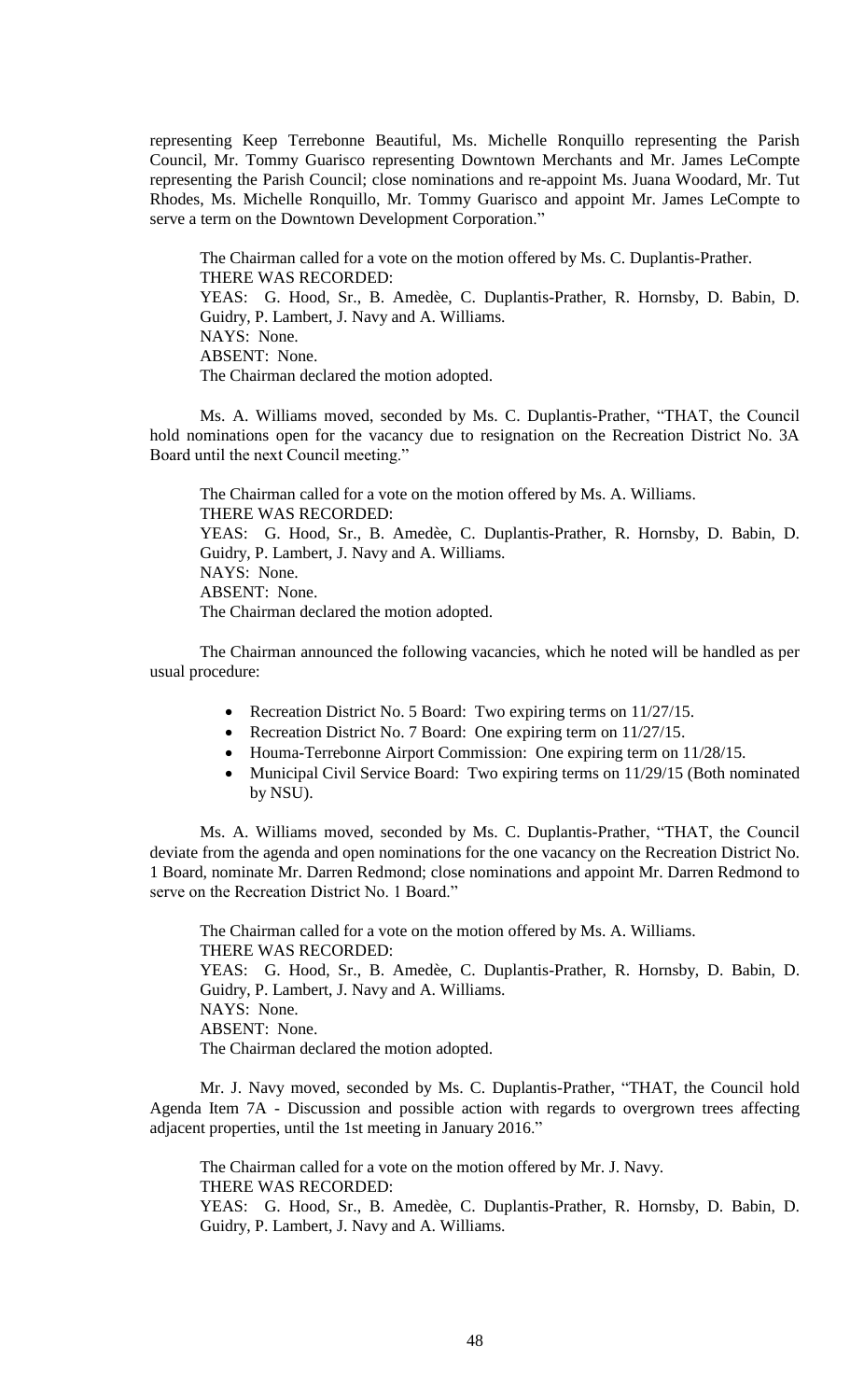NAYS: None. ABSENT: None. The Chairman declared the motion adopted.

Under Agenda Item 8A - Announcements, Council members

- Councilwoman C. Duplantis-Prather encouraged every pet owner to have their pets spayed or neutered to help control the pet population and asked that if a stray animal is found, please contact the Animal Shelter at (985) 873-6709.
- Councilman J. Navy stated that with the recent acts of violence, asked everyone to pay attention and work with law enforcement to help find a solution to these problems.
- Councilwoman B. Amedée announced that the 4-H newsletter is out.
- Councilwoman B. Amedée announced that the October Library newsletter is out.
- Councilwoman B. Amedée announced that the Parish is having a Household Hazardous Waste Collection Event on Saturday, November 7, 2015 and for more information of what will be collected to please visit the Parish website.
- Councilman D. Babin urged citizens to keep their ditches, drains and catch basins cleaned; and noted that a few houses were almost flooded due to trash in ditches.
- Councilman D. Babin announced that the Navigational Canal Bridge will be closed for two weeks starting at 6:30 a.m., Monday, November 9, thru 6:00 p.m. Saturday, November 21, 2015.
- Councilwoman A. Williams announced that a proposed crime march set for this weekend, which was reported in the Houma Times, will be postponed out of respect for the family.
- Councilman G. Hood, Sr. urged all citizens to utilize their neighborhood watches, look out for their neighbors and to try to get as many details during an incident as they can in order to help locate or identify the suspects and crime.
- Councilman G. Hood, Sr. urged all citizens to secure their garbage cans during a rain event; and noted that several garbage cans were a float with the recent rain event causing litter on roadways and medians.
- Councilman P. Lambert announced that the 1st phase of the Bourg Country Drive Project, from Presque Isle to Jeff Drive, is going out for bid on November 17; and noted that the Federal Government is paying 80% and the Parish is paying 20% for this project.
- Councilman P. Lambert reminded everyone that early voting will begin on Saturday, November 7 and will end on Saturday November 14; the office will be closed on Sunday, November 8 and on Veterans Day, Wednesday, November 11, 2015.

Under Agenda Item 8B - Announcements, Parish President

- Announced the Veterans' Day Celebration scheduled for Sunday, November 8 at the Veterans Park on Hwy. 311 has been cancelled due to potential inclement weather. He noted the park has been in existence for 20 years.
- Announced that now that some elections are over, campaign signs should be picked up unless the candidate is in a "run-off" election.

Ms. C. Duplantis-Prather moved, seconded by Ms. A. Williams, "THAT, the Council approve the following Monthly Engineering Reports:

A. Milford and Associates, Inc B. T. Baker Smith, LLC."

The Chairman called for a vote on the motion offered by Ms. C. Duplantis-Prather. THERE WAS RECORDED: